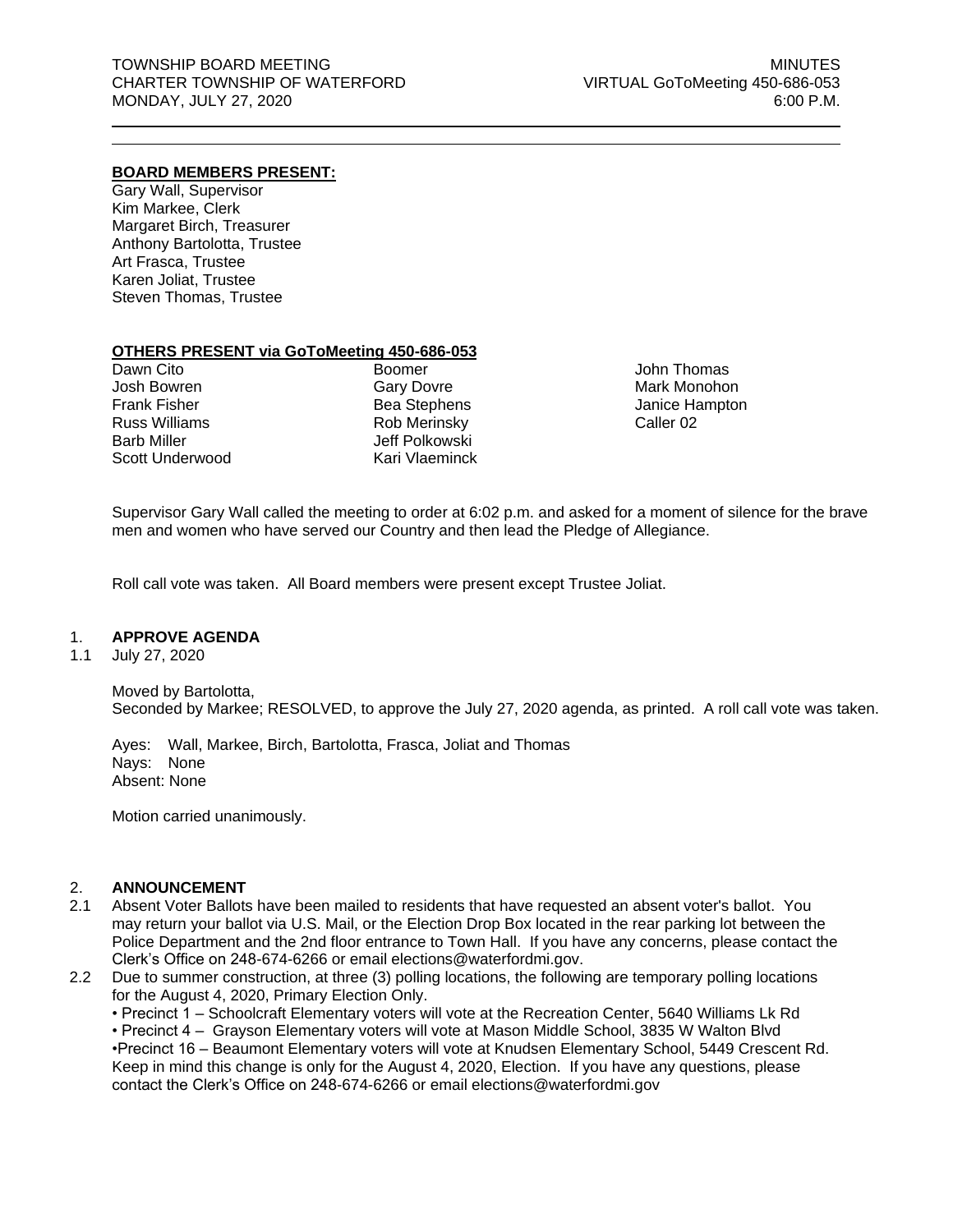- 2.3 The State Primary Election will be held in the Charter Township of Waterford, County of Oakland on Tuesday, August 4, 2020, from 7 a.m. to 8 p.m. Voters wishing to obtain an absentee ballot may do so by contacting the Township Clerk's office. The Clerk, or their designee, will be available in the Clerk's Office, Monday through Friday between the hours of 7:30 p.m. and 4:30 p.m. In addition, the Clerk's office will be open the Saturday preceding the election, August 1, 2020, 8:00 a.m. to 4:00 p.m. for those wishing to register to vote and obtain an absentee ballot. For sample ballots and full text of proposals or any other information, please contact the Charter Township of Waterford Clerk's Office at 248-674-6266 or visit [www.waterfordmi.gov/elections.](http://www.waterfordmi.gov/elections)
- 2.4 Have you responded to the 2020 Census yet? By this time, all Waterford residents should have received multiple communications from the U.S. Census Bureau inviting you to complete the Census questionnaire online, by phone, or mail. If you haven't responded yet, please visit the official Census website at www.2020census.gov or call 800-923-8282 to respond by phone. There are only 9 questions and responding takes less than 10 minutes for most. Did you know the census provides critical data that lawmakers, business owners, teachers, and many others use to provide daily services, products, planning, and support for you and our community? Every year, \$675 billion in federal funding go to hospitals, fire departments, schools, roads, and other resources based on census data. Waterford's goal for 2020 Census response is at least 90%. Your action today helps shape Waterford's future for the next 10 years. Visit Waterford Township's Census information page at www.waterfordmi.gov/census for details, resources, videos and more! And remember our Waterford 2020 Census Slogan – I count, You count, We count, Everyone counts. Get counted, It counts!
- 2.5 Starting Oct. 1, 2020, you'll need a REAL ID-compliant document to fly in the U.S. and enter some federal facilities per federal law. You can obtain a REAL ID-compliant driver's license or state ID from the Michigan Secretary of State's Office. Learn more at Michigan.gov/REALID. Schedule an appointment to get your REAL ID at any Secretary of State office and get in and out in less than 30 minutes. Michigan.gov/SOSAppointments.

## 3. **Consent Agenda**

*Board Members may remove items from the Consent Agenda for discussion purposes or for the purpose of voting in opposition. Public comment for items removed from the consent agenda may be received in the same manner immediately following the Consent Agenda.*

- 3.1 July 13, 2020, Meeting Minutes
- 3.2 July 27, 2020, Bill Payments

Moved by Bartolotta, Seconded by Markee; RESOLVED, to approve Consent Agenda items 3.1 and 3.2. A roll call vote was taken.

Ayes: Wall, Markee, Birch, Bartolotta, Frasca, Joliat and Thomas Nays: None Absent: None

Motion carried unanimously.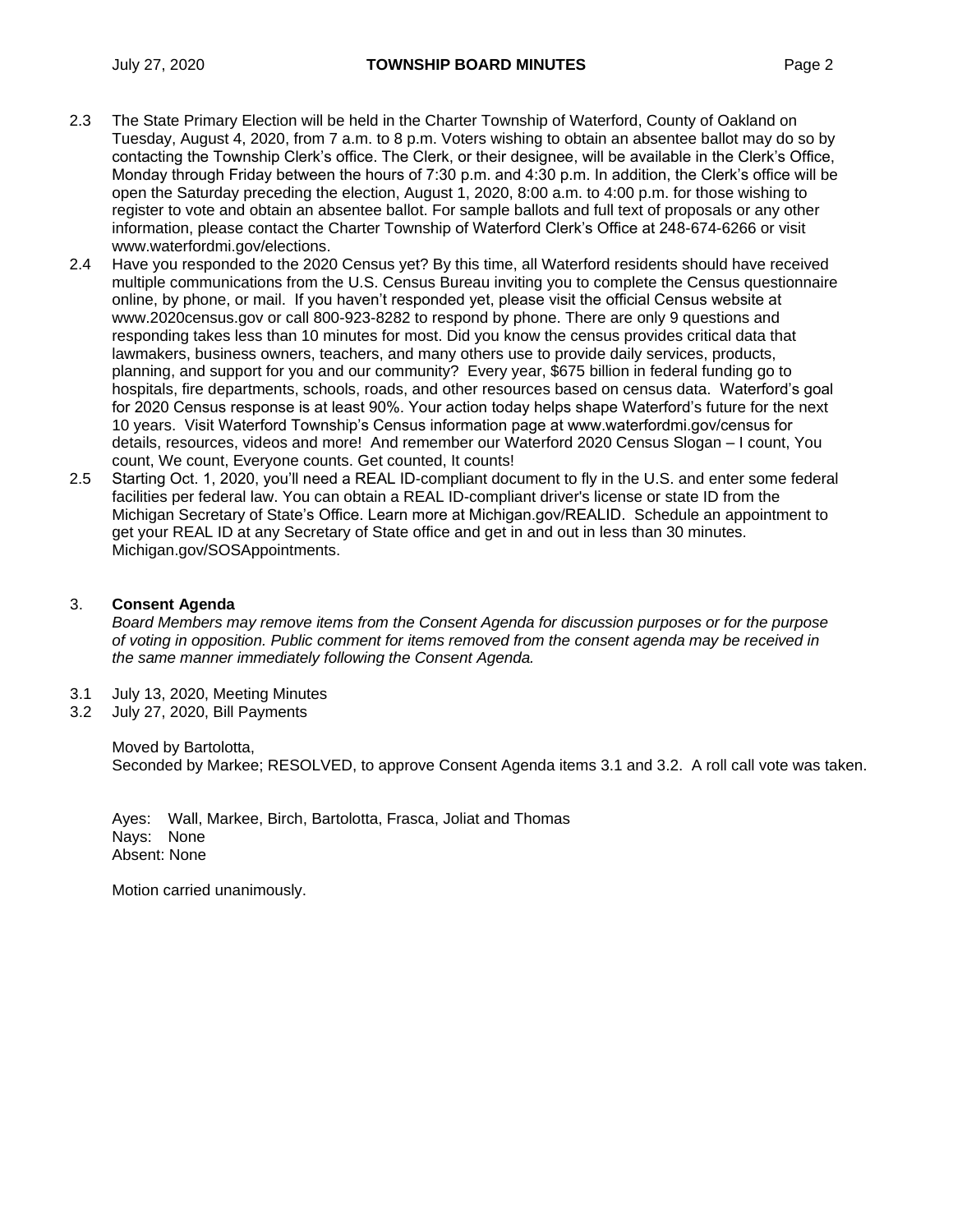# 4. **Board Liaison Reports (Verbal)**

#### Trustee Bartolotta

Planning commission will be meeting at 4:30 p.m. and holding the a public hearing for the Redwood Development.

The VanNorman Lake Treatment around the dock area and closed the dam. There will be another treatment on July 29<sup>th</sup>. Supervisor Walls stated that the fire department is working on the booms and containing the area.

#### Supervisor Wall

COVID-19 Update: 48327 – 121 confirmed cases 4 deaths, 48328 – 170 confirmed cases and 14 deaths, 48329 – 149 confirmed cases and 1 deaths.

Supervisor Wall thanked the community for participating in the 2020 Township Cleanup and shared photos of participants.

Tuesday, July 28<sup>th</sup>, R&L Produce – VanHoutte's Produce will be opening at 2303 Crescent Lake Road.

## Clerk Markee

Elections – 16467 Ballots have been mailed and 7,514 have been returned. Please return your absentee ballot as soon as possible. You may turn in your ballot any time. It must be received by 8:00 p.m. on Election Day.

Parks and Recreation – The replacement windows for the Recreation Center have been ordered. Hess Hathaway Park will have drive-in movies, outdoor fitness classes and crafts are being offered.

#### Trustee Joliat

Zoning Board of Appeals – approved some cases to make non-conforming buildings more conforming. A new business going in the Big Lots parking lot needed a variance for parking. The Drayton Plains Nature Center had some Waterford Football Players come by and cleaned up the Nature Center.

Trustee Bartolotta inquired if other Clerks are experiencing the same delays with their ballots. Clerk Markee stated that other Clerks are experiencing delays, the Post Office has been contacted and ballots are being delivered.

## **5. Open Business**

**5.1 Possible Adoption of Zoning Ordinance Amendment 2020-Z-002 - Single Family Attached (R-M1, R-M2)** The following memo was received from Jeffrey Polkowski, Superintendent of Planning and Zoning.

> The following memo was received by Jeffrey Polkowski, Superintendent of Planning and Zoning. Attached for your review and consideration, please find two (2) proposed Zoning Ordinance Text Amendments.

The evaluation of the most recent site plan for the proposed Redwood Living residential development at 2455 Richardson Court revealed inconsistencies in the Zoning Ordinance with respect to levels of intensity for Multiple Family Residential Districts.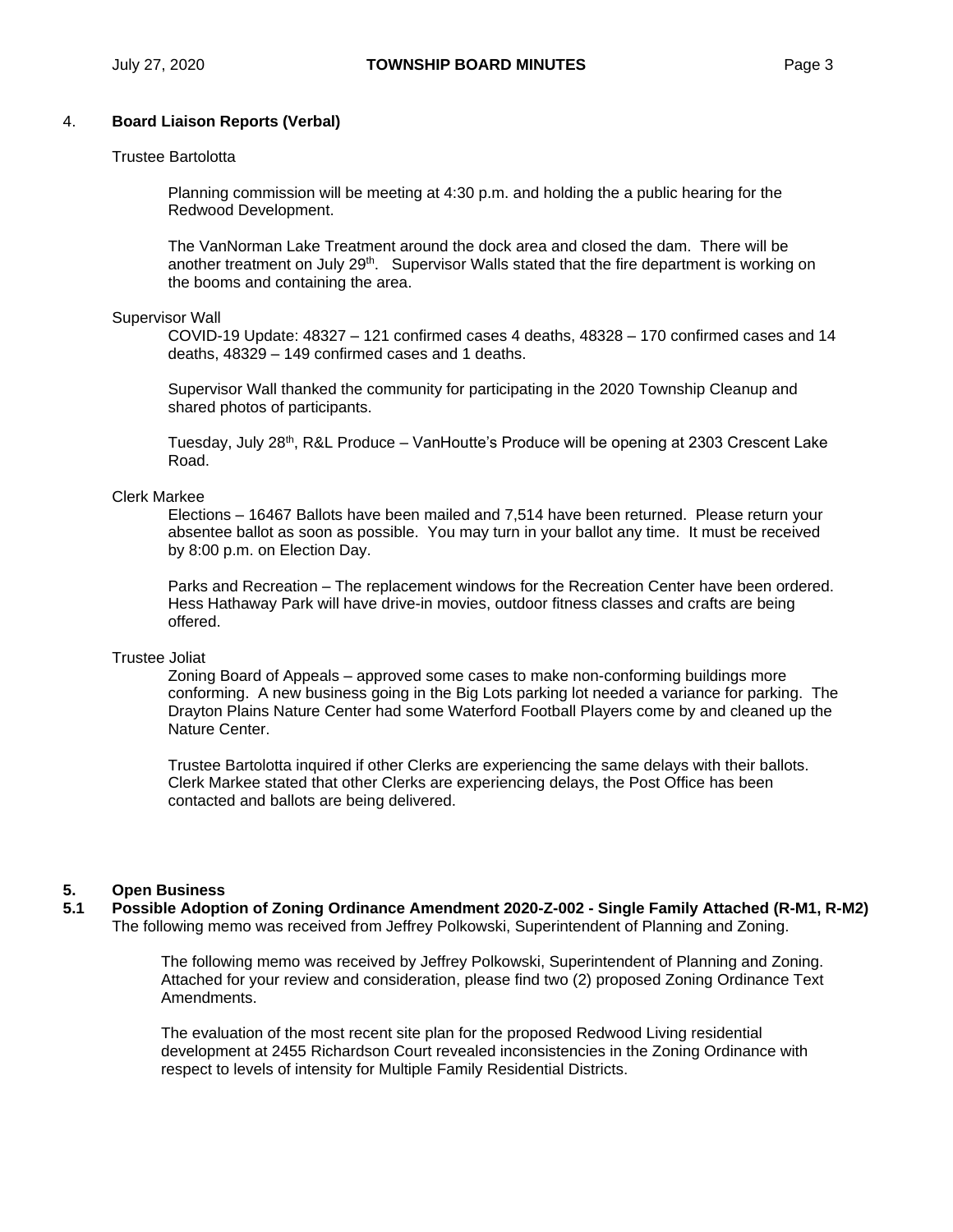Possible Adoption of Zoning Ordinance Amendment 2020-Z-002 - Single Family Attached (R-M1, R-M2) Continued.

The proposed ordinance amendment would allow for lower density multiple family options to be developed in both the R-M1 Low Density Multiple Family Residential District and the R-M2 Multiple Family Residential District. I have attached a map highlighting the affected parcels within the Township.

Currently, attached single-family dwellings are allowed in the R-1E, Single-Family Attached Residential District. The R-1E Zoning District is a significantly less intense Zoning District than either the R-M1 or R-M2 Zoning District.

Section 1-007 of the Zoning Ordinance defines single family attached dwelling units as "a singlefamily dwelling unit constructed as part of a series of single-family dwelling units, all of which are attached by common walls, and where each dwelling unit possesses an independent entrance directly to the exterior."

## **Motion**

If the Township Board concurs with the Planning Commission's favorable recommendation for this, a motion to "introduce" the case should be made which would then provide for consideration of "final adoption" of the Ordinance Amendment at your July 27, 2020 meeting.

Upon your review, if you have any questions or require further information, please contact this office.

## STATE OF MICHIGAN COUNTY OF OAKLAND CHARTER TOWNSHIP OF WATERFORD ORDINANCE NO. 2020-Z-002 **TEXT AMENDMENT TO ZONING ORDINANCE**

An Ordinance to amend the Waterford Township Zoning Ordinance No. 135-A ("Zoning Ordinance") R-M1, Low Density Multiple-Family Residential District and R-M2, Multiple-Family Residential District text to allow attached single-family dwellings.

THE CHARTER TOWNSHIP OF WATERFORD ORDAINS:

## *Section 1 of Ordinance*

Section 3-403.3 of the Waterford Township Zoning Ordinance that lists permitted principal uses in the R-M1, Low Density Multiple-Family Residential District, is amended to read as follows:

**3. Permitted Principal Uses.** The following uses shall be permitted as principal permitted uses in the R-M1 district:

- A. Multiple-family dwellings *(See Dwelling, Multiple-Family in Section 1-007)*.
- B. Attached single-family dwellings containing no more than four (4) dwelling units *(See Dwelling, Single-Family Attached in Section 1-007).*
- C. Single-family duplex dwellings *(See Dwelling, Single-Family Duplex in Section 1-007)* and single-family flat dwellings *(See Dwelling, Single-Family Flat in Section 1-007)* developed and arranged with two or more buildings on a single zoning lot.
- D. Adult day care homes *(See Adult Day Care Facilities in Section 1-007)*.
- E. Child family day care homes *(See Child Day Care Facilities in Section 1-007).*
- F. Child foster family homes *(See Foster Care Facilities in Section 1-007).*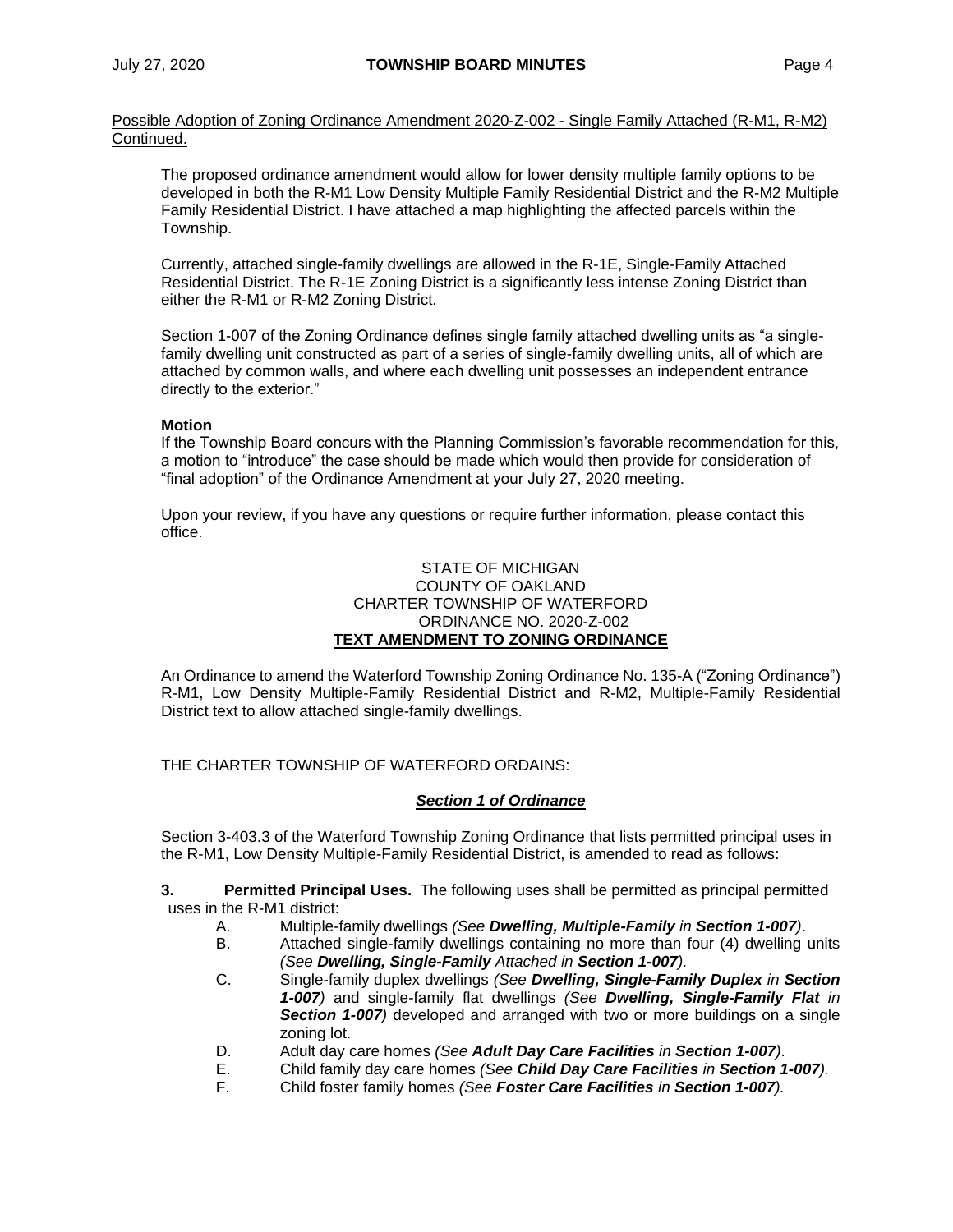Zoning Ordinance Amendment 2020-Z-002 - Single Family Attached (R-M1, R-M2) Continued.

- G. Neighborhood public utility facilities (*See Public Utility in Section 1-007)* and public utility hardware (*See Public Utility in Section 1-007)*.
- H. Area public utility facilities (*See Public Utility in Section 1-007)*, provided that any installations located closer than fifty (50) lineal feet from any adjacent residential dwelling shall be screened with landscaping materials as provided for in the SPL Manual and identified in a landscape plan reviewed and approved by the Zoning Official and Township Engineer, and such landscaping shall not negatively impact accessibility by utility maintenance crews.

## *Section 2 of Ordinance*

Section 3-403.4 of the Waterford Township Zoning Ordinance that lists permitted uses after special approval in the R-M1, Low Density Multiple-Family Residential District, is amended to read as follows:

**4. Permitted Uses after Special Approval.** The following uses shall be permitted as special approval uses in the R-M1 district, subject to the review and approval of the use in accordance with **Section 4-006** and any conditions hereinafter imposed for each such use:

- A.Attached single-family dwellings containing more than four (4) dwelling units *(See Dwelling, Single-Family Attached in Section 1-007).* 
	- B.Child group day care *(See Child Day Care Facilities in Section 1-007)*, when meeting the statutory standards of Public Act 110 of 2006, Michigan Zoning Enabling Act, as amended.
	- C. Elder care facilities (*See Elder Care Facilities in Section 1-007*).
	- D. Regional public utility facilities *(See Public Utility in Section 1-007)*, provided that the Planning Commission determines that no other location is available for the efficient and effective provision of utility services to Township residents, and that reasonable measures are stipulated and implemented to mitigate the impact of such installations on the adjacent properties.

## *Section 3 of Ordinance*

Section 3-404.3 of the Waterford Township Zoning Ordinance that lists permitted principal uses in the R-M2, Multiple-Family Residential District, is amended to read as follows:

- **3. Permitted Principal Uses.** The following uses shall be permitted as principal permitted uses in the R-M2 district:
	- A. Multiple-family dwellings *(See Dwelling, Multiple-Family in Section 1-007)*.
	- B. Attached single-family dwellings (See Dwelling, Single-Family Attached in Section 1-007).
	- C. Single-family duplex dwellings *(See Dwelling, Single-Family Duplex in Section 1-007)* and single-family flat dwellings *(See Dwelling, Single-Family Flat in Section 1-007)* developed and arranged with two or more buildings on a single zoning lot.
	- D. Adult day care homes *(See Adult Day Care Facilities in Section 1-007)*.
	- E. Child family day care homes *(See Child Day Care Facilities in Section 1-007).*
	- F. Child foster family homes *(See Foster Care Facilities in Section 1-007).*
	- G. Neighborhood public utility facilities (See Public Utility in Section 1-007) and public utility hardware (See Public Utility in Section 1-007).
	- H. Area public utility facilities (See Public Utility in Section 1-007), provided that any installations located closer than fifty (50) lineal feet from any adjacent residential dwelling shall be screened with landscaping materials as provided for in the SPL Manual and identified in a landscape plan reviewed and approved by the Zoning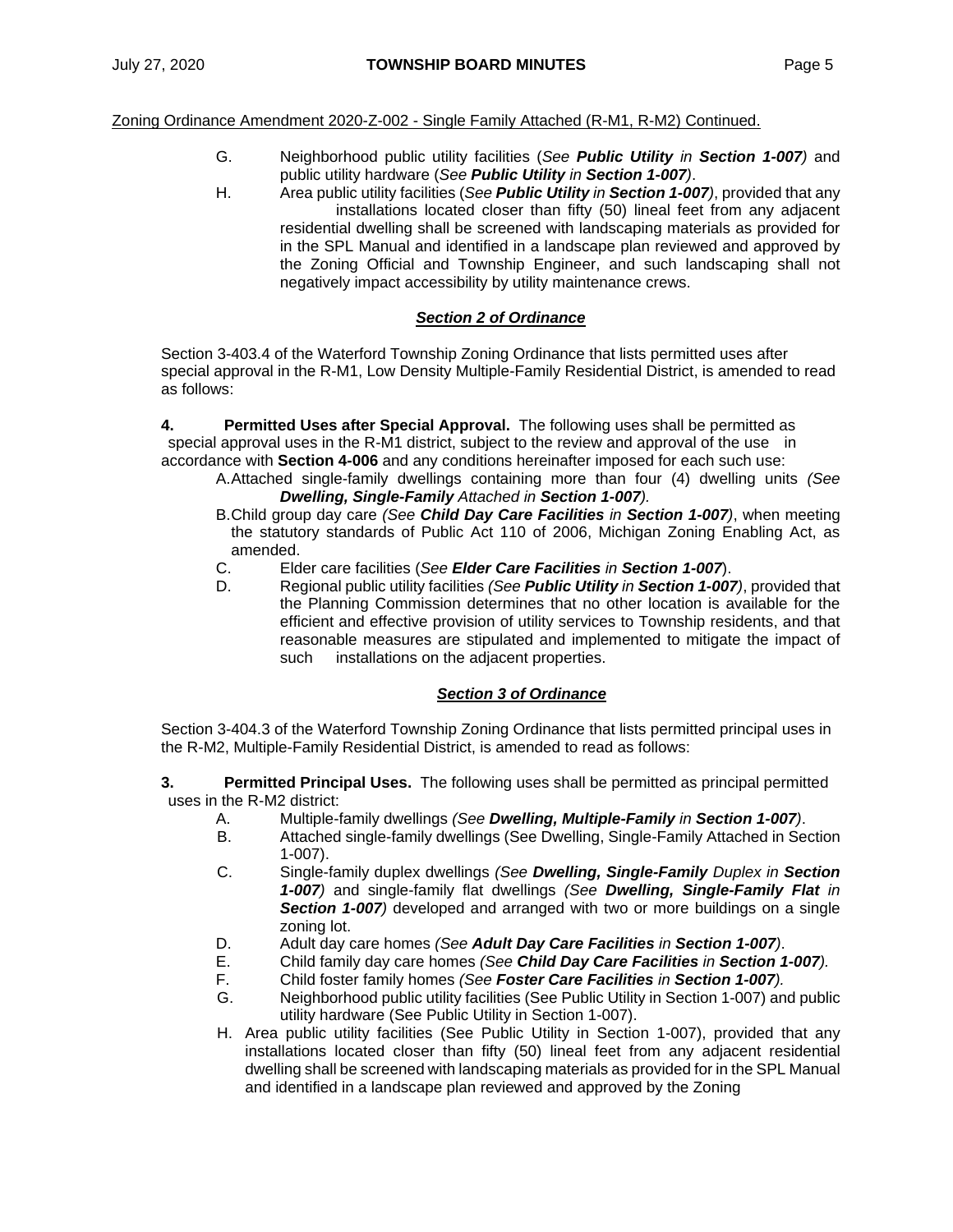Zoning Ordinance Amendment 2020-Z-002 - Single Family Attached (R-M1, R-M2) Continued.

Official and Township Engineer, and such landscaping shall not negatively impact accessibility by utility maintenance crews.

## *Section 4 of Ordinance*

The effective date of this Ordinance shall be on the  $8<sup>th</sup>$  day after publication, or a later date as provided in the Michigan Zoning Enabling Act for when a petition for voter referendum on this Ordinance and/or a notice of intent to submit such a petition is timely filed with the Township Clerk.

# **CERTIFICATION**

I certify that this Zoning Ordinance Text Amendment was adopted by a majority vote of the members of the Board of Trustees of the Charter Township of Waterford at a meeting duly called and held on  $\sim$  , 2020.

\_\_\_\_\_\_\_\_\_\_\_\_\_\_\_\_\_\_\_\_\_\_\_ \_\_\_\_\_\_\_\_\_\_\_\_\_\_\_\_\_\_\_\_\_\_\_\_\_\_\_\_\_\_\_ Date **Date Contract Contract Contract Contract Contract Contract Contract Contract Contract Contract Contract Contract Contract Contract Contract Contract Contract Contract Contract Contract Contract Contract Contract Co** 

Moved by Markee,

Seconded by Bartolotta; RESOLVED, to adopt Zoning Ordinance Text Amendment 2020-Z-002 to allow for Single Family Attached residences. A roll call vote was taken.

Ayes: Wall, Markee, Birch, Bartolotta, Frasca, Joliat and Thomas Nays: None Absent: None

Motion carried unanimously.

## 5.2 Possible Adoption of Ordinance**. No. 2020-Z-003 - Zoning Ordinance Amendment – Commercial Outdoor Storage (M-1)**

The following memo was received by Jeffrey Polkowski, Superintendent of Planning and Zoning.

Attached for your review and consideration, please find a proposed Zoning Ordinance Text Amendment. This proposed Zoning Ordinance Text Amendment removes commercial outdoor storage establishments as a Permitted Principal Use and adds it to the list of Permitted Uses after Special Approval within the M-1 Light Industrial District. This would establish the Planning Commission as the review and approval authority for commercial outdoor storage establishments within the M-1 Light Industrial District in accordance with Section 4-006 of the Zoning Ordinance.

After due consideration, Planning Staff has recognized an abundance of commercial outdoor storage establishments. Although necessary, these uses are considered unattractive and undesirable to the community when developed in large concentrations.

In an effort to incentivize more desirable industrial developments, this ordinance amendment upholds the intent of the 2003-2023 Master Plan vision for Industrial Districts in order to *"create an economic climate conducive to the attraction, retention, and expansion of business within Waterford,"* and *"improve the physical appearance and functional character of the commercial corridors."*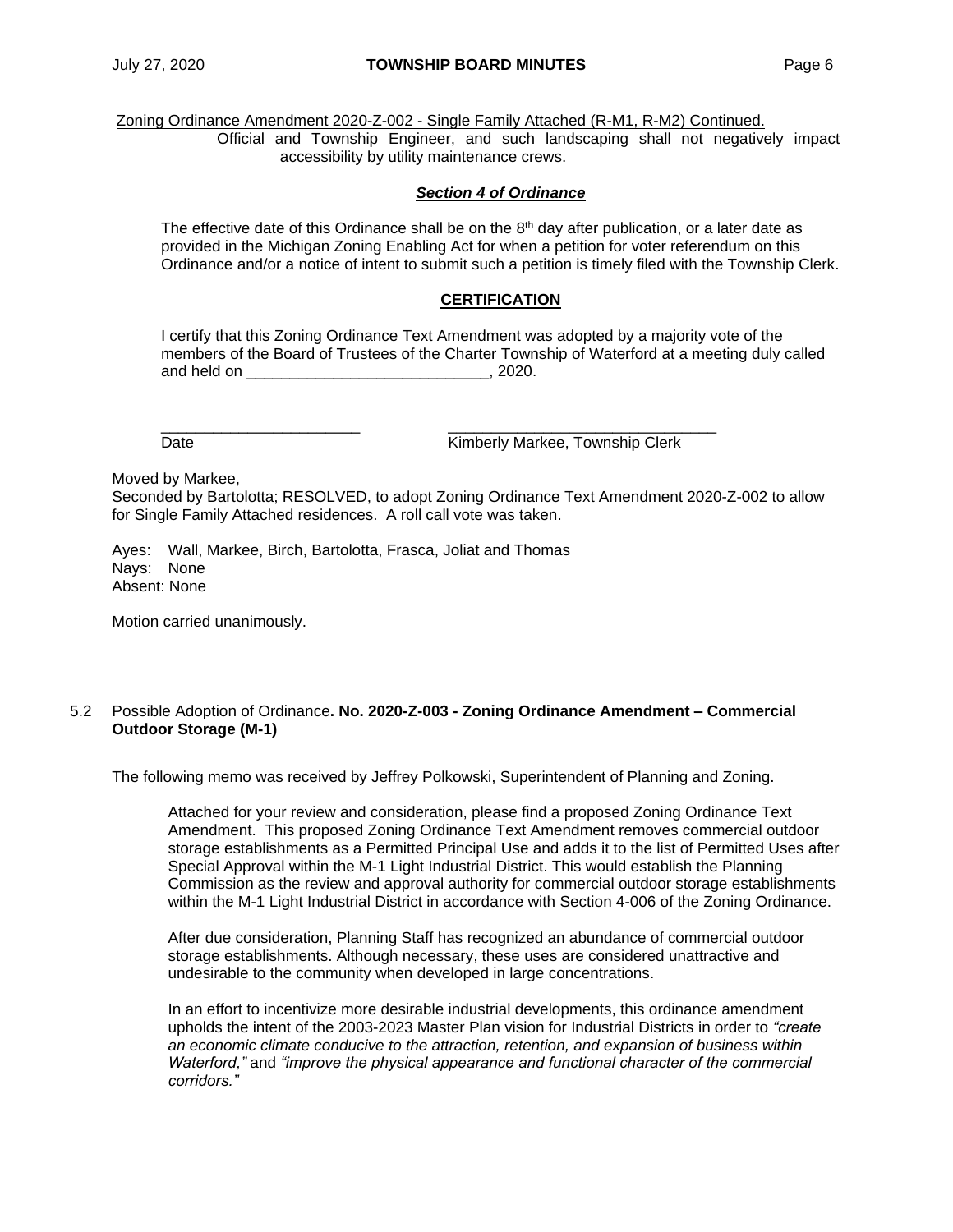Ord. No. 2020-Z-003 - Zoning Ordinance Amendment – Commercial Outdoor Storage (M-1) Continued.

Modifying commercial outdoor storage establishments to be a Permitted Uses after Special Approval within the M-1 zoning district also ensures that the public be notified and that effective site development practices are established so that the quality of life in adjacent residential areas are not adversely affected.

#### **Motion**

If the Township Board concurs with the Planning Commission's favorable recommendation for this, a motion to "introduce" the case should be made which would then provide for consideration of "final adoption" of the Ordinance Amendment at your July 27, 2020 meeting.

Upon your review, if you have any questions or require further information, please contact this office.

Moved by Bartolotta,

Seconded by Thomas, RESOLVED, to adopt Zoning Ordinance Text Amendment 2020-Z-003 Commercial Outdoor Storage (M-1). A roll call vote was taken.

Ayes: Wall, Markee, Birch, Bartolotta, Frasca, Joliat and Thomas Nays: None Absent: None

Motion carried unanimously.

#### 5.3 **Possible Adoption of Ordinance No. 2020-Z-004 - Zoning Ordinance Amendment – Banquet Halls (C-1, C-UB**)

The following memo was received by Jeffrey Polkowski, Superintendent of Planning and Zoning.

Attached for your review and consideration, please find a proposed Zoning Ordinance Text Amendment. This proposed Zoning Ordinance Text Amendment allows Banquet halls within the C-2 Small Business Zoning District to operate with a Special Use Approval granted by the Planning Commission.

Township Staff has recently identified small banquet halls to be in demand within the community. Although banquet halls are available in larger, more intense, lots that are zoned C-3 General Business Zoning District and C-4 Extensive Business Zoning District. There are few options for smaller banquet halls that would be rented out for bridal showers, parties, small weddings, religious gatherings, etc.

Due to the nature of this development, Township Staff feels that it would be appropriate to establish this use as a Special Use, where a proposed development would be reviewed by the Township Planning Commission to ensure the development is appropriately sized and will operate harmoniously with all adjacent land uses.

The C-2 Small Business Zoning District is the only district within the Township that does not offer any Special Use approvals and is generally considered to be an underutilized district that offers limited development options when compared to the other commercial Zoning Districts that are designed to increase with incremental intensity ranging from C-1 Neighborhood Business to C-4 Extensive Business District.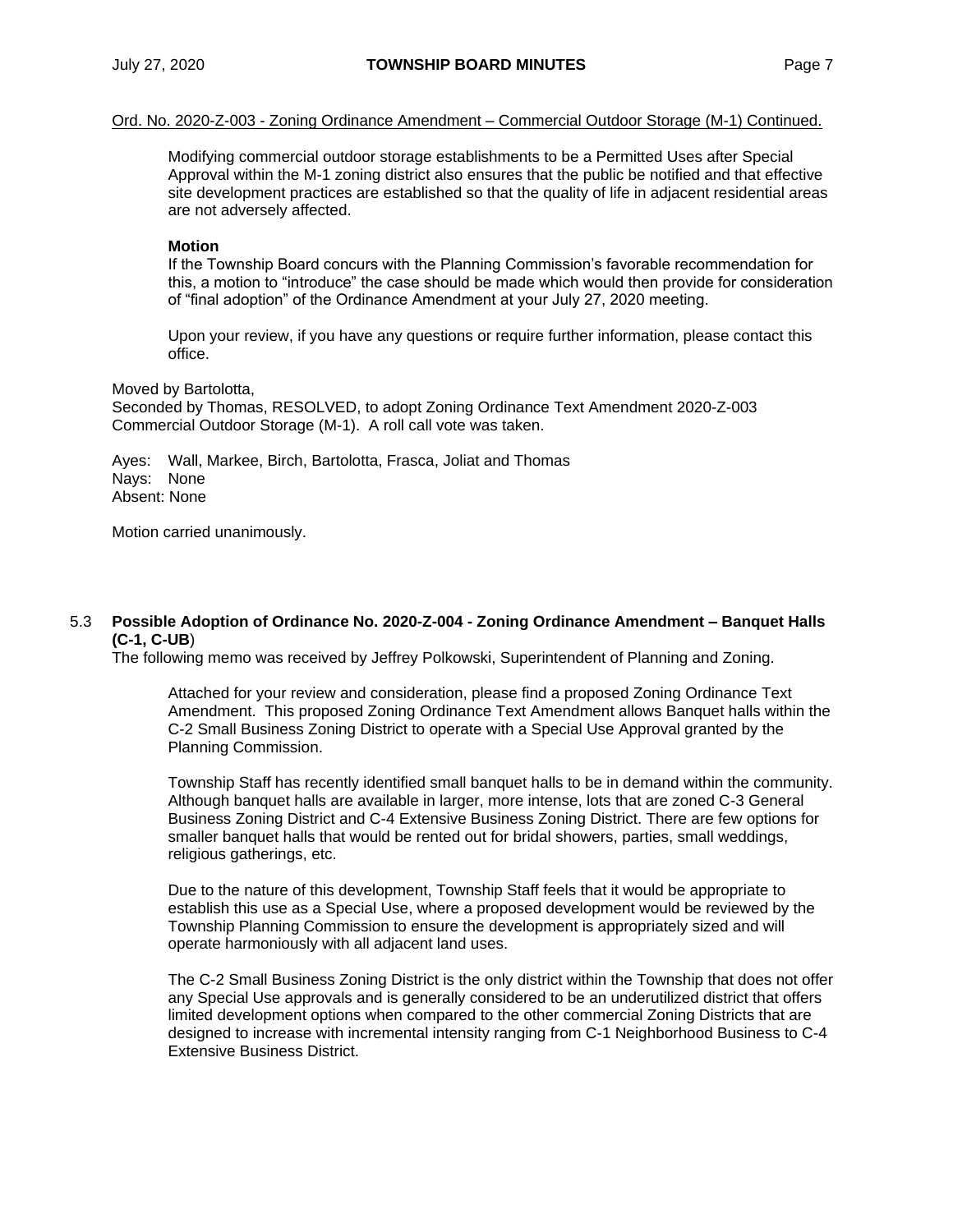## Ord. No. 2020-Z-004 - Zoning Ordinance Amendment – Banquet Halls (C-1, C-UB) Continued.

Additionally, this Zoning Ordinance Text Amendment clarifies a discrepancy within Section 3- 707.3 and Section 3-707.5 of the Zoning Ordinance. Within the C-UB Urban Business District*,* 'banquet and food preparation establishments' are listed as both a Permitted Principal Uses and a Permitted Uses after Special Approval.

Township Staff recommends maintaining 'banquet and food preparation establishments' as a Permitted Principal Use within the Urban Business District due to the intention of the Waterford Township Master Plan 2023 to utilize this Zoning District to "reflect and promote the urban neighborhood area" and to "create an economic climate conducive to the attraction, retention, and expansion of business within Waterford."

Section 1-007 of the Zoning Ordinance defines a Banquet And Food Preparation Establishment as "A commercial service establishment in which food and beverages are prepared for catered consumption off the zoning lot on which preparation occurs, and for the purposes of on premise catering to large groups of people for special occasions such as banquets, weddings, receptions or similar functions when the zoning lot possesses the capacity for a banquet facility."

## **Motion**

If the Township Board concurs with the Planning Commission's favorable recommendation for this, a motion to "introduce" the case should be made which would then provide for consideration of "final adoption" of the Ordinance Amendment at your July 27, 2020 meeting.

Upon your review, if you have any questions or require further information, please contact this office.

## STATE OF MICHIGAN COUNTY OF OAKLAND CHARTER TOWNSHIP OF WATERFORD

## ORDINANCE NO. 2020-Z-004

## **TEXT AMENDMENT TO ZONING ORDINANCE**

An Ordinance to amend the Waterford Township Zoning Ordinance No. 135-A ("Zoning Ordinance") C-2, Small Business District text to allow banquet and food preparation establishments as a permitted use after special approval, and to correct the C-UB, Urban Business District text by removing banquet and food preparation establishments from the list of permitted uses after special approval because they are also listed as a permitted principal use.

THE CHARTER TOWNSHIP OF WATERFORD ORDAINS:

## *Section 1 of Ordinance*

Section 3-704 of the Waterford Township Zoning Ordinance for the C-2, Small Business District, is amended to add a new subsection 5 to read as follows:

- **5. Permitted Uses after Special Approval.** The following uses shall be permitted as special approval uses in the C-2 District, subject to review and approval of the use in accordance with Section 4-006 and any conditions hereinafter imposed for each such use:
	- A. Banquet and food preparation establishments *(See Commercial Service Establishments in Section 1-007).*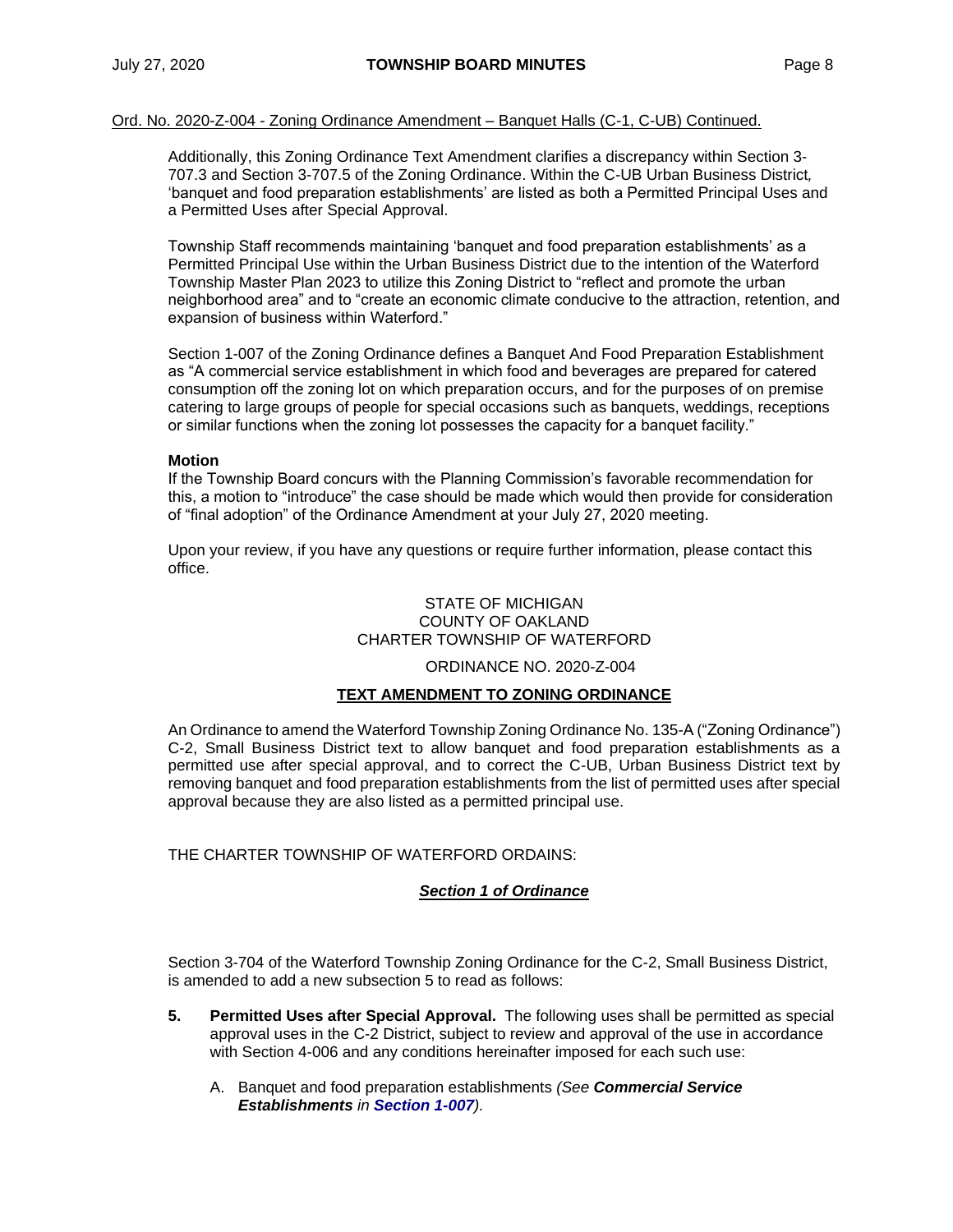## Ord. No. 2020-Z-004 - Zoning Ordinance Amendment – Banquet Halls (C-1, C-UB) Continued.

## *Section 2 of Ordinance*

Section 3-707.5 of the Waterford Township Zoning Ordinance that lists permitted uses after special approval in the C-UB, Urban Business District, is amended to delete banquet and food preparation establishments that was subsection B, and now read as follows:

**5. Permitted Uses after Special Approval.** The following uses shall be permitted as special approval uses in the C-UB District, subject to the review and approval of the use in accordance with Section 4-006 and any conditions hereinafter imposed for each such use:

A. The uses permitted under Section 3-707.3.I with outdoor dining patios (See **Structure** in **Section 1-007**)conducted in areas structurally attached to and/or located directly adjacent to or upon the principal building used for restaurant establishments. The Planning Commission shall review and may stipulate requirements for reasonable restrictions on the hours of operations, additional screening and fencing, service area accessibility, waste material containers and disposal of waste materials, effective pedestrian circulation, seating capacity, additional required parking, and future review to ensure conformance with such stipulations and the performance standards established in this Zoning Ordinance.

B. Veterinary clinics (See Veterinary Establishments in Section 1-007). A veterinary clinic may include customary pens or cages which are permitted only within the clinic building and limited to overnight observation, and shall only be incidental to such clinic use.

C. Funeral home establishments (See Funeral Home Establishments in Section 1-007). D. Precious metal and gem dealers (See Section 1-006) in conformance with Section 2-602.

## *Section 3 of Ordinance*

The effective date of this Ordinance shall be on the  $8<sup>th</sup>$  day after publication, or a later date as provided in the Michigan Zoning Enabling Act for when a petition for voter referendum on this Ordinance and/or a notice of intent to submit such a petition is timely filed with the Township Clerk.

## **CERTIFICATION**

I certify that this Zoning Ordinance Text Amendment was adopted by a majority vote of the members of the Board of Trustees of the Charter Township of Waterford at a meeting duly called and held on  $\sim$  0.2020.

Date **National Contract Contract Contract Contract Contract Contract Contract Contract Contract Contract Contract Contract Contract Contract Contract Contract Contract Contract Contract Contract Contract Contract Contract** 

Moved by Bartolotta,

Seconded by Markee, to adopt Zoning Ordinance Text Amendment 2020-Z-004, Banquet Halls (C-1, C-UB). A roll call vote was taken. A roll call vote was taken.

\_\_\_\_\_\_\_\_\_\_\_\_\_\_\_\_\_\_\_\_\_\_\_ \_\_\_\_\_\_\_\_\_\_\_\_\_\_\_\_\_\_\_\_\_\_\_\_\_\_\_\_\_\_\_

Ayes: Wall, Markee, Birch, Bartolotta, Frasca, and Thomas Nays: None Absent: Joliat

Motion carried unanimously.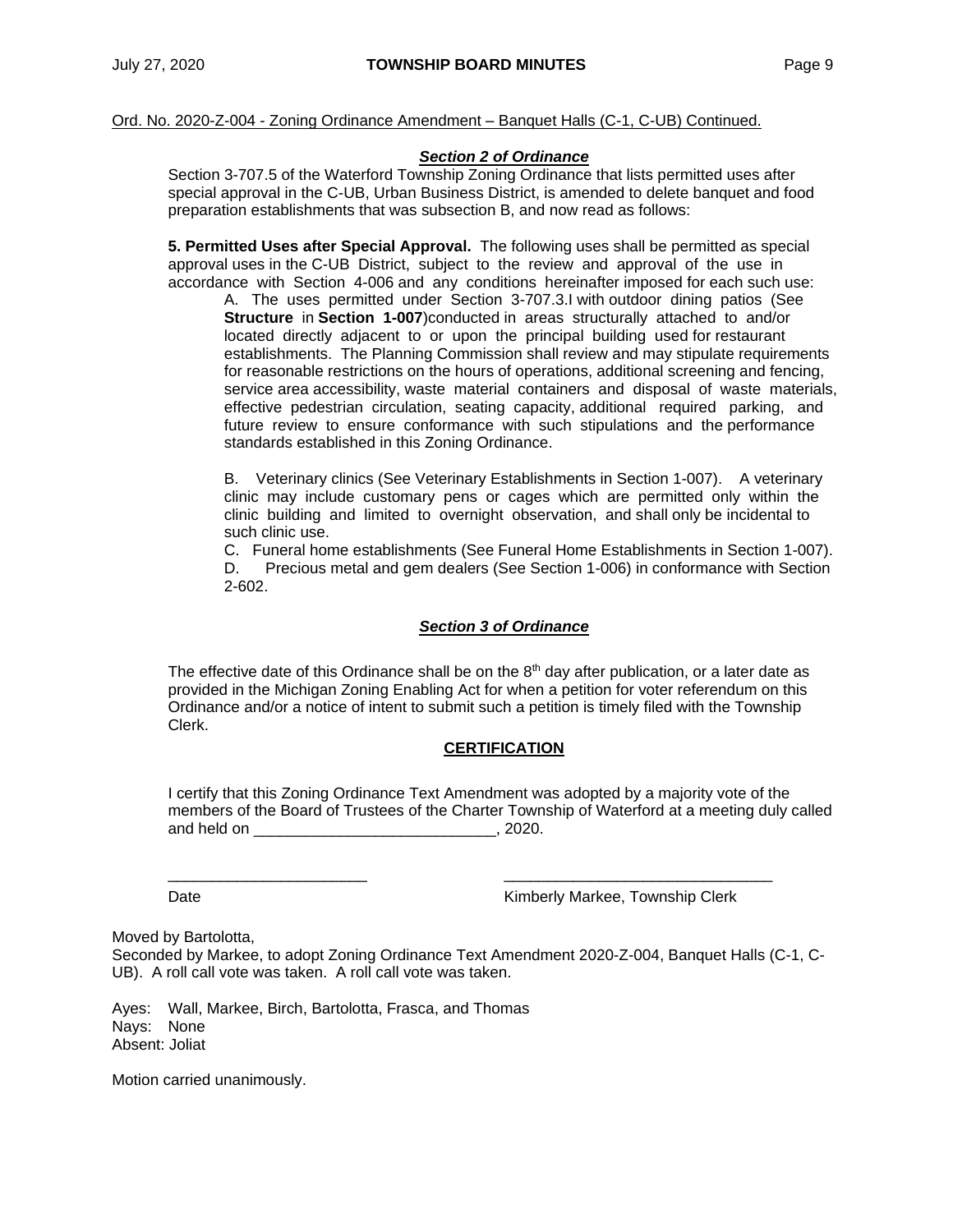## 5.4 **Possible Adoption of Zoning Ordinance 2020-Z-005; Proposed Map Adoption for the July 27, 2020, Planning Commission Meeting Case No. 20-06-01 Re-Adoption of the Official Zoning Map**

The following memo was received by Jeffrey Polkowski, Superintendent of Planning and Zoning.

The Official Zoning Map adopted March 10, 2010, as amended, has generally been considered difficult to read and not user friendly by those who chose to live or invest in the Township. As a response to this, Township Staff has been circulating an unofficial map that uses a different organizational structure and color scheme in an attempt to provide more clarity.

Planning Staff is comfortable with proposing that this map be established as the Official Zoning Map for Zoning Ordinance No. 135-A. Attached with this memo, for your review, is both the existing Official Zoning Map and the Proposed Zoning Map. Both of which, include the following amendments (rezonings) as per Section 4-009.2.J of the Zoning Ordinance:

| Case No.            | Date | Parcel ID                                      | <b>Address</b>             |                | <b>Previous Zoning Changed Zoning</b> |
|---------------------|------|------------------------------------------------|----------------------------|----------------|---------------------------------------|
|                     |      | 2012-02-02 12-02-02 13-18-353-019, through 022 | 7720 & 7732 HIGHI AND RD.  | $C-2$          | $C-3$                                 |
|                     |      | 2012-04-01 12-04-01 13-35-179-028 through 032  | 90 S. CASS LAKERD.         | $O-1$          | $C-2$                                 |
| 2012-04-02 12-04-02 |      | 13-35-179-039                                  | 3532 CASS ELIZABETH RD.    | $O-1$          | $HT-1$                                |
| 2012-04-03 12-04-03 |      | 13-35-179-036                                  | 960 S. CASS LAKE RD.       | $R-1C$         | $C-2$                                 |
| 2012-04-04 12-04-04 |      | 13-04-151-013                                  | 4269 STEFFENS RD.          | $R-1B$         | $C-1$                                 |
| 2012-04-06 12-04-06 |      | 13-13-300-201                                  | 1580 SCOTT LAKE RD         | $R-1A$         | PI.                                   |
| 2013-03-02 13-03-02 |      | 13-33-180-001                                  | VACANT PARCEL              | $R-1E$         | $R-1A$                                |
| 2013-05-02 13-05-02 |      | 13-23-353-002                                  | 592 SHARON STREET          | $O-1$          | $R-1A$                                |
| 2014-02-01 14-02-01 |      | 13-13-426-034                                  | VACANT PARCEL              | $C-4$          | $R-M2$                                |
| 2014-09-02 14-09-02 |      | 13-14-227-027                                  | VACANT PARCEL              | $R-1A$         | $O-1$                                 |
| 2015-02-01 15-02-01 |      | 13-10-402-006.010.009                          | 4265 DIXIE HIGHWAY         | $C-2$          | $C-3$                                 |
| 2015-03-01 15-03-01 |      | 13-16-451-023.027                              | <b>BALIAN DRIVE</b>        | $C-3$          | $C-4$                                 |
| 2015-08-03 15-08-03 |      | 13-22-227-013                                  | 4212 HIGHLAND SUITE 100    | $C-4$          | $C-3$                                 |
| 2016-03-01 16-03-01 |      | 13-18-451-023                                  | 7313 HIGHLAND ROAD         | $C-4$          | $C-3$                                 |
| 2016-04-02 16-04-02 |      | 13-21-101-021                                  | VACANT PARCEL              | PI.            | $R-1B$                                |
| 2017-03-01 17-03-01 |      | 13-20-101-001                                  | VACANT-PROPERTY ASSEMBLAGE | R-1A, C-2, C-3 | $C-4$                                 |
| 2017-05-01 17-05-01 |      | 13-13-426-032                                  | 2100 DIXIE HIGHWAY         | $C-4$          | $C-3$                                 |
| 2017-05-02 17-05-02 |      | 13-34-427-003                                  | VACANT PROPERTY            | $C-1$          | $R-1C$                                |
| 2017-06-01 17-06-01 |      | 13-20-101-007                                  | 6929 HIGHLAND RD.          | $C-2$          | $C-4$                                 |
| 2017-06-03 17-06-03 |      | 13-21-202-001                                  | 5385 HIGHLAND RD. - VACANT | $O-1$          | $C-1$                                 |
| 2017-10-01 17-10-01 |      | 13-12-105-005                                  | 2946 WALTON BLVD.          | $O-1$          | $R-1A$                                |
| 2017-11-03 17-11-03 |      | 13-35-301-001                                  | 3965 CASS ELIZABETH RD.    | $C-2$          | CR                                    |
| 2017-11-04 17-11-04 |      | 13-04-253-013,014                              | VACANT PROPERTY            | $R-1$          | $R-1B$                                |
|                     |      | 2018-03-03 18-03-03 13-24-176-009 through 024  | VACANT PROPERTY            | $C-1$          | $R-1C$                                |
| 2018-04-01 18-04-01 |      | 13-16-401-023                                  | 5341 TUBBS RD.             | PI.            | $R-1A$                                |
| 2018-10-01 18-10-01 |      | 13-19-200-004                                  | 7488 PONTIAC LAKE RD.      | $R-1A$         | $R-M2$                                |

Although there is no national standard for a color scheme adopted by the American Planning Association, the proposed color scheme used to represent the Township Zoning Districts is more typically seen in zoning maps used by municipalities nation-wide. After circulating this map for over a year, making minor adjustments as they have been identified.

## **Motion**

If the Township Board concurs with the Planning Commission's favorable recommendation for this, a motion to "introduce" the case should be made which would then provide for consideration of "final adoption" of the Amendment at your July 27, 2020 meeting.

Upon your review, if you have any questions or require further information, please contact this office.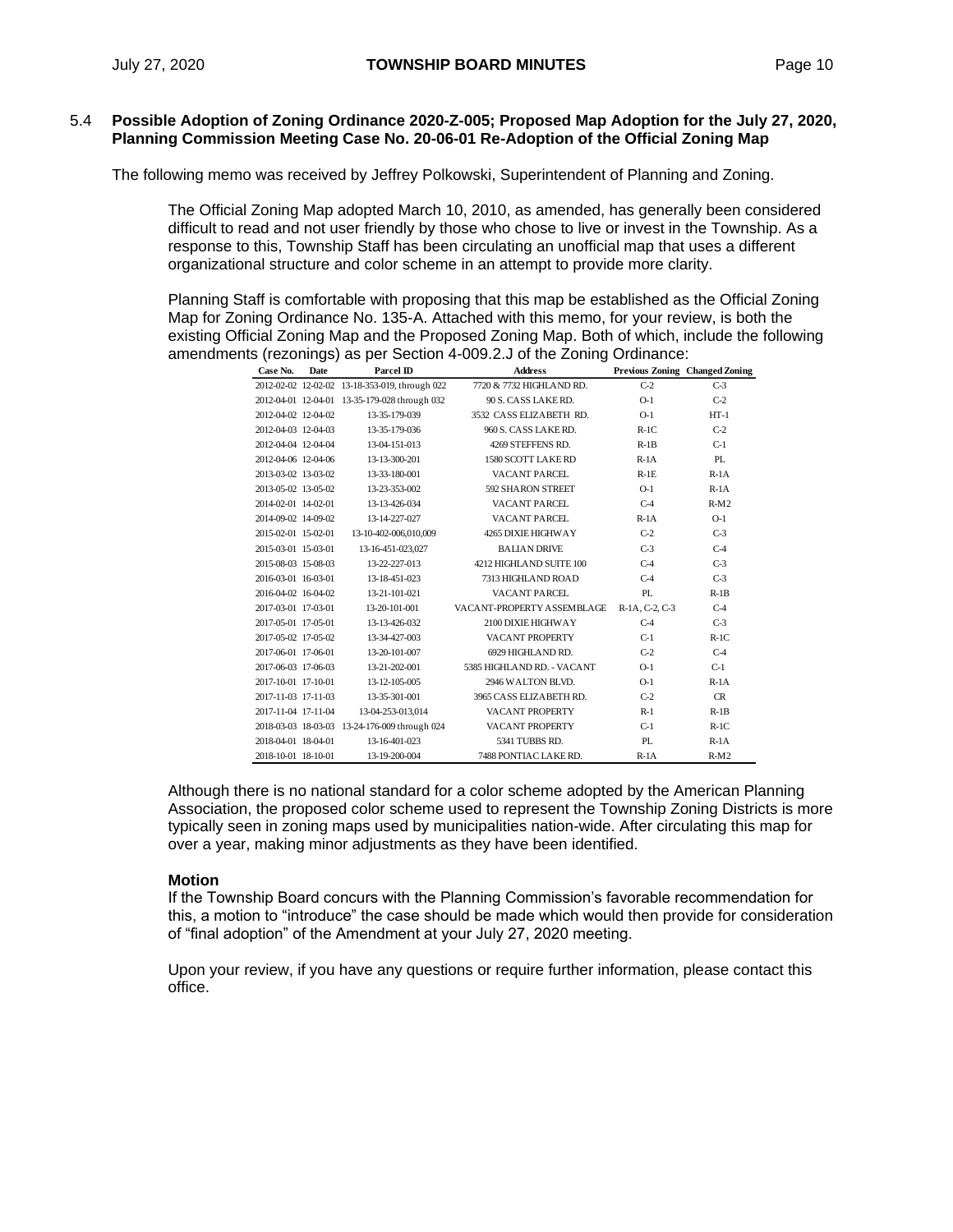Possible Adoption of Zoning Ordinance 2020-Z-005; Proposed Map Adoption for the July 27, 2020, Planning Commission Meeting Case No. 20-06-01 Re-Adoption of the Official Zoning Map Continued.

#### Moved by Markee

Seconded by Joliat; RESOLVED, to adopt Zoning Ordinance 2020-Z-005; the proposed Map Adoption that was presented at the July 27, 2020, Planning Commission Meeting Case No. 20-06-01 Re-Adoption of the Official Zoning Map. A roll call vote was taken.

Ayes: Wall, Markee, Birch, Bartolotta, Frasca, Joliat, and Thomas Nays: None Absent: None

Motion carried unanimously.

#### 5.5 **Zoning Ordinance 2020-Z-006; Rezoning Case No. 20-02-02, Southeast Corner of Dixie Highway and Waterford Road, Accessible From Rockcroft Blvd, From R1-A, PL to C-3**

The following memo was received by Jeffrey Polkowski, Superintendent of Planning and Zoning.

| <b>Current Zoning:</b>  | R-1A, Single Family Residential and PL, Public Land District |
|-------------------------|--------------------------------------------------------------|
| <b>Proposed Zoning:</b> | C-3 General Business District                                |

**Master Plan**: Public and Open Space: Public Lands

Prior to acquisition by the applicant, the property was utilized as vehicle storage area for the volunteer fire department and has currently been operating as a minor vehicle service facility. The current owner is seeking to rezone the property to C-3, General Business, to bring the use into conformity and the zoned in conformance with the surrounding area. Upon approval, of rezoning, the applicant will petition for a special approval use for an outdoor storage establishment in a C-3, General Business District.

The Master Plan indicates that these parcels are designated as Public and Open Space: Public Lands. This is due to its previously functioning use as vehicle storage for the Volunteer Fire Department. The Master Plan designation of all surrounding parcels are listed as Commercial Office: Community Business. Therefore, Township Staff recommends analyzing this parcel through the lens of the Commercial Office: Community Business Master Plan designation.

## **Motions**

Based upon the Planning Commission's favorable recommendation at the June 23, 2020 regular meeting for this rezoning case, should the Board want to consider adopting the requested rezoning to C-3 General Business District, the appropriate motion would be to introduce the attached Ordinance and schedule it for possible adoption at the July 27, 2020 meeting.

However, if the Board does not want to adopt the requested rezoning, the appropriate motion would be to not introduce the Ordinance and deny the rezoning.

Staff will be available at Monday's meeting for any questions on this case. However, if you have any questions in advance of the meeting, please contact this office.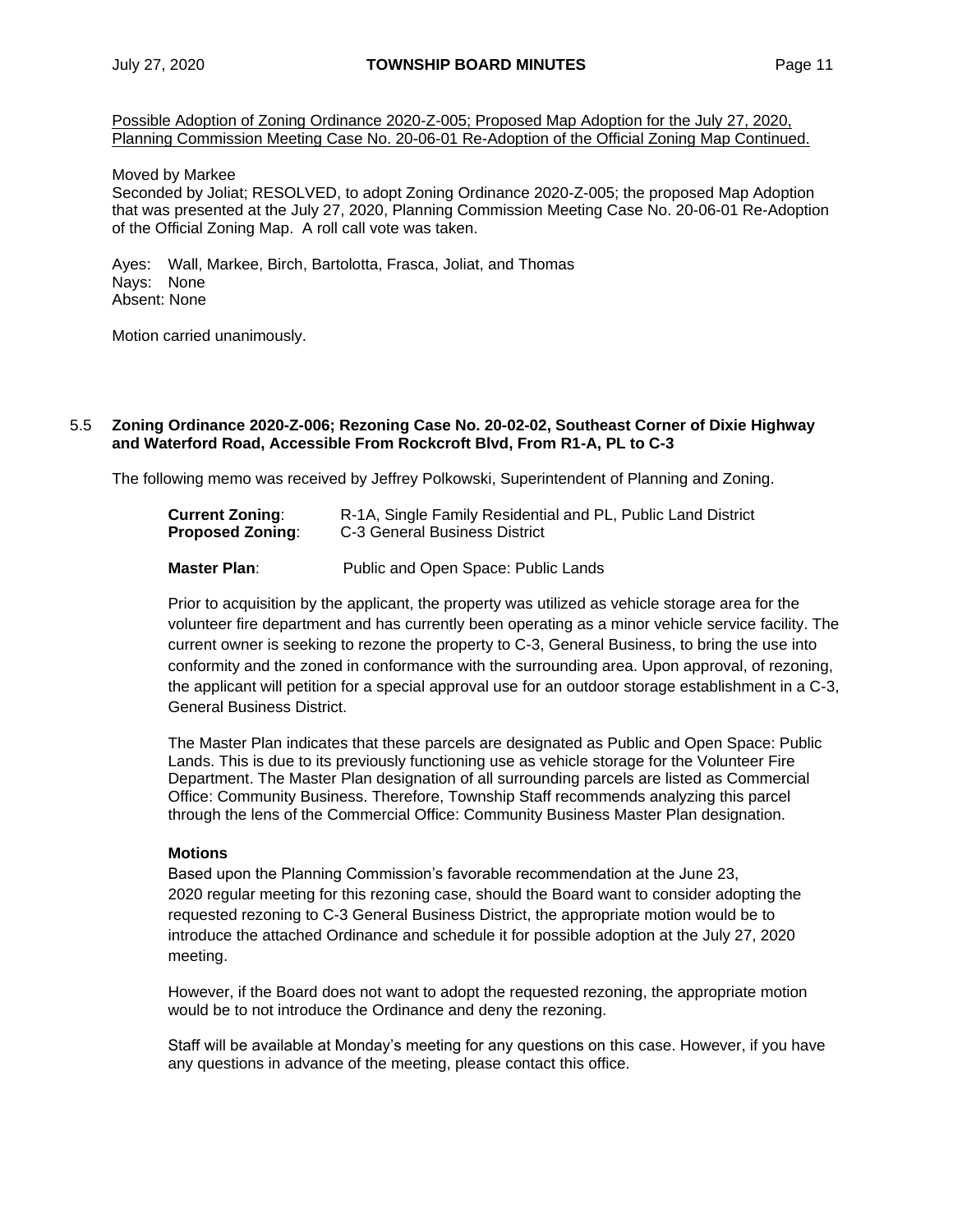Zoning Ordinance 2020-Z-006; Rezoning Case No. 20-02-02, Southeast Corner of Dixie Highway and Waterford Road, Accessible From Rockcroft Blvd, From R1-A, PL to C-3 Continued.

#### STATE OF MICHIGAN COUNTY OF OAKLAND ORDINANCE NO. 2020-Z-006 **ZONING ORDINANCE MAP AMENDMENT**

An ordinance to amend the Waterford Township Zoning Ordinance by rezoning a parcel of property and amending the Zoning Map. THE CHARTER TOWNSHIP OF WATERFORD ORDAINS:

# *Section 1 of Ordinance*

The parcels of property that are assigned tax parcel numbers 13-04-126-008, and 13-04-126-009, legally described below, with current addresses of 4525 Rockcroft Blvd. are rezoned from **Rezone from R-1A, Single-Family Residential and PL, Public Land District to C-3, General Business District,** with the Zoning Map that is adopted by and made part of the Waterford Township Zoning Ordinance in Section 3-101, to be changed and amended to reflect this rezoning.

## *Section 2 of Ordinance*

The effective date of this ordinance shall be on the  $8<sup>th</sup>$  day after publication, or a later date as provided in the Michigan Zoning Enabling Act for when a petition for voter referendum on this Ordinance and/or a notice of intent to submit such a petition is timely filed with the Township Clerk.

## **CERTIFICATION**

I certify that this Zoning Ordinance Map Amendment Ordinance was adopted by a majority vote of the members of the Board of Trustees of the charter Township of Waterford at a meeting duly called and held on

CHARTER TOWNSHIP OF WATERFORD

\_\_\_\_\_\_\_\_\_\_\_\_\_\_\_\_\_\_ \_\_\_\_\_\_\_\_\_\_\_\_\_\_\_\_\_\_\_\_\_\_\_\_\_\_\_\_\_\_\_ Date **Contract Contract Contract Contract Contract Contract Contract Contract Contract Contract Contract Contract Contract Contract Contract Contract Contract Contract Contract Contract Contract Contract Contract Contract** 

Mr. Polkowski addressed the Board regarding Zoning Ordinance Text Amendment 2020-Z-006.

Trustee Bartolotta stated that this is located on a dead-end street. Boomer does excellent work at his facilities.

Moved by Bartolotta,

Seconded by Markee, RESOLVED, to adopt Zoning Ordinance 2020-Z-006; Rezoning Case No. 20-02- 02, Southeast Corner of Dixie Highway and Waterford Road, Accessible From Rockcroft Blvd, from R1-A, PL to C-3. A roll call vote was taken. A roll call vote was taken.

Ayes: Wall, Markee, Birch, Bartolotta, Frasca, Joliat and Thomas Nays: None Absent: None

Motion carried unanimously.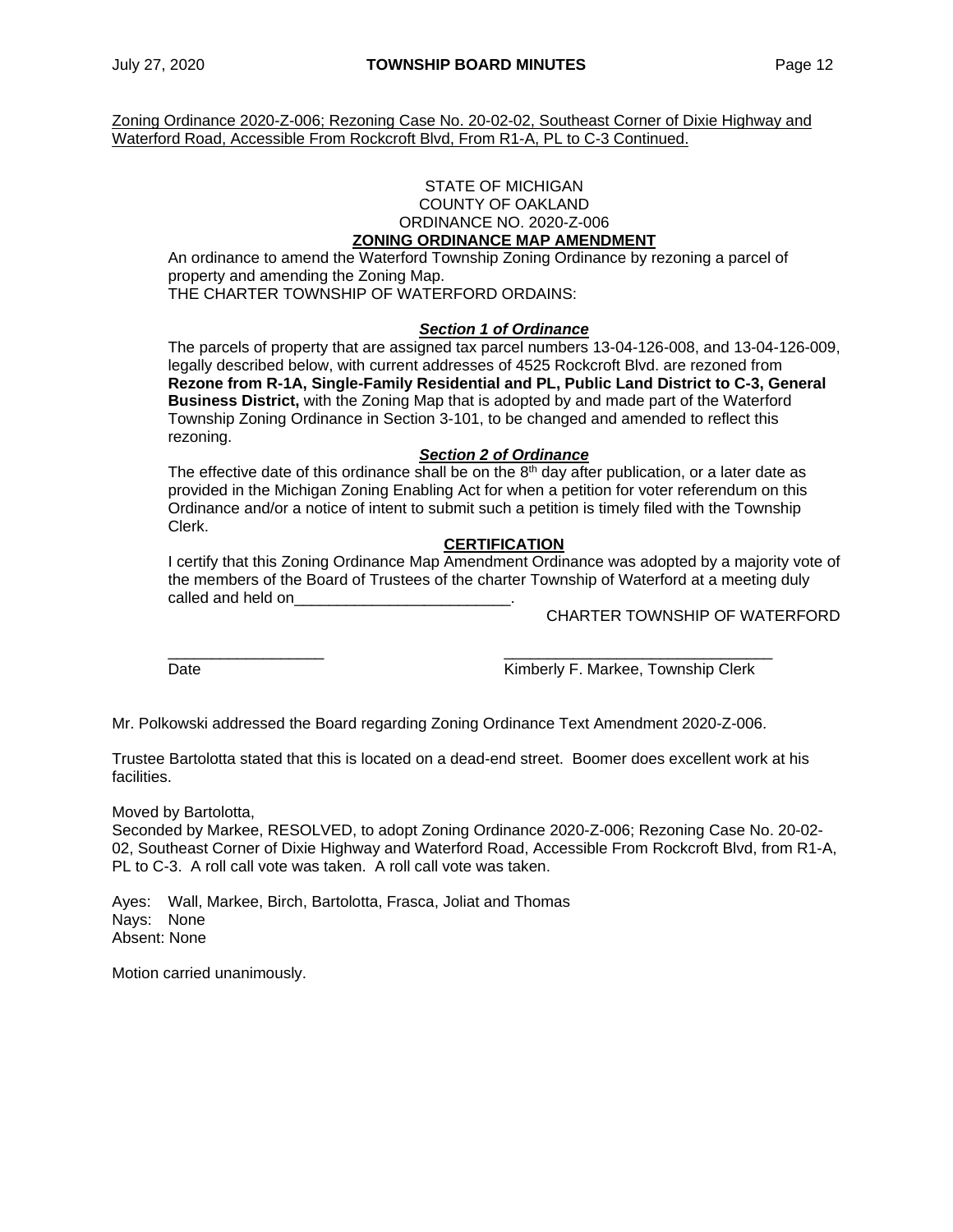## **6. New Business**

## **6.1 Consider Resolution Approving Deed A and Termination Agreement for Perry Drug Stores, Inc. Property at 5400 Perry Drive**

The following memo was received from Township Attorney Dovre.

As indicated in the Resolution presented with this letter, back in 1979 the Township issued bonds to provide funding for Perry to develop what I believe became its distribution/warehouse. The Lease Purchase Contract referenced in the Resolution is 50 pages long and intentionally not provided for that reason. Bottom line was that when the bonds were paid off, the Township was to convey the property back to Perry.

Regarding confirmation of the bond payoff, I am satisfied with the Discharge of Mortgage document attached to the Resolution. The mortgage and note it refers to were in the same amount as the bonds in the Lease Purchase Contract, and it makes perfect sense that the bank entitled to the payments of principal and interest on the bonds would want security for that obligation. Additionally, neither Derek or Plante Moran have located anything to suggest that the bonds are still outstanding.

I am holding the \$100.00 check for the consideration recited in the Quit Claim Deed and expect to receive a check for at least \$1,358.00 as partial reimbursement to the Township for attorney fees incurred in wading through this situation and coming to agreement with Perry's attorney's on the language for the Deed and Termination Agreement.

If you are satisfied, **the appropriate motion would be to adopt the Resolution Approving Deed and Termination Agreement as presented by the Township Attorney.**

#### **CHARTER TOWNSHIP OF WATERFORD** COUNTY OF OAKLAND, MICHIGAN RESOLUTION APPROVING DEED AND TERMINATION AGREEMENT

Action at a regular meeting of the Board of Trustees of the Charter Township of Waterford, County of Oakland, State of Michigan, ("Township") held on July 27, 2020, at 6:00 p.m., Eastern Daylight Savings Time.

WHEREAS, the Township and Perry Drug Stores, Inc. ("Perry") entered into a Lease Purchase Contract dated as of February 1, 1979, under which the property at 5400 Perry Drive and described in the Quit Claim Deed and Termination Agreement attached to this Resolution ("Property") was conveyed by Perry to the Township and leased back to Perry by the Township, to provide for development and improvements of the Property funded by the Township's issuance of \$4,750,000.00 of Series A Limited Obligation Industrial Development Bonds ("Bonds"), with Perry's rent obligation having been to pay the amounts necessary to satisfy the principal and interest payments on the Bonds; and,

WHEREAS, the Lease Purchase Contract called for the Township to convey the property back to Perry for the sum of \$100.00, when the Bonds were paid off; and,

WHEREAS, the obligation to pay the holders of the Bonds was evidenced by a note and secured by a mortgage granted by the Township, which were certified as paid in full by the holder of that mortgage in the March 24, 2020, recorded Discharge of Mortgage attached to this Resolution; and

WHEREAS, on March 27, 1979, Perry granted the Township a non-exclusive easement for ingress and egress through and over the Property to other property that was to automatically terminate upon payment of the Bonds in accordance with the Lease Purchase Contract (Easement Agreement); and,

WHEREAS, attached to this Resolution is a Quit Claim Deed to convey the Township's interests in the Property to Perry as provided and required by the Lease Purchase Contract; and,

WHEREAS, attached to this Resolution is a Termination Agreement signed by Perry, confirming termination of the Lease Purchase Contract and Easement Agreement.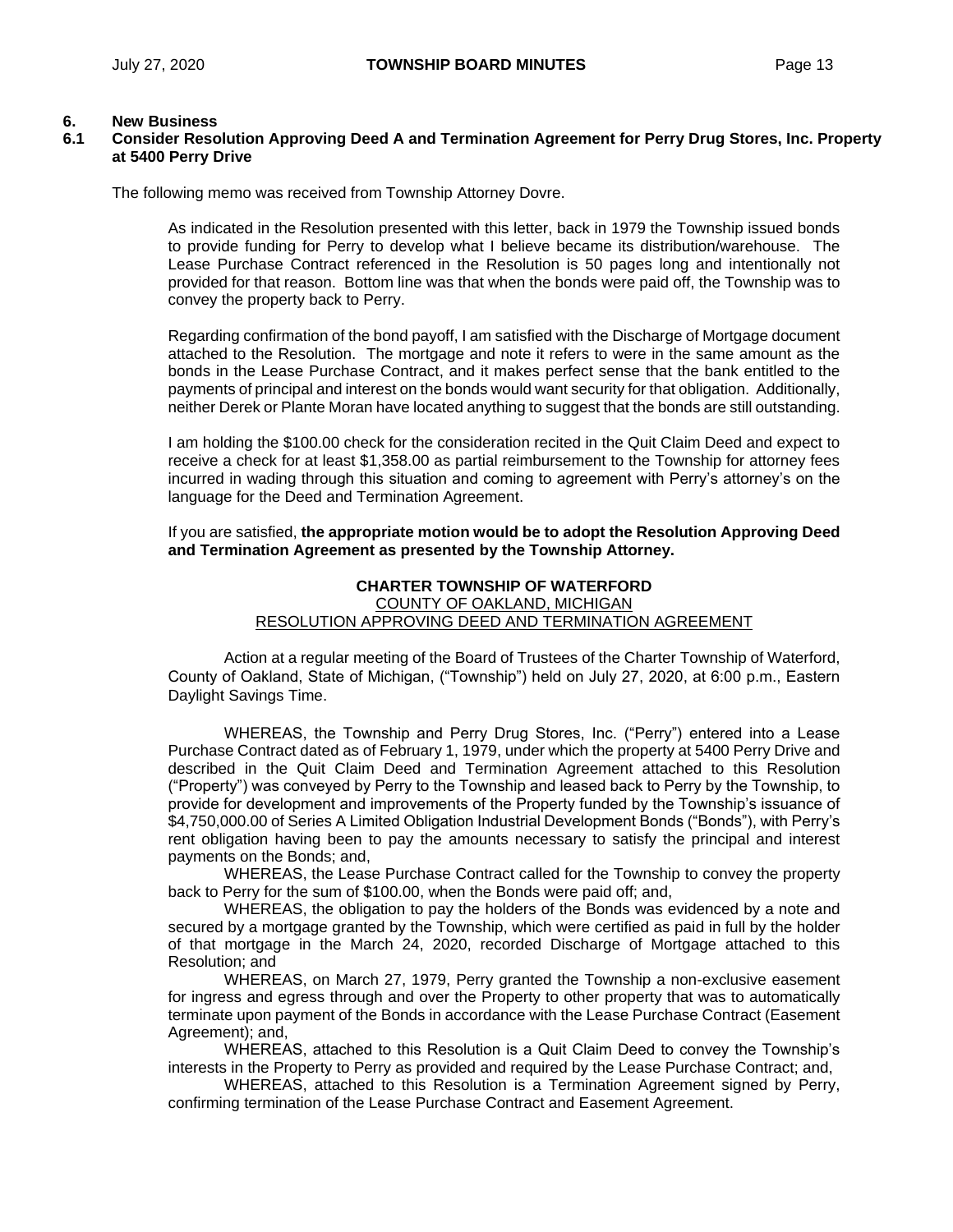Consider Resolution Approving Deed A and Termination Agreement for Perry Drug Stores, Inc. Property at 5400 Perry Drive

IT IS THEREFORE RESOLVED that the Charter Township of Waterford Board of Trustees hereby approves the attached Quit Claim Deed and Termination Agreement and authorizes the Supervisor to sign those documents for and on behalf of the Township.

## **CERTIFICATION**

I hereby certify that this Resolution was adopted by the Board of Trustees of the Charter Township of Waterford, County of Oakland, State of Michigan, at a regular meeting held on July 27, 2020.

\_\_\_\_\_\_\_\_\_\_\_\_\_\_\_\_\_\_\_ \_\_\_\_\_\_\_\_\_\_\_\_\_\_\_\_\_\_\_\_\_\_\_\_\_\_\_\_\_\_\_\_

Date **Contract Contract Contract Contract Contract Contract Contract Contract Contract Contract Contract Contract Contract Contract Contract Contract Contract Contract Contract Contract Contract Contract Contract Contract** 

## **QUIT CLAIM DEED**

For and in consideration of One Hundred and no/100 Dollars (\$100.00) and other good and valuable consideration, **THE CHARTER TOWNSHIP OF WATERFORD,** a Michigan municipal body corporate, whose address is 5200 Civic Center Drive, Waterford MI 48329 ("**Grantor**"), quitclaims, without warranty, to the **PERRY DRUG STORES, INC.,** a Michigan corporation, whose address is c/o Rite Aid Corporation, 30 Hunter Lane, Camp Hill, Pennsylvania 17011 ("**Grantee**"), any, if any, right, title or interest that Grantor may have in and to the real property situated in the Township of Waterford, County of Oakland, State of Michigan, more particularly described as follows:

See Exhibit A attached hereto and made a part hereof (as described therein, the "**Property**")

Tax Identification Number: 13-09-251-006 Commonly known as: 5400 Perry Drive, Pontiac, MI 48329

#### *together with any, if any, tenements, hereditaments and appurtenances thereto, under and subject to any and all matters of survey and all applicable building and use restrictions, easements, and zoning ordinances and other matters of record.*

This Quit Claim Deed is provided as required by, and in satisfaction of, that certain Lease Purchase Contract between Grantor and Grantee dated as of February 1, 1979, recorded with the Oakland County Register of Deeds on May 1, 1979, in Liber 7497, Page 239, which said Lease Purchase Contract is being terminated as of the date hereof by Grantor and Grantee.

This instrument is exempt from state and county real estate transfer taxes pursuant to MCL 207.526(h)(i) and MCL 207.505(h).

Moved by Joliat, Seconded by Frasca; RESOLVED, to adopt the Resolution Approving Deed and Termination Agreement for Perry Drug Stores, Inc. Property at 5400 Perry Drive. A roll call vote was taken.

Ayes: Wall, Markee, Birch, Bartolotta, Frasca, Joliat and Thomas Nays: None Absent: None

Motion carried unanimously.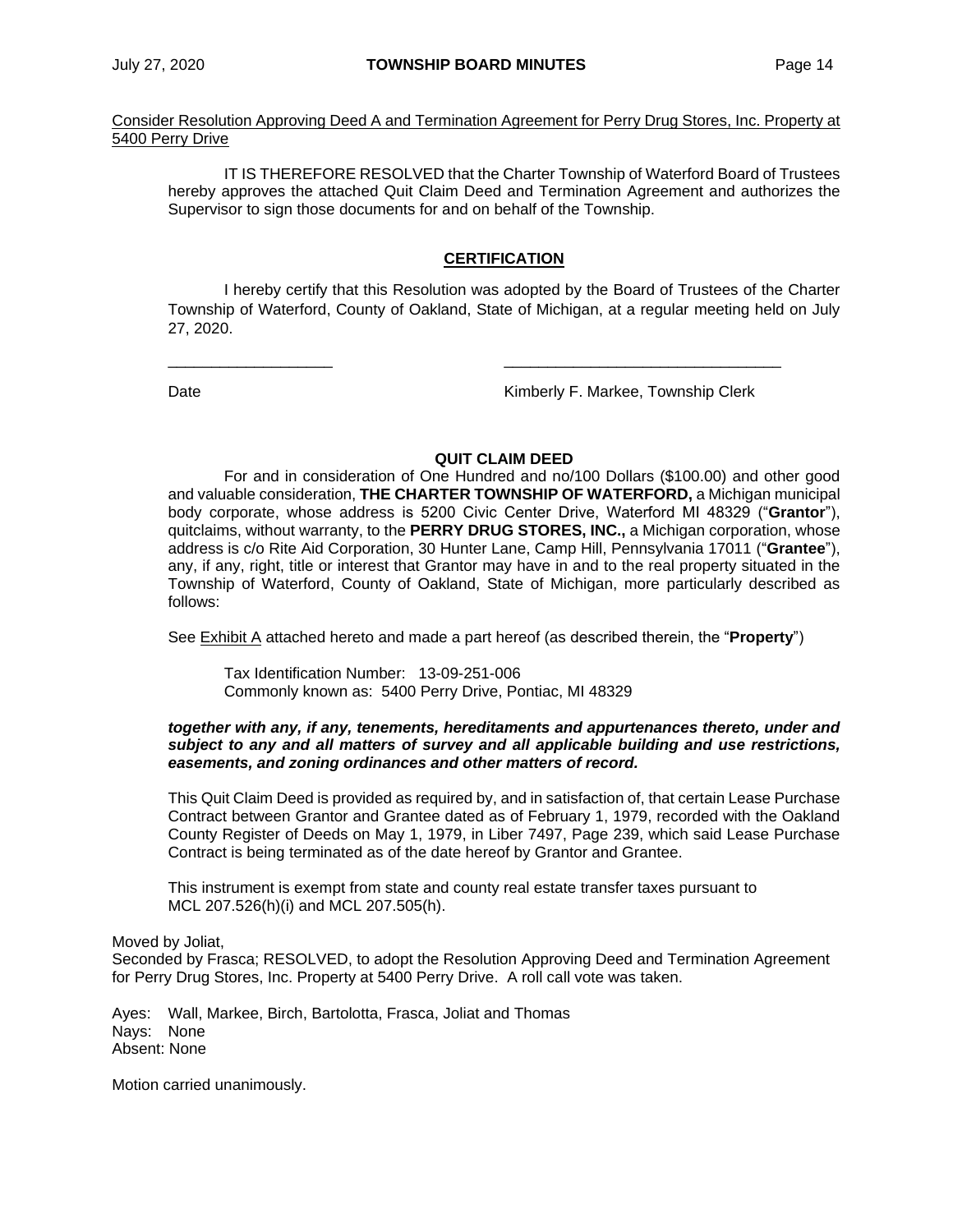## **6.2 Appointment of Dawn Cito to the Position of Payroll and Benefits Coordinator**

The following memo was received by Mark Similar, Human Resource Director.

With the retirement announcement of Sharon Meadows, the position of Payroll & Benefits Coordinator was posted to internal applicants.

Gary Wall, Margaret Birch, Bonnie Verbos and myself conducted the interviews. After discussion it was determined that the job be offered to Dawn Cito.

Dawn has been with the Township since 2009 and currently holds the position of Purchasing/Accounting Coordinator, Dawn will be an asset to the Payroll Department.

I am requesting the Board approve Dawn Cito to the position of Payroll & Benefits Coordinator.

Attached is Dawn's resume for your reviews. This position is a Grade 4, Step 4 \$54,444 and will progress in 6 months to a Step 5, \$56,277.

Moved by Markee,

Seconded by Frasca; RESOLVED, to approve the appointment of Dawn Cito to the position of Payroll and Benefits Coordinator starting at a Grade 4, Step 5 and progressing to a Step 5 after six (6) months. A roll call vote was taken.

Ayes: Wall, Markee, Birch, Bartolotta, Frasca, and Thomas Nays: None Absent: Joliat

Motion carried unanimously.

## 6.3 **Public Hearing on Waterford Township's 2020/2021 (46th Program Year) Community Development Block Grant (CDBG) Program**

Supervisor Wall opened the public hearing at 6:27 p.m.

Rob Merinsky, Director of Development Services review the 2020/2021 allocation with the Board of Trustees.

Clerk Markee asked for clarification as to the subdivisions that would receive funds for sidewalk repairs. Mr. Merinsky stated Huron Gardens, Holiday Farms, and the connection from the end of the River walk, Riverside Elementary to Embark Blvd.

Supervisor Wall asked for a clarification of the reallocated funds. Mr. Merinsky stated the correct number is \$274,713.

No one from the public addressed the Board.

Supervisor Wall closed the public hearing at 6:36 p.m.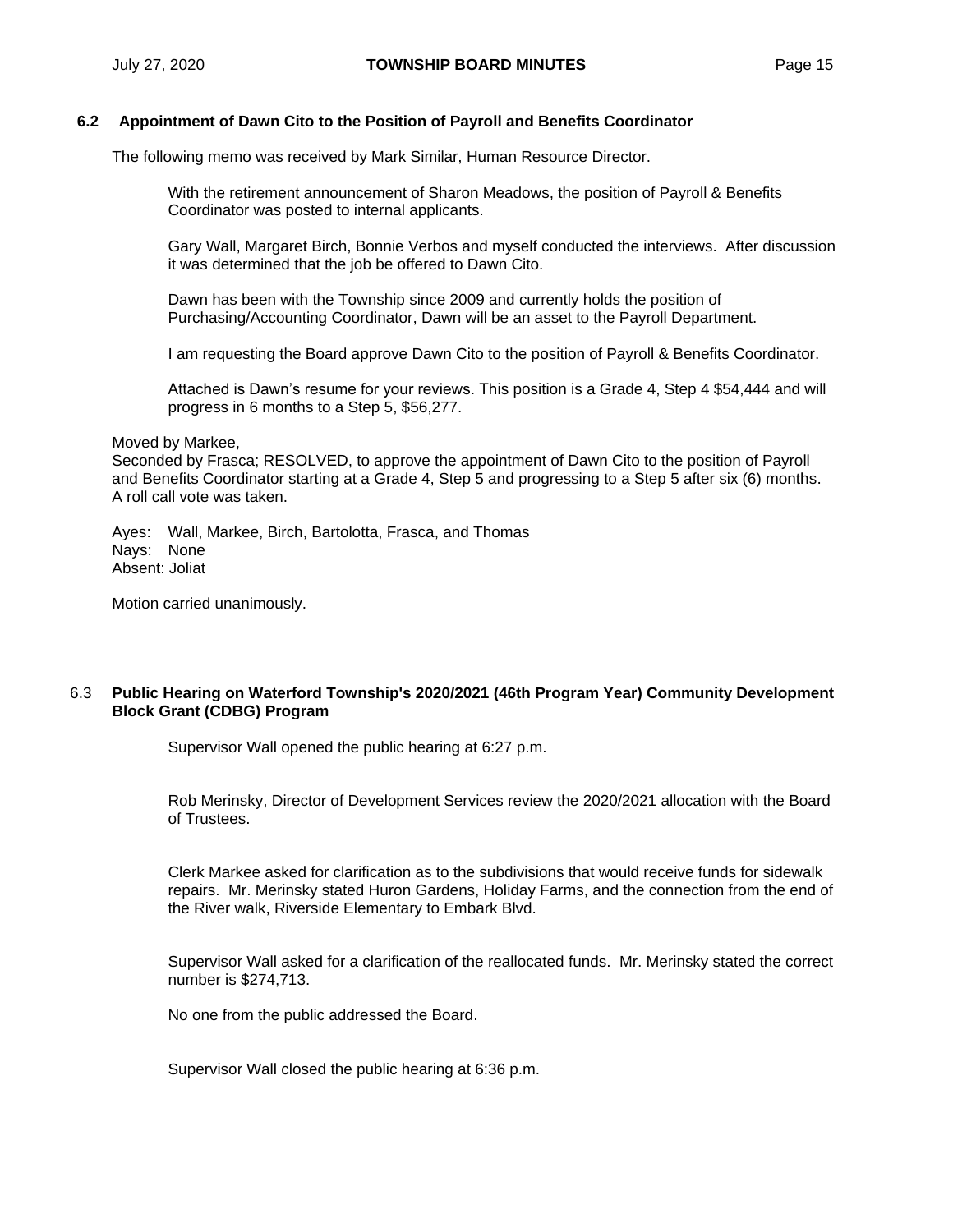## **6.4 Waterford Township's 2020/2021 (46th Program Year) Community Development Block Grant Program Annual Action Plan**

The following memo was received by Rob Merinsky, Director of Development Services.

The public hearing on Waterford Township's 2020/2021 (46<sup>th</sup> Program Year) Community Development Block Grant (CDBG) Program scheduled to be held during your July 27, 2020 meeting will provide compliance with the U.S. Department of Housing and Urban Development (HUD) regulatory requirements for public discourse, an opportunity to gather citizen views on Waterford's housing and community development needs, and to approve the Final Statement of 2020/2021 Projected Use of Funds that will be used to complete the CDBG Annual Action Plan for submission to HUD. In order to implement the  $46<sup>th</sup>$  Year CDBG Program, I have attached an authorization resolution for your consideration.

The 2020/2021 CDBG Program will be primarily funded through the new CDBG grant funds to be allocated to Waterford from HUD's FY 2020 budget. The 2020/2021 CDBG grant amount is \$364,757. This total of new grant funds is being supplemented with \$50,000 in anticipated program income. As before, this entitlement will only effectively fund the Township's ongoing Housing Rehabilitation program, Code Enforcement activities, and program administration. In addition, the Township will re-allocate approximately \$274,313 of previous program year's residual funds bringing the total available funding for 2020/2021 to \$689,470.

Please call me at (248) 674-6247, if you have any questions regarding this year's proposed CDBG Program prior to Monday night's meeting.

## *CHARTER TOWNSHIP OF WATERFORD RESOLUTION OF AUTHORITY*

## *THE CHARTER TOWNSHIP OF WATERFORD ORDAINS:*

**WHEREAS;** the fiscal year 2020/2021 Community Development Block Grant Program (46<sup>th</sup>) Year) funding for the Charter Township of Waterford is estimated to be about \$364,757 in new grant funds. The Township also projects receiving approximately \$50,000 in program income from Housing Rehabilitation Loan repayments during the 46<sup>th</sup> Program Year. In addition, the Township will re-allocate approximately \$274,713 of previous years available funding bringing the total available funding to \$689,470.

**WHEREAS;** the Charter Township of Waterford did conduct a public hearing on July 27, 2020 to obtain citizens views on housing and community development needs in the Township relative to the Community Development Block Grant Program.

**WHEREAS**; all U. S. Department of Housing and Urban Development (HUD) funding recipients under the Community Development Block Grant program are obligated by law to reduce barriers to fair housing. Therefore, reducing housing discrimination, promoting diverse inclusive communities and affirmatively furthering fair housing (AFFH) and equal opportunity have been and remain a priority for Waterford Township.

**NOW, THEREFORE BE IT RESOLVED;** that the Charter Township of Waterford Board of Trustees does hereby authorize the Township Supervisor to be the official representative of the Township in accordance with 24 CFR 570.303 for the certifications relative to applying for the 2020/2021 Community Development Block Grant Program and to sign all grant agreement documents required to receive such funds; and

**BE IT FURTHER RESOLVED;** that the Charter Township of Waterford Board of Trustees does hereby authorize the Development Services Director and designated staff to prepare, publish, and implement the Final Statement of Community Development Objectives and Annual Action Plan to be submitted to the U.S. Department of Housing and Urban Development, with projected and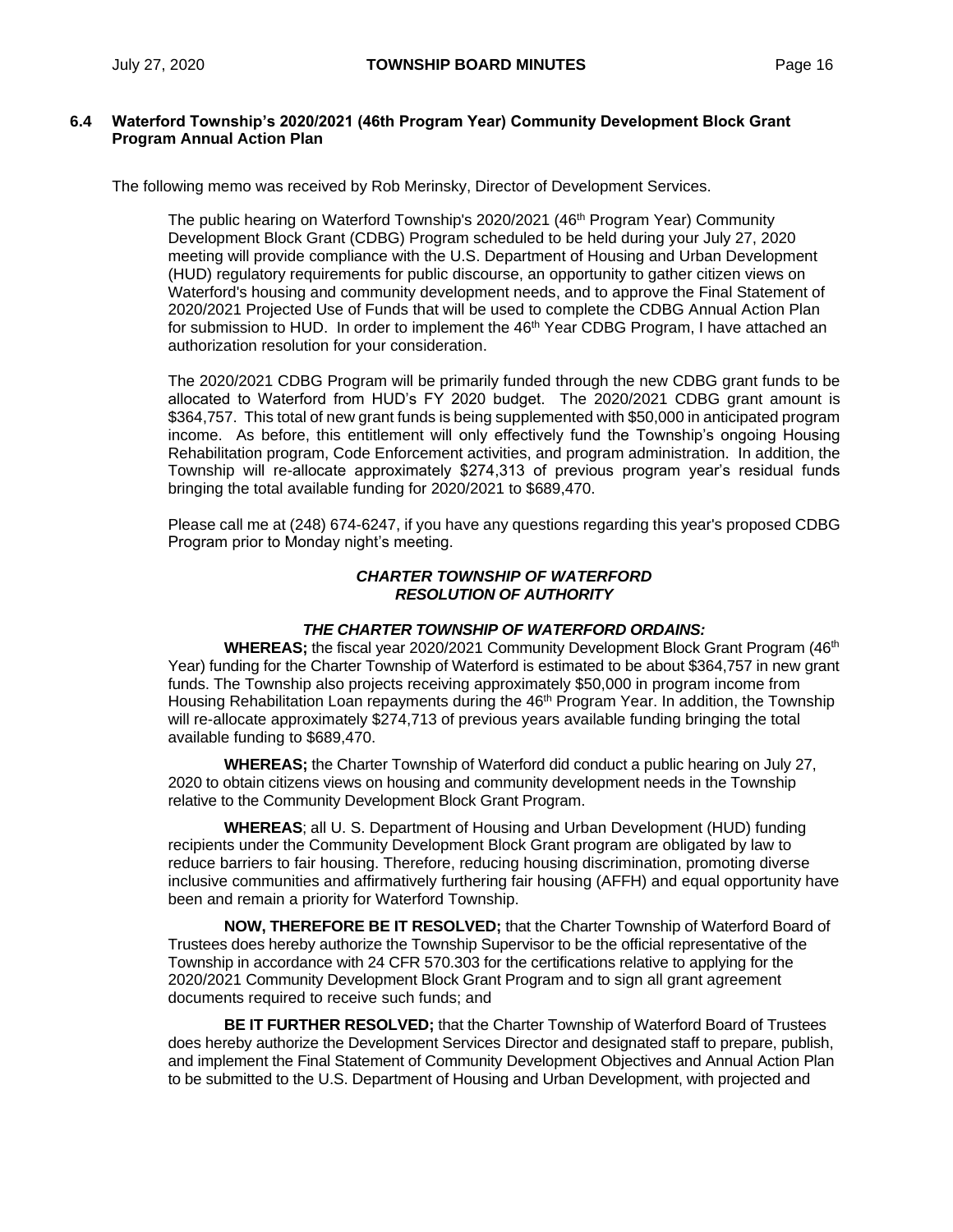Waterford Township's 2020/2021 (46th Program Year) Community Development Block Grant Program Annual Action Plan Continued.

adjusted funding needed to achieve the following projects established as the 2020/2021 Community Development Block Grant Program.

## **2020/2021 CDBG PROGRAM ACTVITIES & BUDGET:**

| 1. HOUSING REHABILITATION                                                                      | \$170,050 |
|------------------------------------------------------------------------------------------------|-----------|
| 2. CODE ENFORCEMENT                                                                            | \$178,345 |
| 3. PROGRAM ADMINISTRATION                                                                      | \$66,362  |
| 4. PUBLIC SERVICES:<br><b>SENIORS/DISABLED PERSONS</b><br><b>CURB TO CURB TRANSIT SERVICE</b>  | \$54,713  |
| 5. PUBLIC FACILITIES & INFRASTRUCTURE:<br>SIDEWALK IMPROVEMENT(S)                              | \$60,000  |
| 6. PUBLIC FACILITIES & INFRASTRUCTURE:<br>SENIOR CENTERS (CAI BUILDING<br><b>IMRPOVEMENTS)</b> | \$30,000  |
| 7. PUBLIC FACILITIES & INFRASTRUCTURE:<br>STREETLIGHT CONVERSION                               | \$50,000  |
| 8. PUBLIC FACILITIES & INFRASTRUCTURE:<br>FIRE STATION #1                                      | \$80,000  |

**BE IT FURTHER RESOLVED;** that the Waterford Township Board of Trustees authorizes the Development Services Director to consider continuing a contractual relationship with the Fair Housing Center of Metropolitan Detroit (FHCMD) to provide fair housing services for Waterford Township for the 2020/2021 Community Development Block Grant (CDBG) program for a sum notto-exceed \$4,000. The FHMCD has provided such services for over twenty-seven years to the Township. These costs are part of the overall Program Administration budget.

## RESOLUTION DECLARED ADOPTED.

YEAS:\_\_\_\_\_\_\_\_\_\_\_\_\_\_\_\_\_\_\_\_\_\_\_\_\_\_\_\_\_\_\_\_\_\_\_\_\_\_\_\_\_\_\_\_\_\_\_\_\_\_\_\_\_\_\_\_\_\_\_\_\_\_\_\_\_\_\_\_\_\_\_\_

 $NAYS:$ 

STATE OF MICHIGAN ) )ss COUNTY OF OAKLAND)

I, the undersigned, the duly qualified and acting Clerk of the Charter Township of Waterford, Oakland County, Michigan, do hereby certify that the foregoing is a true and complete copy of proceedings taken at a regular meeting of the Township Board, held on the July 27, 2020 the original of which is on file in my office.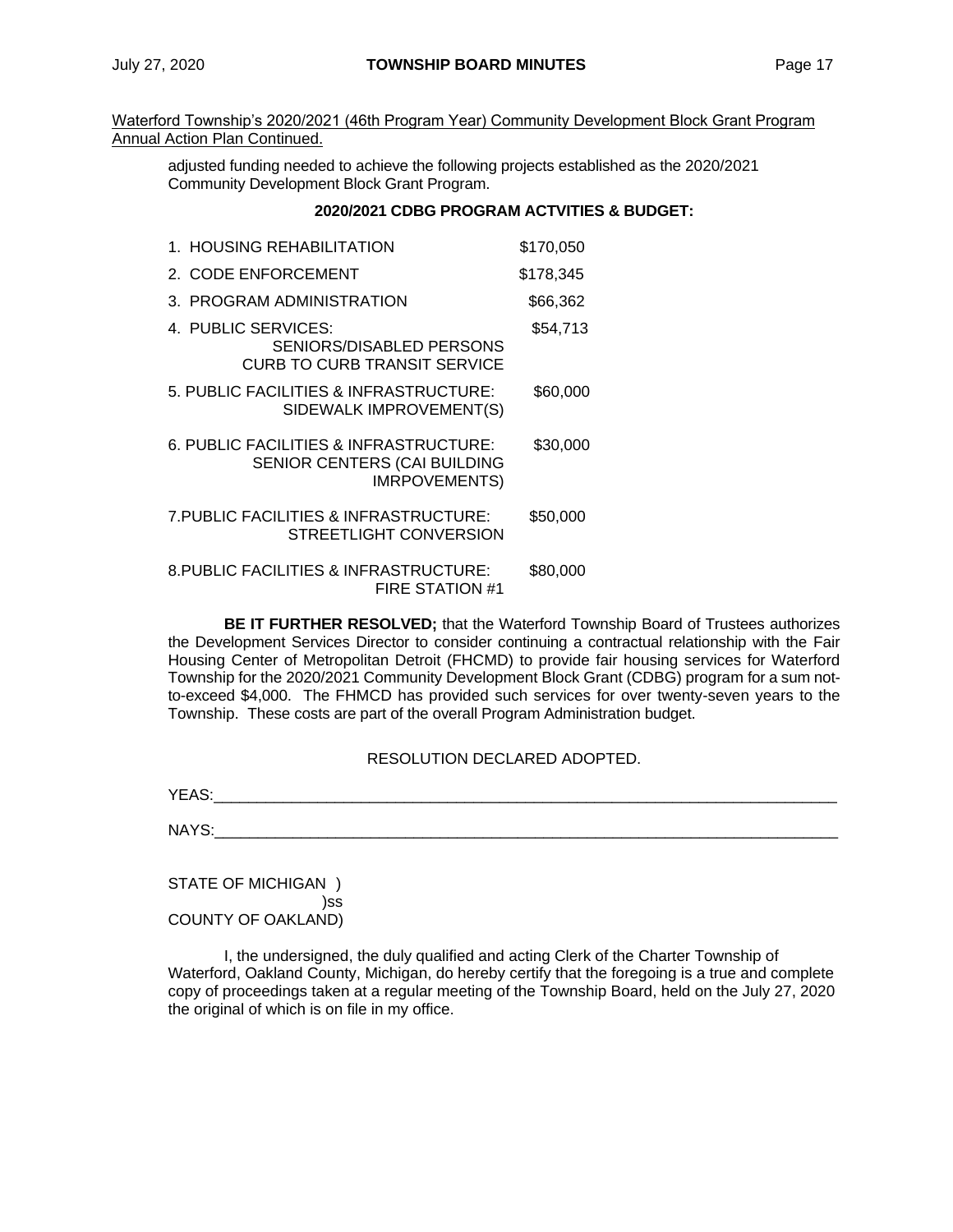Waterford Township's 2020/2021 (46th Program Year) Community Development Block Grant Program Annual Action Plan Continued.

IN WITNESS WHEREOF, I have hereunto affixed my official signature this \_\_\_\_ day of

 $\frac{1}{20}$ , 20

Kim Markee, Clerk, Charter Township of Waterford

Moved by Markee,

Seconded by Frasca; RESOLVED, to approve Resolution and the proposed 2020/2021 Community Development Block Grant Program (46<sup>th</sup> Year) budget and annual action plan; furthermore to authorize staff to complete the necessary annual action plan submittal to HUD. A roll call vote was taken.

Ayes: Wall, Markee, Birch, Bartolotta, Frasca, and Thomas Nays: None Absent: Joliat

Motion carried unanimously.

## 6.5 **Consideration of Administrative Denial of Lot Split Request for 13-16-426-014 (1991 Crescent Lake Road)**

The following memo was received by Mr. Rob Merinsky, Director of Development Services.

Due to the following comments, this office cannot administratively support the split request as presented and would recommend denial.

Per the survey provided with the application and prepared by Surveying, the request involves splitting the parent parcel (13-16-426-014); which is a corner parcel having frontage on both Crescent Lake Road and Tubbs Road and is in the R1-A district, into four (4) resultant parcels A, B, C, and D. However, based on the survey, the resultant parcel A fails to meet the maximum depth to width ratio per Township Ordinance.

## *Sec. 15-082(c)(3) The depth to width ratio of any parcel created by the proposed division(s) shall not exceed three (3) to one (1).*

Specifically, resultant parcel A's average depth (263.03'), after subtracting the 33' wide easement for public highway along the Tubbs Road frontage, is 2**3.05'** longer than what the proposed average width of the proposed parcel (80') would allow. Therefore, the request cannot be administratively approved.

That said, an administrative denial of a land division request can be appealed to the Township Board. Per *Section 15-006* of the ordinance, the Township Board shall have the power to fully or conditionally vary or modify one or more regulations in this Chapter upon finding practical difficulties or unnecessary hardships in the way of carrying out the strict letter of this Chapter, such as topographical and other physical characteristics of a parcel or other difficulties which are not self-created or financial in nature, and: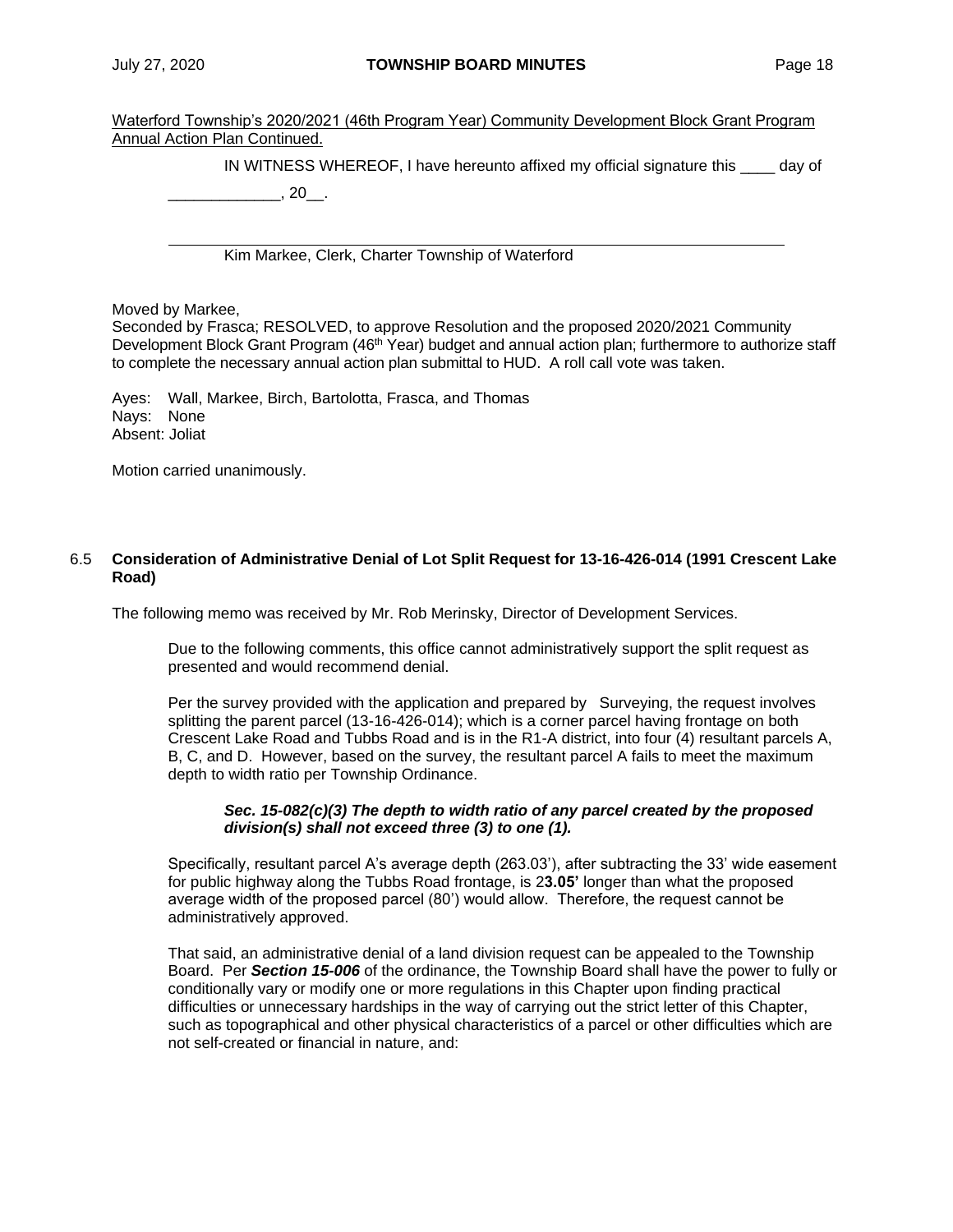Consideration of Administrative Denial of Lot Split Request for 13-16-426-014 (1991 Crescent Lake Road Continued.

(a) The granting of the specified variance will not be detrimental to the public welfare or injurious to other property in the area in which such property is situated.

(b) Such variance will not violate the provisions of the Act.

(c) Such variance will not have the effect of nullifying the interest and purpose of this Chapter, the Master Plan, or the Zoning Ordinance.

If the Township Board agrees that there is merit in this application, it is recommended that the applicant's request for a variance per Section 15-006 be granted.

If the Board does not agree with this option, the administrative denial of the split would be upheld and the applicant's only remaining option would be to seek relief through Circuit Court action.

Therefore, the following draft motion of approval has been prepared for your consideration:

Draft Motion of Approval

to grant a variance for lot 13-16-426-014, 1991 Crescent Lake Road, to permit a total of four (4) rezoning parcels per the application and survey prepared by DeKeyser Surveying with the findings that:

(a) The granting of the specified variance will not be detrimental to the public welfare or injurious to other property in the area in which such property is situated.

(b) Such variance will not violate the provisions of the Act.

(c) Such variance will not have the effect of nullifying the interest and purpose of this Chapter, the Master Plan, or the Zoning Ordinance.

Clerk Markee inquired about the depth of the lot it was over. Mr. Merinsky stated the length is 23.5' greater than the Township Ordinance would allow. Under the Law Division Act it would be allowed. Attorney Dovre stated the road right of way is not included in the analysis.

Clerk Markee inquired if it was all residential and Mr. Merinsky advised yes.

Moved by Bartolotta,

Seconded by Frasca; RESOLVED, to grant a variance for lot 13-16-426-014, 1991 Crescent Lake Road, to permit a total of four (4) rezoning parcels per the application and survey prepared by DeKeyser Surveying with the findings that (a) the granting of the specified variance will not be detrimental to the public welfare or injurious to other property in the area in which such property is situated, (b) such variance will not violate the provisions of the Act, and (c) such variance will not have the effect of nullifying the interest and purpose of this Chapter, the Master Plan, or the Zoning Ordinance. A roll call vote was taken.

Ayes: Wall, Markee, Birch, Bartolotta, Frasca, Joliat and Thomas Nays: None Absent: None

Motion carried unanimously.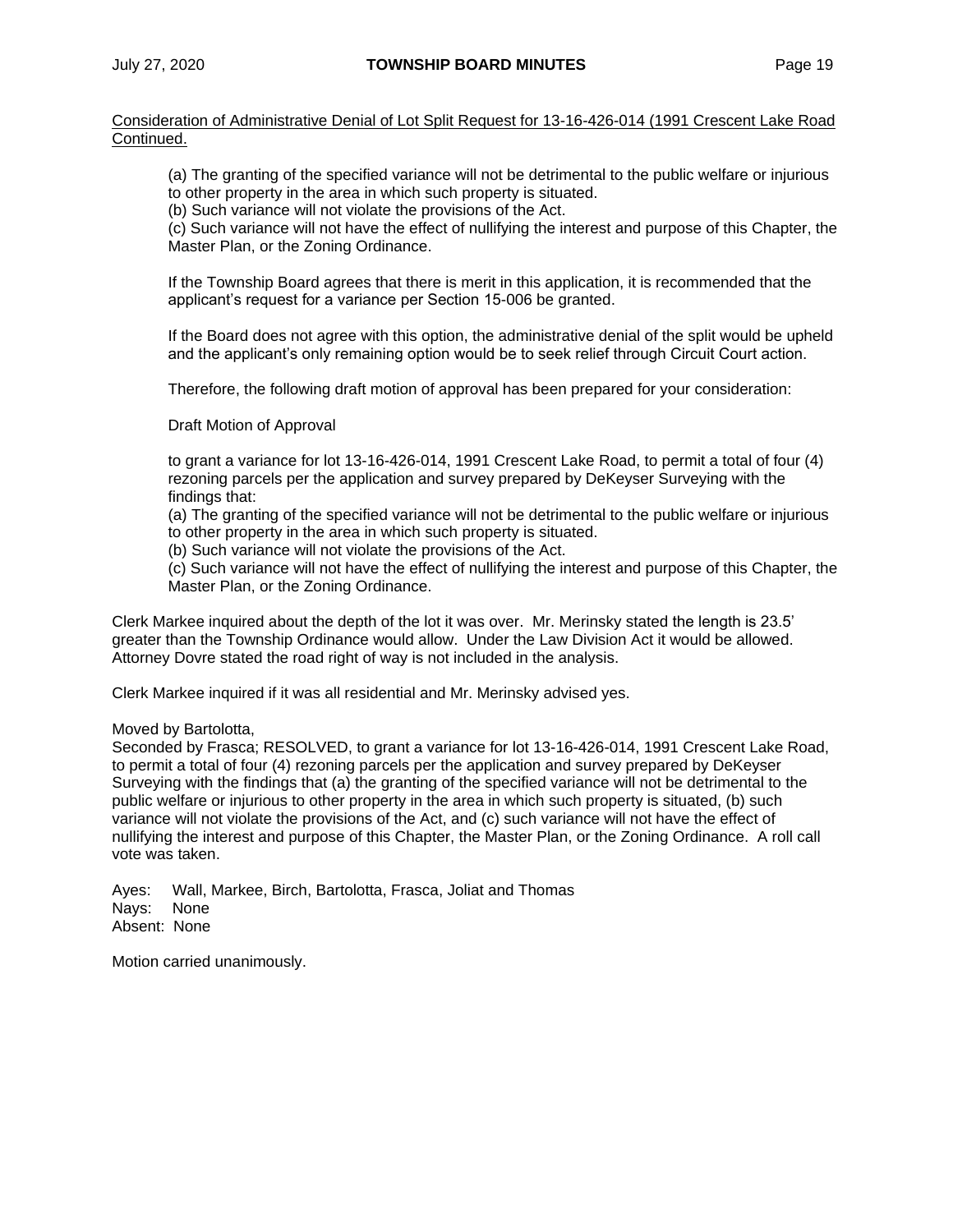## **6.6 Purchase of Body Cameras, Accessories, and Extended Warranty**

The following memo was received by Chief Underwood.

The Waterford Police Department, along with many other law enforcement agencies have deployed dash-cam video in scout cars since the early 1990's. Over the years, dash-cam video has proven to be a valuable tool in terms of collecting footage that has evidentiary value as well as substantiating events and protecting the Township from potential liability claims.

Body worn camera technology has now evolved to the point where these devices can provide another layer of value to law enforcement, capturing footage that may be outside of dash-cam video framework.

We have watched as advancements in body camera technology continued to roll out and we have researched what we thought would be the best options for our department. The Safe-Fleet (L3) Mobile-Vision BWX-100 makes the most sense for us, for several reasons. We are currently using the Safe-Fleet (L3) Mobile-Vision mobile-video platform and they are a listed sole-source provider. The entire back-end of that system will work in conjunction with the BWX-100, allowing for seamless automatic up-load and storage. In addition, the BWX-100 will work in tandem with our current dash-cam units.

We respectfully request this honorable body approve the purchase of twenty-four (24) BWX-100 body camera units with accessories and extended warranty in the amount of \$40,971.00.

The funds for this purchase are available in the police department's restricted-use drug forfeiture account, 20830-97125-DEA.

If you have any questions or need further information, please don't hesitate to contact me.

#### Moved by Bartolotta,

Seconded by Frasca; RESOLVED, to approve the purchase of twenty-four (24) BWX-100 body camera units with accessories and extended warranty in the amount of \$40,971.00 utilizing funds from the police department's restricted-use drug forfeiture account, 20830-97125-DEA. A roll call vote was taken.

Ayes: Wall, Markee, Birch, Bartolotta, Frasca, Joliat and Thomas Nays: None Absent: None

Motion carried unanimously.

## **6**.**7 Purchase of Wearable Technology for Police Personnel to Self-Monitor Individual Health Data and Help Prevent Organizational Spread of COVID-19**

The following memo was received by Chief Underwood.

We have researched wearable technology that will help our employees remain as safe and healthy as possible during this COVID-19 global pandemic. This technology gives us the best opportunity to continue delivering emergency services without disruption caused by a potential spread of the Coronavirus through our organization. Wearable technology tracks health data such as heart rate, sleep, respiratory rate, strain, and recovery, to help optimize well-being and performance. The technology provides 24/7 biometric coverage and a consistent 24hr baseline. This baseline provides the wearer individual data needed to monitor their health and make smarter decisions so they can take care of themselves and be available to perform their duties at a high level in the midst of a pandemic.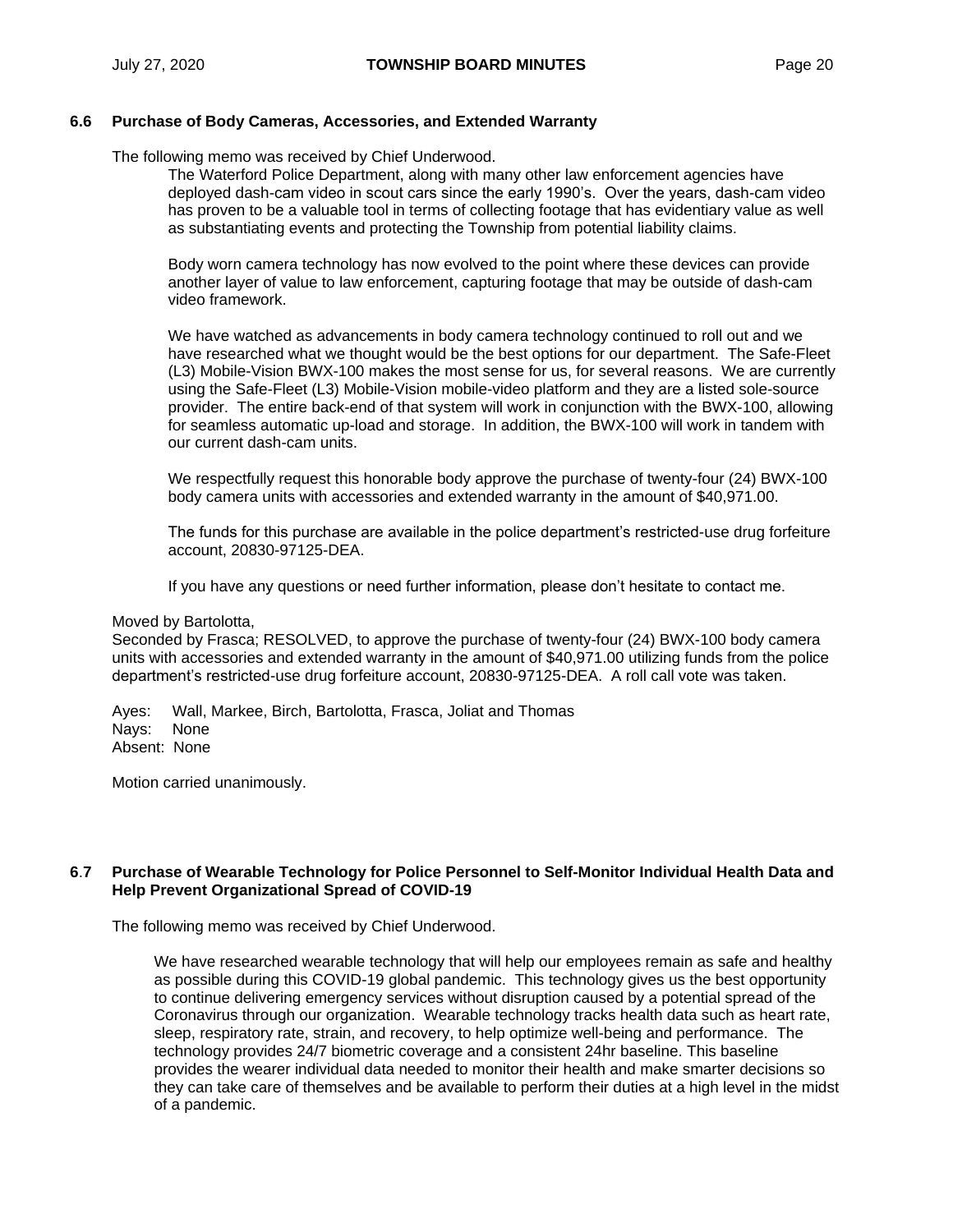Purchase of Wearable Technology for Police Personnel to Self-Monitor Individual Health Data and Help Prevent Organizational Spread of COVID-19 continued.

Whoop is a technology company that has partnered with the US Military, Department of Homeland Security, US Secret Service, and other first responders to provide wearable technology as described above. In response to the COVID-19 global pandemic, WHOOP has been working with researchers from leading health organizations and universities including Harvard Medical School, Brigham Health, Duke University, and CCQ-University to investigate COVID-19 symptoms, treatment, mitigation, and population health management.

Together with researchers at CQU-University in Australia, WHOOP conducted a study to determine if changes in respiratory rate could serve as a leading indicator of COVID-19. Findings showed that their algorithm via WHOOP respiratory rate data could distinguish between healthy individuals and infected individuals both prior to and during symptoms. This suggests WHOOP could be used as an early detection tool to help identify people who should self-isolate and seek testing.

The algorithm developed showed detection two days prior to symptoms in 20% of cases and within the first three days of symptoms in 80% of cases. Most people who do get tested for COVID-19 are getting tested around day seven.

As a case study, the PGA tour procured over one thousand WHOOP straps for all personnel attending their events including golfers, caddies, tour officials, media personnel, and support staff. Most recently Nick Watny, a PGA tour professional and WHOOP user, even before the pandemic, was tested on a Tuesday and tested negative. Thursday he went to sleep feeling tired but attributed that to an early wake up Thursday morning. Watny woke up Friday morning and checked his WHOOP data to find his recovery rate from the day before was only 1% and that his respiratory rate had spiked from a year-long consistent rate of 14 breaths per minute to 18 bpm. He was not scheduled for a COVID-19 test on Friday but requested one. He tested positive.

The Waterford Police Department is an agency of sixty-six sworn law-enforcement officers, thirteen 911 dispatchers, two corrections officers, and nine civilian support staff. The loss of personnel due to COVID-19 could devastate our operation and impact our ability to provide emergency services to the community.

We see WHOOP as a great tool to protect everyone in our organization from potential COVID-19 exposure and infection. Our proposal is to provide every member with a WHOOP strap and a twelve month subscription; up to ninety (90) units and \$324.00 each, totaling \$29,260.00. WHOOP data and analytics will allow each member to self-monitor and be self-aware on a daily basis, at a level that will give everyone confidence that they are at a lower risk of contracting COVID-19 from a co-worker or spreading the virus themselves.

We respectfully request this honorable body approve this expenditure, totaling \$29,260.00, based on the information set forth above. Funding for this purchase is available in the police restricteduse federal drug forfeiture account.

If you have any questions or need any further information, please don't hesitate to contact me.

Clerk Markee inquired if the staff at the police department was comfortable with wearing the technology.

Chief Underwood stated that nobody's personal data will be shared with anyone. The individual will monitor it themselves. We see this another layer and opportunity to help defeat the spread within our organization. This will help identify people that need tested before the onset of symptoms.

Trustee Joliat inquired where Chief Underwood came up with this idea. Chief Underwood stated he came about this through professional and college sports to measure their biometrics.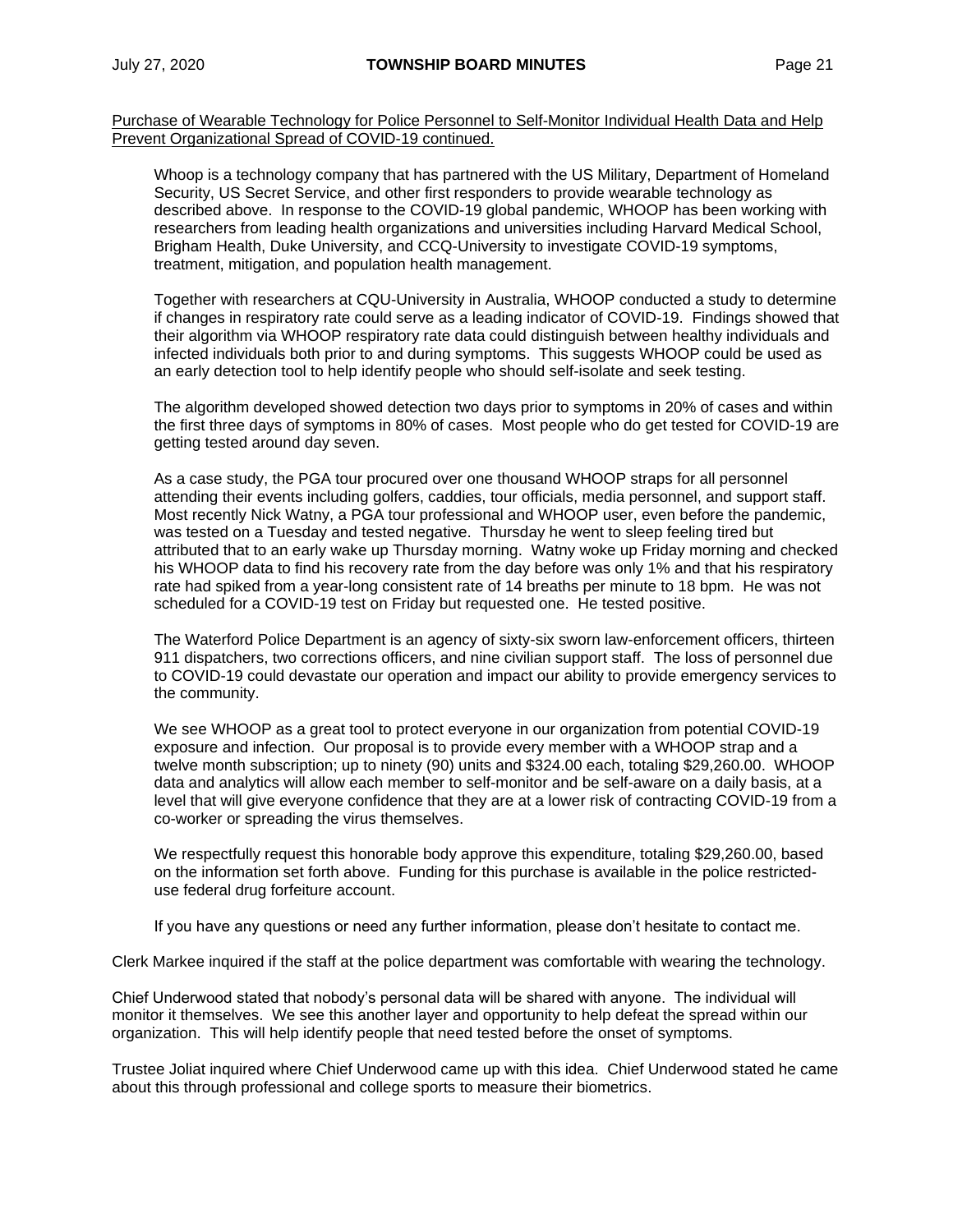Purchase of Wearable Technology for Police Personnel to Self-Monitor Individual Health Data and Help Prevent Organizational Spread of COVID-19 continued.

Trustee Bartolotta inquired how it is worn. Chief Underwood stated there is a small strap. It is washable, rechargeable and non-invasive.

Trustee Frasca inquired if he spoke with Fire Chief Covey. Chief Underwood stated yes he is interested but the concerns are funding. Chief Underwood stated that they confirmed d that they were able to utilize restricted funds before proceeding.

Trustee Bartolotta inquired if they could be shared with another person. Chief Underwood stated, "No".

Is that an annual expense? It is a 12 month subscription that will be funded for one year.

#### Moved by Bartolotta,

Seconded by Frasca; RESOLVED, to approve the purchase of up to 90 units, totaling 29,260.00, of wearable technology for Police Personnel to self-monitor individual health data and Help Prevent Organizational Spread of COVID-19 utilizing funds from the police restricted-use federal dug forfeiture account 20830-97125-DEA. A roll call vote was taken.

Ayes: Wall, Markee, Birch, Bartolotta, Frasca, Joliat and Thomas Nays: None Absent: None

Motion carried unanimously.

## **6.8 Great Lakes Water Authority Industrial Pretreatment Program Rules and Regulations**

The following memo was received form Russell D. Williams, Director of DPW.

The proposed Resolution for the Honorable Charter Township of Waterford Board of Trustee's is an update to the GLWA IPP Rules to include language for regulation of the discharge of perfluoroalkyl and polyfluoroalkyl substances (PFAS) in the wastewater.

**Requested Board Action Approve Resolution to Concur in Great Lakes Water Authority Industrial Pretreatment Program Rules and Regulations as provided by Charter Township of Waterford Attorney, Mr. Gary Dovre.**

## **CHARTER TOWNSHIP OF WATERFORD COUNTY OF OAKLAND, MICHIGAN**

## **RESOLUTION TO CONCUR IN GREAT LAKES WATER AUTHORITY INDUSTRIAL PRETREATMENT PROGRAM RULES AND REGULATIONS**

WHEREAS, the Great Lakes Water Authority ("GLWA") is a Michigan municipal authority and public body corporate organized and existing pursuant to the provisions of Michigan Public Act No.233 of 1955, as amended, MCL 124.281, *et seq*. ("Act 233"), for the purpose of establishing a regional sewage disposal system to operate, control, and improve the sewage disposal system leased from the City of Detroit; and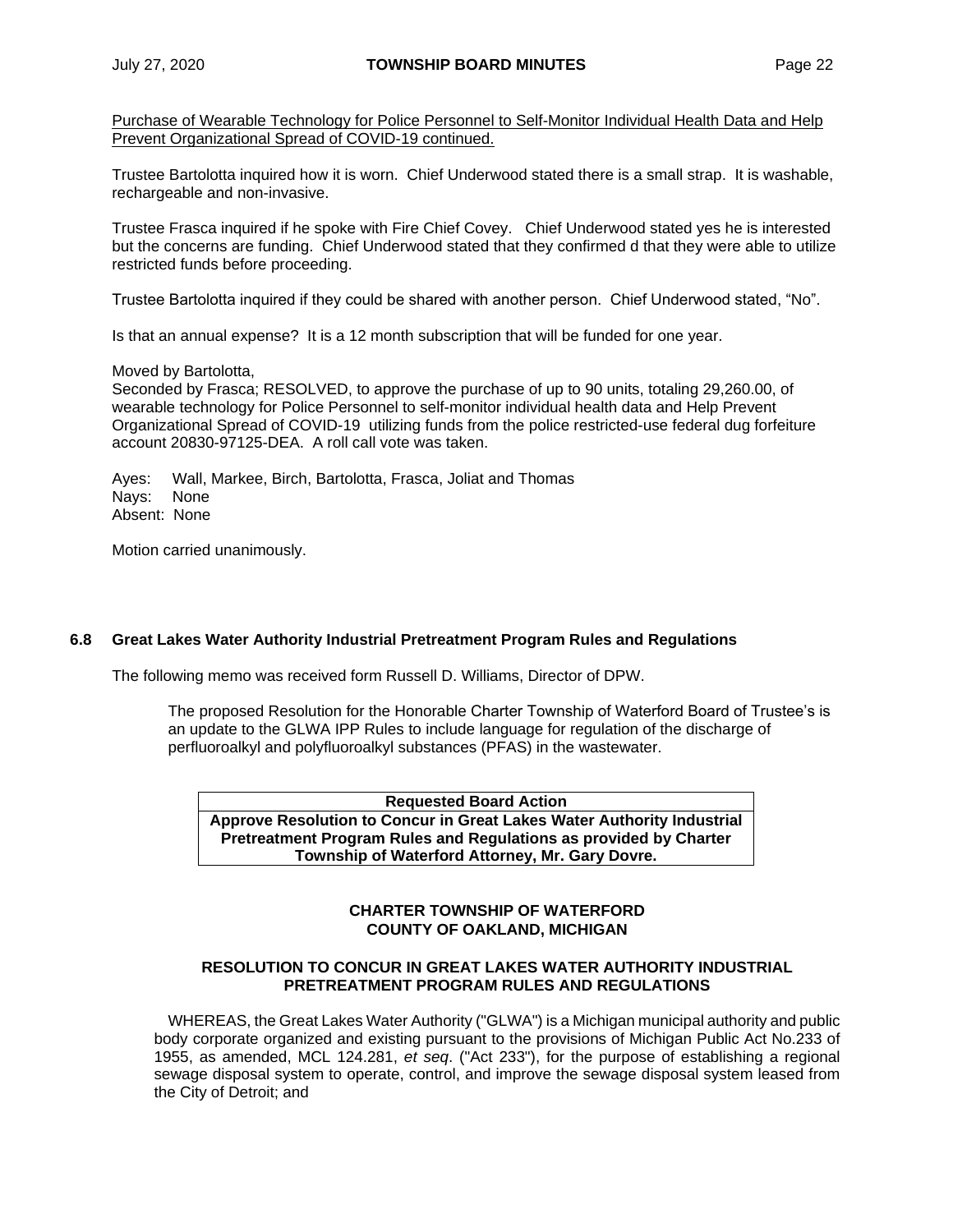#### Great Lakes Water Authority Industrial Pretreatment Program Rules and Regulations Continued.

WHEREAS, pursuant to Act 233, the Charter Township of Waterford is a constituent municipality of the GLWA; and

WHEREAS, as authorized by Act 233, GLWA and the constituent municipalities are required by state and federal law to adopt binding rules and regulations as part of an Industrial Pretreatment Program (IPP) in order to comply with all applicable state and federal laws, including, without limitation, the requirements of the Federal Water Pollution Control Act, 33 USC Section 1251, et. seq., the General Pretreatment Regulations for Existing and New Sources of Pollution, 40 CFR 403, and the National Categorical Pretreatment Standards contained in 40 CFR Sections 405-471; and

WHEREAS, the GLWA Rules attached to this Resolution consisting of 89 pages and referred to in this Resolution as the IPP Rules and Regulations, were adopted by GLWA as a uniform code to: (1) regulate wastes and wastewaters discharged into the collection system for all participating municipalities; (2) prevent the introduction of pollutants into the wastewater systems which will interfere with the operation of the system, contaminate the resulting sludge, or pose a hazard to the health, safety or welfare of the people, the communities or to employees of GLWA; (3) prevent the introduction of pollutants into the wastewater system which will pass inadequately treated through the system and into the receiving waters, the atmosphere, and the environment, or will otherwise be incompatible with the system; (4) provide for the recovery of costs from users of the wastewater collection system sufficient to administer regulatory activities and meet the costs of operation, maintenance, improvement and replacement of the system.

WHEREAS, after a 45-day public comment period and public hearing, on November 13, 2019, the Board of the GLWA approved the IPP Rules and Regulations.

NOW THEREFORE BE IT RESOLVED that the Board of Trustees of the Charter Township of Waterford, as its governing body, in compliance with Act 233 and state and federal law, hereby concurs in the IPP Rules and Regulations.

BE IT FURTHER RESOLVED that this concurrence in the IPP Rules and Regulations shall be contractually binding and the Board of Trustees, as the governing body of Charter Township of Waterford, shall not be authorized or empowered to rescind or change the approval granted by this Resolution without 180 days prior written notice to the GLWA.

ON MOTION OF \_\_\_\_\_\_\_\_\_\_\_\_\_\_\_\_ SUPPORTED BY \_\_\_\_\_\_\_\_\_\_\_\_\_\_ the foregoing Resolution was adopted by the following vote:

ROLL CALL: ABSENT AYE NAY

\_\_\_\_\_\_\_\_\_\_\_\_\_\_\_\_\_\_\_ \_\_\_\_\_\_\_\_\_\_\_\_\_\_\_\_\_\_\_\_\_\_\_\_\_\_\_\_\_\_\_\_

## **CERTIFICATION**

I hereby certify that this Resolution with its attached 89 page GLWA Rules was adopted by the Board of Trustees of the Charter Township of Waterford, County of Oakland, State of Michigan, at a regular meeting held on July 27, 2020.

Date **Contract Contract Contract Contract Contract Contract Contract Contract Contract Contract Contract Contract Contract Contract Contract Contract Contract Contract Contract Contract Contract Contract Contract Contract**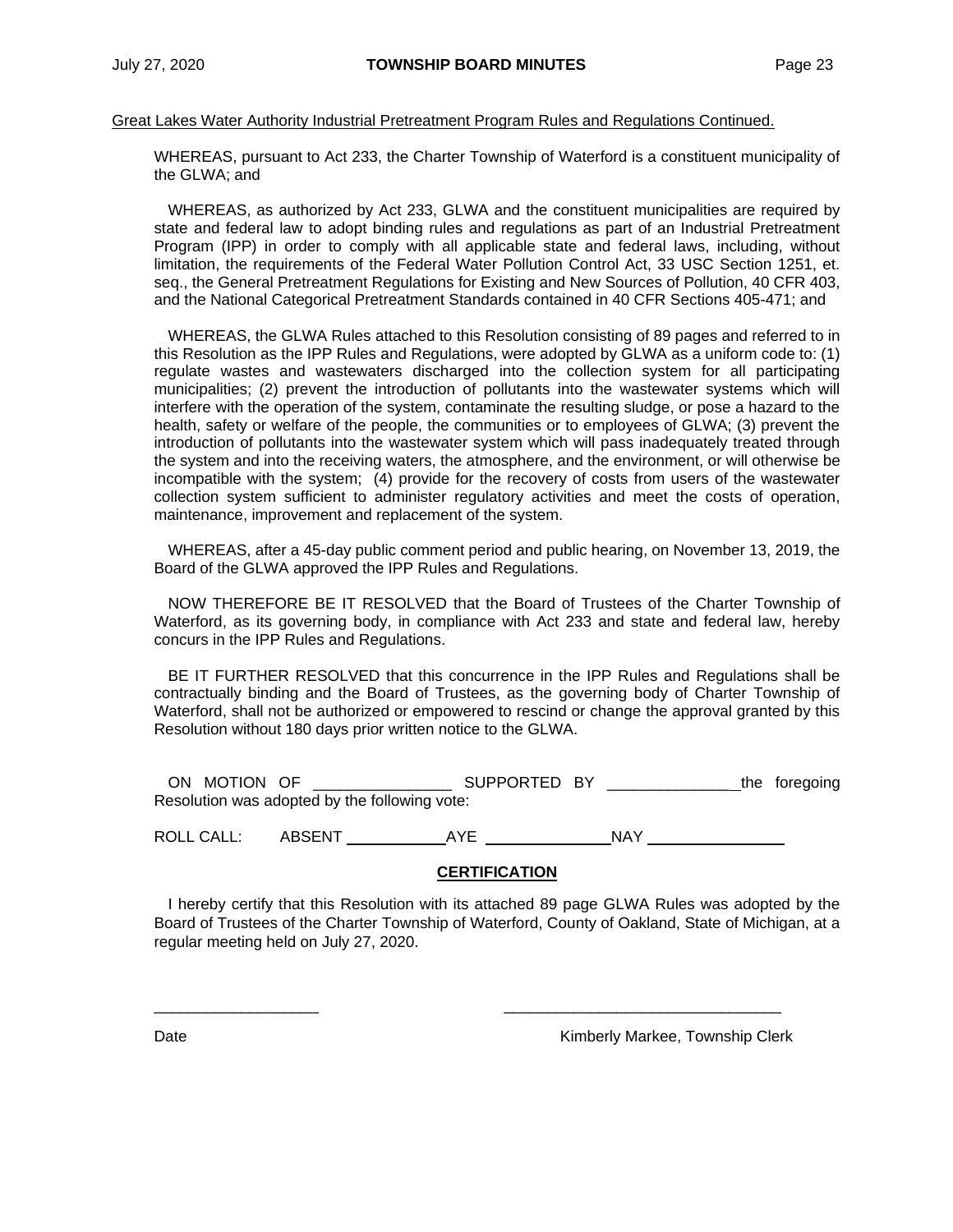## Great Lakes Water Authority Industrial Pretreatment Program Rules and Regulations Continued.

Township Attorney addressed the Board regarding the Resolution. The Board expects the Board to approve the rules placed on the books. They have been reviewed by DPW and they do not have any concerns.

#### Moved by Birch,

Seconded by Frasca, RESOLVED, to approve the Resolution to Concur in Great Lakes Water Authority Industrial Pretreatment Program Rules and Regulations as provided by Charter Township of Waterford Attorney, Mr. Gary Dovre. A roll call vote was taken.

Ayes: Wall, Markee, Birch, Bartolotta, Frasca, Joliat and Thomas Nays: None Absent: None

Motion carried unanimously.

## **6.9 Perceptive Controls Inc. Proposal for 2020 Water Treatment Site Supervisory Control and Data Acquisition (SCADA) Updates**

Please see attached proposal from Perceptive Controls, Inc. for the 2020 SCADA upgrades for the Water Treatment Plants 14-1 (Lorena), 24-1 (Marion) & 5-1 (David K).

This is a continuation of the Waterford Township DPW's water system SCADA upgrade. Technology is evolving and the scope of work has changed. Adopting a change of communication protocol will position the DPW SCADA to be more fluid as technology moves off physical on site servers to the internet as a hosted solution. The sewer SCADA updates are already utilizing this innovative protocol.

Waterford's current SCADA system, as the vast majority of systems, operates on a polling program. A central controller is continuously requesting data from the remotes, one at a time the remotes reply with their data, many times the same data of the previous polling cycle. The shift in technology is a publish/subscribe protocol or Message Queuing Telemetry Transport (MQTT). This protocol is a report by exception network, if a remote site has not experienced a change of state; it remains silent, not transmitting data or using bandwidth for other than a heartbeat or data change (alarm, pump run, door open, etc.). This network uses far less data and is much faster when it does transmit a change of state. Although MQTT was developed and implemented in 1999, primarily for satellite connected remote communications, the new Opto22 Epic controller is capable of utilizing this protocol and new tools are bringing this technology to a more diverse level of user.

Utilizing Amazon Web Services (AWS) to host the SCADA system will increase reliability while decreasing the DPW's dependence on local hardwire internet connections. Security of our SCADA is imperative; AWS with Secure Sockets Layer (SSL), provides an encrypted connection between the hosted SCADA and DPW defined devices such as remote Opto22 Epic controllers, IPads, PCs and Phones. This encryption allows data transmission safely, securely and out of the reach of hackers or identity thieves. All communications are executed over a Broker / Client network with totally encrypted data similar to that of Automated Teller Machine (ATM) network.

This change will position Waterford Township DPW's SCADA for exploiting the Internet of Things (IOT) as technology develops. Any device that can accept a security certificate can publish data securely to the SCADA system. This will allow for example, the use of an element in a DPW database, a cell in spreadsheet, data from a website or a wireless sensor of any type that can communicate on the MQTT protocol. Adding Data to the system from anywhere to anywhere becomes a simple process.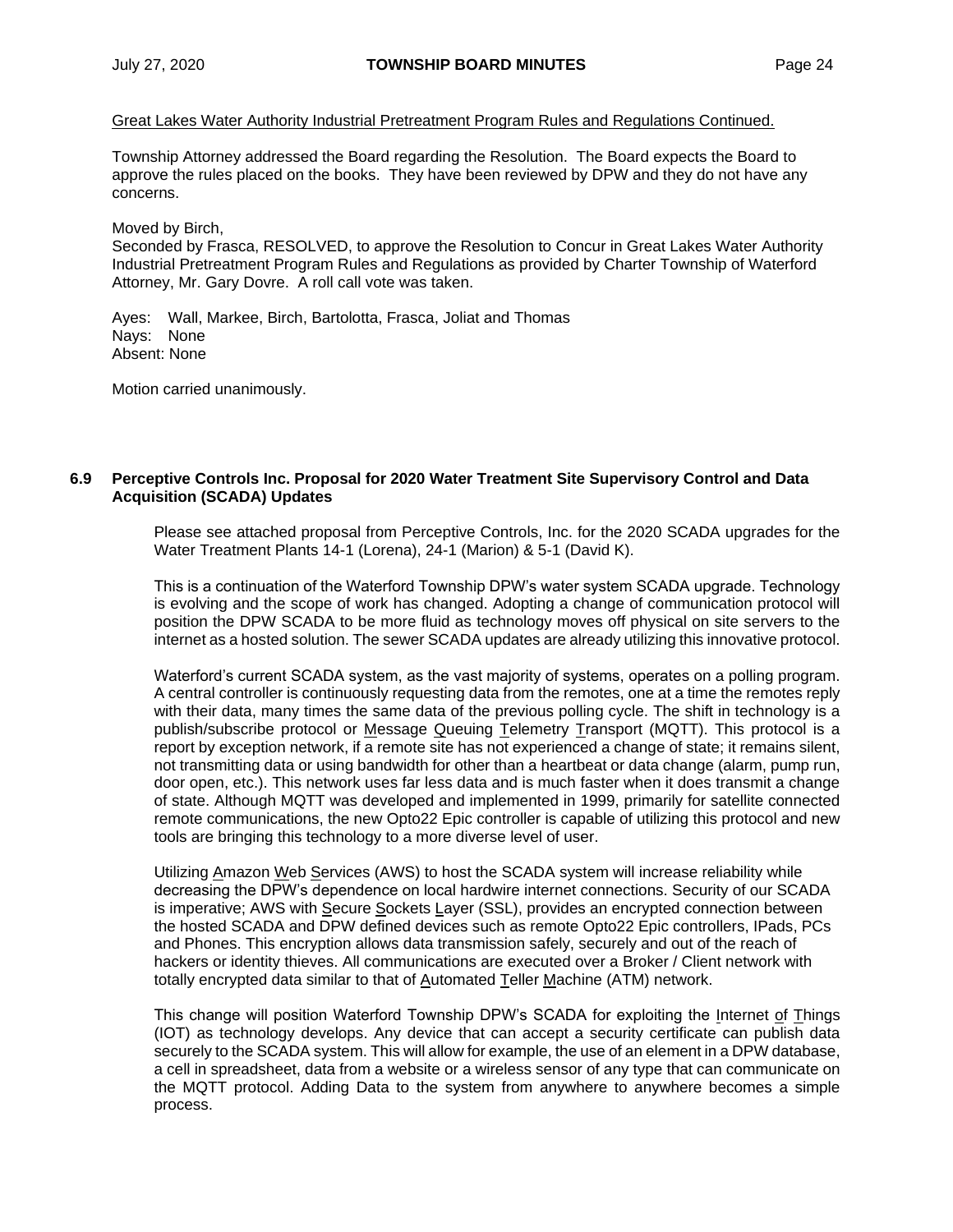Perceptive Controls Inc. Proposal for 2020 Water Treatment Site Supervisory Control and Data Acquisition (SCADA) Updates Continued.

Although Mr. Frank Fisher, DPW Engineering Superintendent, initiated this fundamental change in SCADA communication technology, Perceptive Controls is instrumental in the development of the SCADA architecture and control strategy for the water and wastewater systems.

Perceptive Controls is a 2020 Charter Township of Waterford Board of Trustees Approved Sole Source provider.

This is a budgeted FY2020 project. Allocated funds are located in the 59045-97010 Water Infrastructure preservation account.

| <b>Recommended Board Action</b> |                     |                       |  |  |  |
|---------------------------------|---------------------|-----------------------|--|--|--|
| Approve Perceptive Controls     | From Account Number | For a not to exceed   |  |  |  |
| Proposal #07132020RDK           | 59041-92180         | price of \$108,280,00 |  |  |  |

Mr. Williams addressed the Board.

Moved by Joliat,

Seconded by Markee; RESOLVED, to approve the Perceptive Controls proposal #07132020RDK as a sole source provided, for a not to exceed price of \$108,280.00, from account number 59041-92180. A roll call vote was taken.

Ayes: Wall, Markee, Birch, Bartolotta, Frasca, Joliat and Thomas Nays: None Absent: None

Motion carried unanimously.

## **6.10 CARES Act Interlocal Agreement**

The following memo was received from Barb Miller, Acct. Mgr./Assistant Budget Director.

The federal Coronavirus Aid Relief and Economic Security Act, also known as the CARES Act, established the Coronavirus Relief Fund. Oakland County received a portion of these federal funds and allocated \$30 million to Cities, Villages and Townships (CVT) within the county for a program called Oakland Together CVT. The program will be used to assist CVTs in meeting certain areas of need caused by the COVID-19 pandemic. Expenditures must meet certain guidelines and be supported by documentation. In order to participate in this program the Township Board needs to approve the resolution that follows this memo with its Attachment A, the Interlocal Agreement for CARES Act Distribution Between Oakland County and the Charter Township of Waterford.

Thank you for your attention and consideration in this matter. Please feel free to contact me should you have any questions.

**Resolution to Approve the Interlocal Agreement for CARES Act Distribution Between Oakland County and the Charter Township of Waterford for Participation in the Oakland Together CVT Program**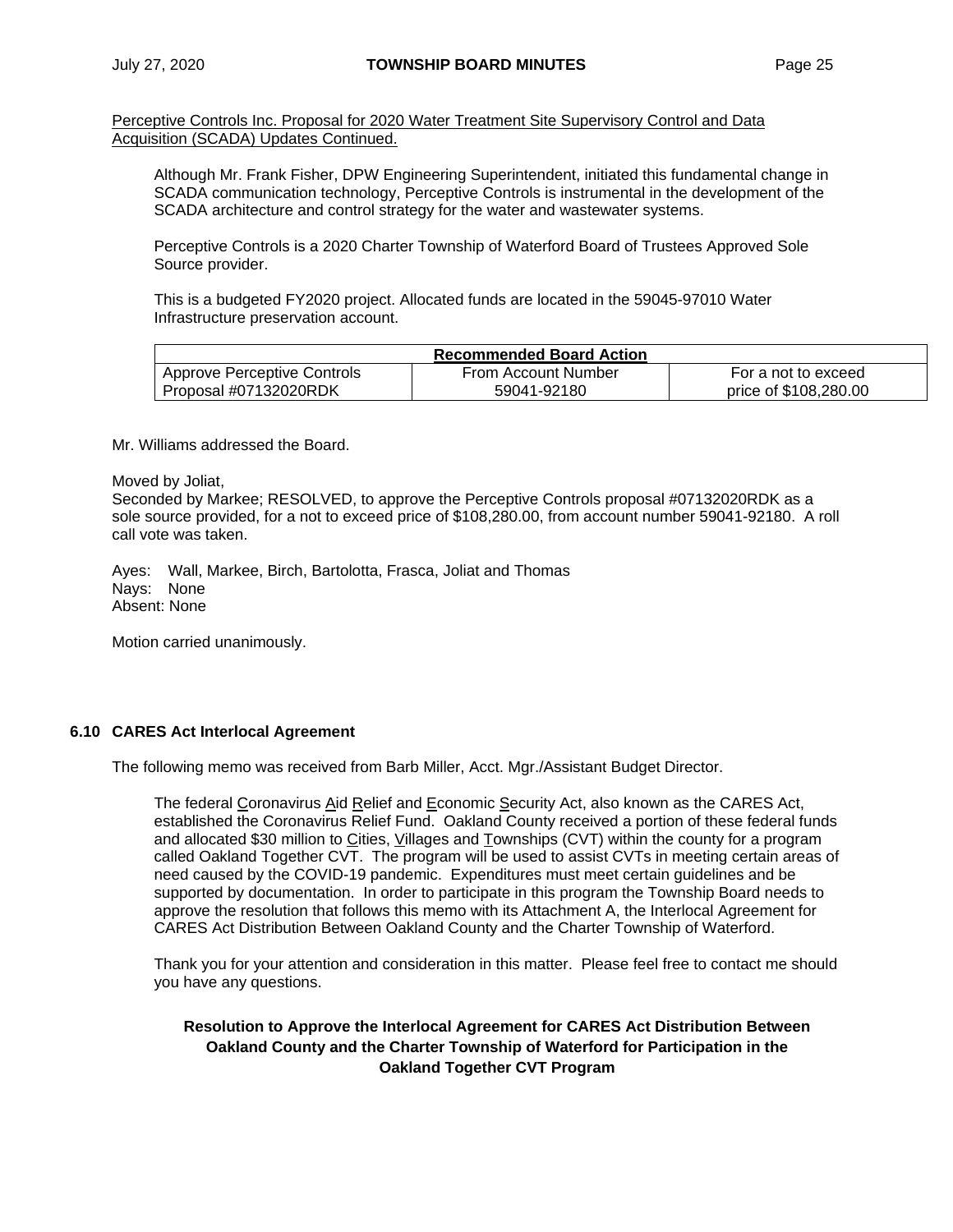## CARES Act Interlocal Agreement Continued.

**Whereas,** the COVID-19 coronavirus pandemic outbreak was declared a health emergency at the national, state, county and local levels; and

**Whereas,** the federal government of the United States passed the Coronavirus Aid Relief and Economic Security Act (CARES Act) which established the Coronavirus Relief Fund;

**Whereas,** Oakland County received a portion of these funds and allocated \$30 million for a program called Oakland Together CVT to assist cities, villages and townships within the county meet certain areas of need caused by the COVID-19 pandemic; and

**Whereas,** the Charter Township of Waterford is a community within Oakland County that is eligible to participate and has expenditures that meet the Oakland Together guidelines.

**It is therefore resolved** that the Charter Township of Waterford Board hereby confirms participation in the Oakland Together CVT program.

**It is further resolved that** the Charter Township of Waterford Board approves the Interlocal Agreement for CARES Act Distribution between Oakland County and the Charter Township of Waterford and the Supervisor or Clerk is Authorized to sign the agreement on behalf of the Township.

## **CERTIFICATION**

I hereby certify that this Resolution was adopted by the Board of Trustees of the Charter of Waterford, County of Oakland, State of Michigan, at a regular meeting held on July 27, 2020.

Moved by Markee,

Seconded by Frasca; RESOLVED, to accept the Resolution to approve the Interlocal Agreement for the Cares Act distribution between Oakland County and the Charter Township of Waterford for the participation of the Oakland Together CVT (Cities, Villages, and Townships) Program. A roll call vote was taken.

Ayes: Wall, Markee, Birch, Bartolotta, Frasca, Joliat and Thomas Nays: None Absent: None

Motion carried unanimously.

## **6.11 Gastroparesis Awareness Month - August 2020 Proclamation**

## **Trustee Frasca read the following Proclamation.**

#### **CHARTER TOWNSHIP OF WATERFORD GASTROPARESIS AWARENESS MONTH - AUGUST 2020 PROCLAMATION**

PURPOSE: To promote awareness of Gastroparesis (stomach paralysis), a debilitation disorder characterized by severe pain, nausea, and vomiting, which affects an estimated 5 million Americans, and can lead to malnourishment, dehydration, extreme weight loss, esophageal damage, and other such complications.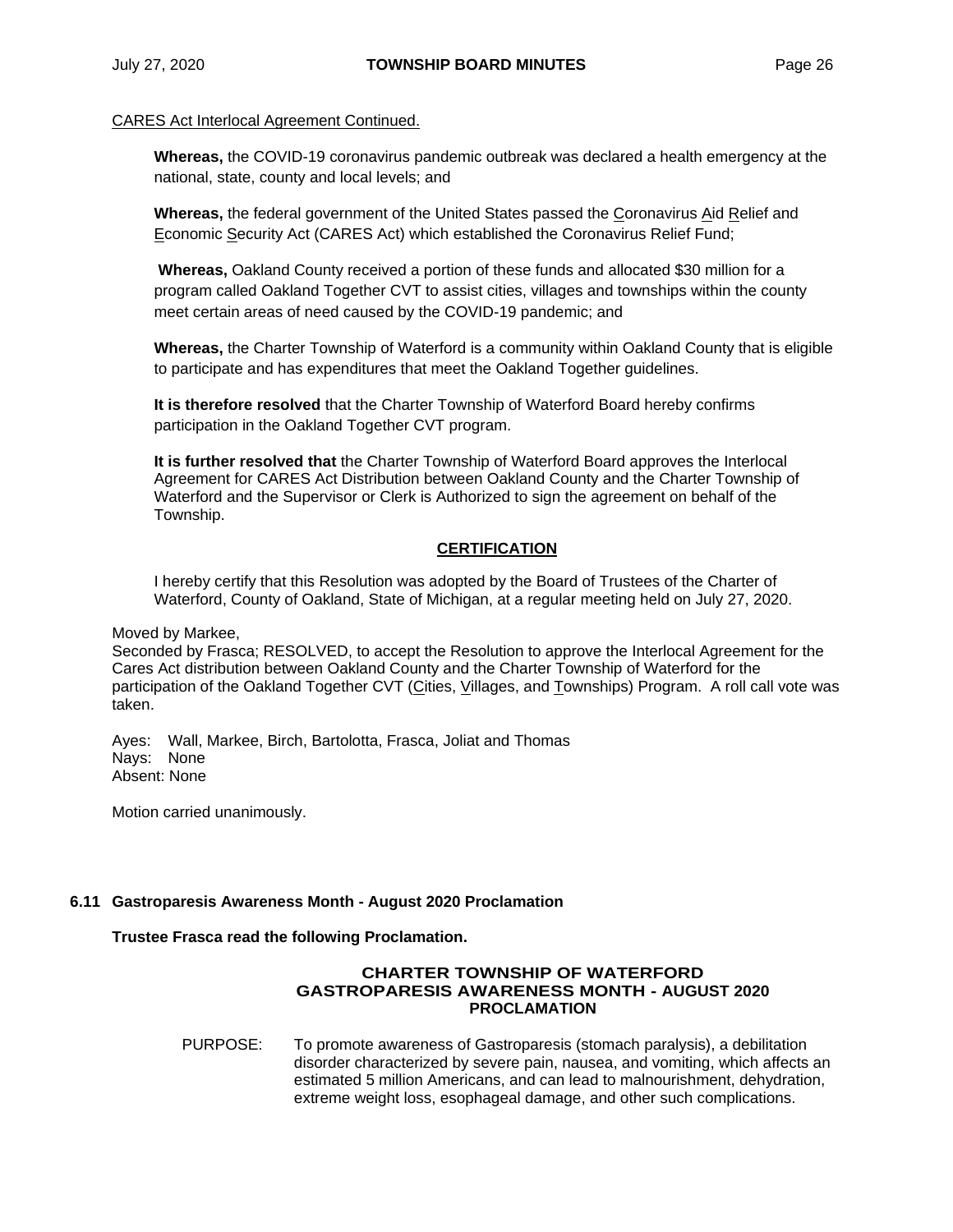Gastroparesis Awareness Month - August 2020 Proclamation Continued.

- WHEREAS, Gastroparesis is a chronic illness which according to National Institutes of Health (NIH) estimates, affects, more than 5 million people in the United States, yet is little known or understood; and
- WHEREAS, Gastroparesis is "paralysis of the stomach" which is characterized by sometimes debilitating pain, nausea, vomiting, and early satiety, and can lead to serious complications such as malnourishment, dehydration, extreme weight fluctuations, and dangerously erratic blood sugar levels; and
- WHEREAS, there is little awareness, no known cure, and a few consistently safe, reliable, and effective medications or treatments; and
- WHEREAS, we seek further research, improved medications, additional treatment options, better support, and hope for our future; and
- WHEREAS, we seek to educate the citizens of our state, the medical community, and the general public regarding the devastating effects of this disorder and promote awareness of our condition for the good of the public health; and

NOW, THEREFORE, BE IT RESOLVED that, the Charter Township Board of Trustees proclaim the month of August 2020, Gastroparesis Awareness Month.

## **CERTIFICATION**

I hereby certify that the Charter Township of Waterford Board of Trustees adopted this Proclamation, at a regular meeting of the Board on July 27, 2020.

Charter Township of Waterford

July 27, 2020 \_\_\_\_\_\_\_\_\_\_\_\_\_\_\_\_\_\_\_\_\_\_\_\_\_\_\_\_\_\_\_\_\_\_\_\_

Kim Markee, Township Clerk

Moved by Markee,

Seconded by Frasca; RESOLVED, to approve the Gastroparesis Awareness Month - August 2020 Proclamation. A roll call vote was taken.

Ayes: Wall, Markee, Birch, Bartolotta, Frasca, Joliat and Thomas Nays: None Absent: None

Motion carried unanimously.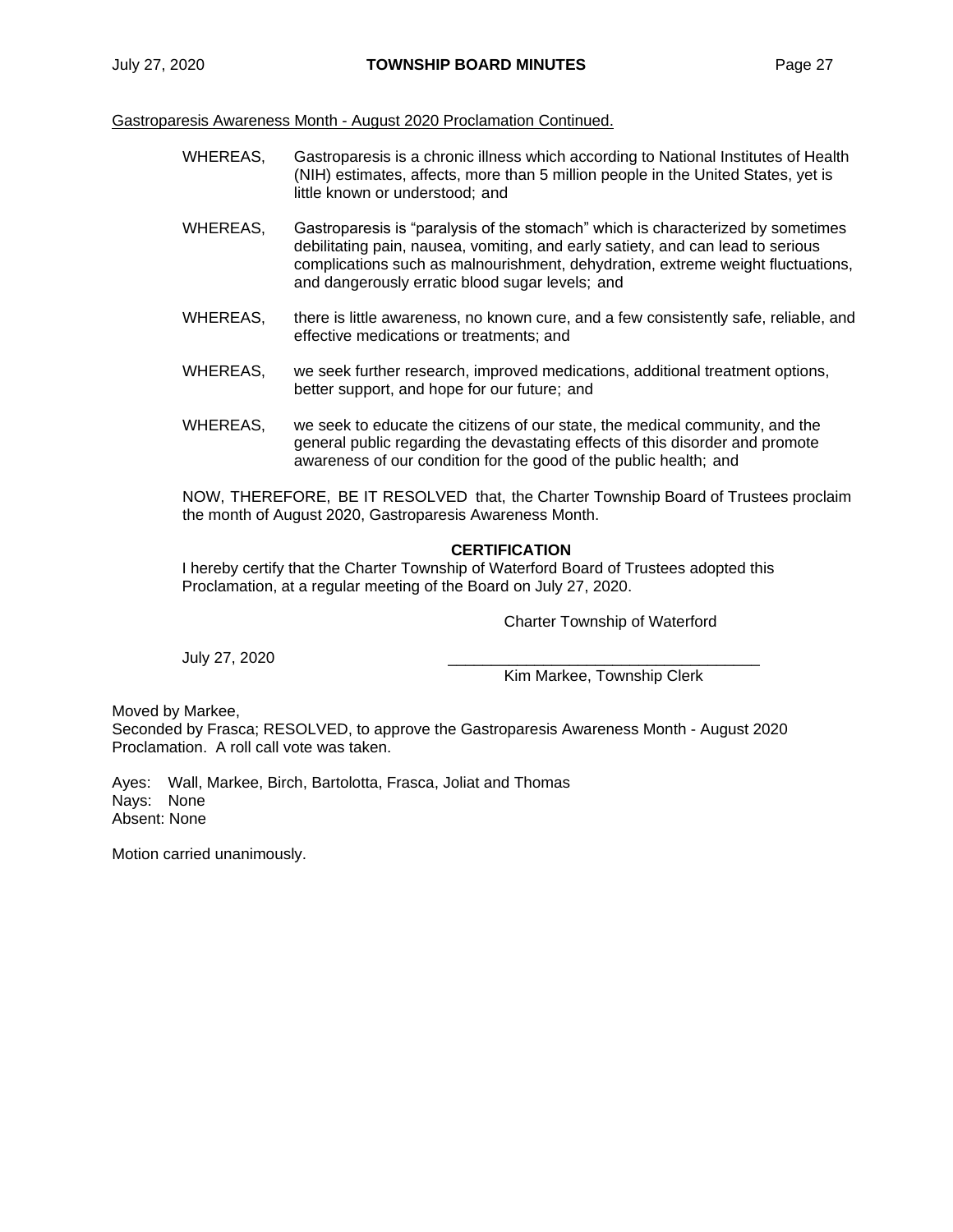## **6.12 Public Comments Limited to Three (3) Minutes per Speaker**

Clerk Markee read a public comment from the homeowner at 969 Boston Ave

- 1. A neighbor residing (a renter) at 965 Boston is constantly feeding the squirrels that are eroding my flower garden and defacing the property by digging holes everywhere. I have asked her to stop and since Oakland County has advised in recent months to be on the lookout for a specific rabid animal, I'm concerned. It wasn't a squirrel at the time but I'm concerned. I'm a senior and need help resolving this issue.
- 2. Excess water. From the same property excess water accumulated creating a pond in her backyard that spills over into my yard so much that it has eroded the foundation of my garage and practically makes the yard unusable that I can hardly mow it. My concern is a health and safety one as it relates to diseases from standing water for insects to breed. I talked to a landscaper and Waterford Township is responsible for citing landlords but nothing has been done and I am still concerned about the breeding of insects from this standing water. I did pour the chemicals into the water that the township provided but problem is still ongoing. Drain pipes need to be put into drain the water to Telegraph. I'm despairing over this situation. Please help.

Supervisor Wall stated Clerk Markee sent this to the board earlier in the week. He contact the MDNR and spoke with them as game animals are under their jurisdiction and there is no state wall from feeding the animals. He also contacted the Director of Development Services regarding the water issues. He left Ms. Townsend the number to reach the Director of Development Services.

## **ADJOURNMENT**

Moved by Birch, Seconded by Frasca; RESOLVED, to adjourn the meeting at 7:51 p.m. A roll call vote was taken.

Ayes: Wall, Markee, Birch, Bartolotta, Frasca, Joliat and Thomas Nays: None Absent: None

Motion carried unanimously.

Kim Markee, Clerk

Gary Wall, Supervisor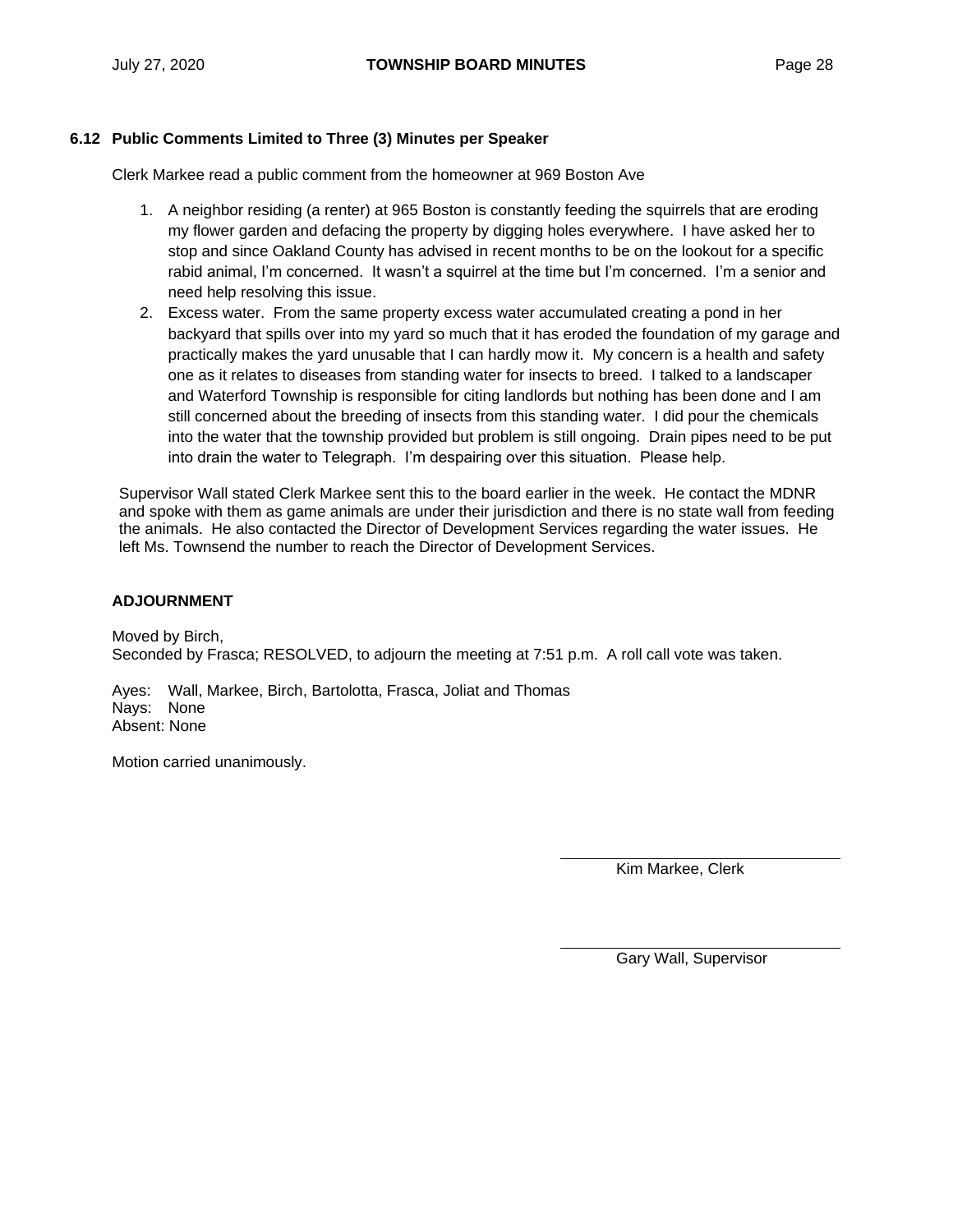$x|$  read  $y$  Mailed<br> $y$  Mailed<br> $y$  Jul 23 lucks

07/23/2020 09:09 WATERFORD TOWNSHIP AP CHECK RECONCILIATION REGISTER llievois

290213 07/14/2020 PRINTED 143600 SCOTT C KOZAK

290215 07/14/2020 PRINTED 153240 LESLIE TIRE

290214 07/14/2020 PRINTED 143707 KRONOS SAASHR, INC

01000

290164 07/14/2020 PRINTED 011700 AQUA-WEED CONTROL INC

UNCLEARED

12,479.16

40.00 608.97

2,042.18

 $|P|$  $\overline{\mathbf{1}}$ apchkrcn

FOR CASH ACCOUNT: 70000

#### FOR: Uncleared

|  |                                           |  | 290165 07/14/2020 PRINTED 011730 ARROW PRINTING            | 74.95     |
|--|-------------------------------------------|--|------------------------------------------------------------|-----------|
|  |                                           |  |                                                            |           |
|  |                                           |  | 290166 07/14/2020 PRINTED 013666 APOLLO FIRE APPARATUS     | 1,166.76  |
|  |                                           |  | 290167 07/14/2020 PRINTED 013682 AQUATIC TECHNOLOGIES INC  | 7,870.00  |
|  |                                           |  | 290168 07/14/2020 PRINTED 013685 APPLIED IMAGING           | 1,989.00  |
|  |                                           |  | 290169 07/14/2020 PRINTED 013764 SANDRA ASPINALL           | 381.34    |
|  |                                           |  | 290170 07/14/2020 PRINTED 014472 ALPHA DIRECTIONAL BORING  | 2,000.00  |
|  |                                           |  | 290171 07/14/2020 PRINTED 014474 ALCOHOL DRUG ADMINISTRATI | 920.00    |
|  |                                           |  | 290172 07/14/2020 PRINTED 021079 BAKER & TAYLOR BOOKS      | 597.36    |
|  |                                           |  | 290173 07/14/2020 PRINTED 021092 BS&A SOFTWARE             | 194.00    |
|  |                                           |  | 290174 07/14/2020 PRINTED 021380 BILLS PLBG & SEWER SERV I | 765.58    |
|  |                                           |  | 290175 07/14/2020 PRINTED 023587 HILLARIE F BOETTGER PLLC  | 70.00     |
|  |                                           |  | 290176 07/14/2020 PRINTED 036618 MNC & ANC PROFESSIONAL SE | 224.00    |
|  |                                           |  | 290177 07/14/2020 PRINTED 041192 CDW GOVERNMENT INC        | 344.30    |
|  |                                           |  | 290178 07/14/2020 PRINTED 041460 CLYDES FRAME & WHEEL SERV | 6,724.99  |
|  |                                           |  | 290179 07/14/2020 PRINTED 043455 CLARKSTON GLASS SERVICE I | 149.00    |
|  |                                           |  | 290180 07/14/2020 PRINTED 043582 COMPREHENSIVE RISK SERV I | 2,125.00  |
|  |                                           |  | 290181 07/14/2020 PRINTED 043626 CONSUMERS ENERGY          | 1,101.22  |
|  |                                           |  | 290182 07/14/2020 PRINTED 043836 CUMMINS BRIDGEWAY LLC     | 681.50    |
|  |                                           |  | 290183 07/14/2020 PRINTED 043904 COMERICA COMMERCIAL CARD  | 276.54    |
|  |                                           |  | 290184 07/14/2020 PRINTED 051445 DLZ MICHIGAN, INC         | 750.00    |
|  |                                           |  | 290185 07/14/2020 PRINTED 053253 DTE ENERGY                | 6,832.91  |
|  |                                           |  | 290186 07/14/2020 PRINTED 053253 DTE ENERGY                | 52.52     |
|  |                                           |  | 290187 07/14/2020 PRINTED 053269 DETROIT WILBERT VAULT COR | 765.00    |
|  |                                           |  | 290188 07/14/2020 PRINTED 053389 LUNGHAMER GMC INC         | 324.60    |
|  |                                           |  | 290189 07/14/2020 PRINTED 053719 CHRISTINA DURA            | 210.77    |
|  |                                           |  |                                                            |           |
|  |                                           |  | 290190 07/14/2020 PRINTED 053867 DUBOIS CHEMICALS INC      | 14,055.00 |
|  |                                           |  | 290191 07/14/2020 PRINTED 063004 EAGLE GRAPHICS AND DESIGN | 600.00    |
|  |                                           |  | 290192 07/14/2020 PRINTED 063476 ELECTROCOMM-MICHIGAN, INC | 130.00    |
|  |                                           |  | 290193 07/14/2020 PRINTED 063941 EXCEL INDUSTRIAL ELECTRON | 1,311.40  |
|  |                                           |  | 290194 07/14/2020 PRINTED 064008 ELECTRONIC MONITORING SYS | 3,404.25  |
|  |                                           |  | 290195 07/14/2020 PRINTED 081331 FIRST LINE TECHNOLOGY LLC | 3,963.00  |
|  |                                           |  | 290196 07/14/2020 PRINTED 083466 FLEX ADMINISTRATORS INC   | 651.00    |
|  |                                           |  | 290197 07/14/2020 PRINTED 093451 GLOBAL OFFICE SOLUTIONS   | 4,679.36  |
|  | 290198 07/14/2020 PRINTED 093705 GRAINGER |  |                                                            | 18.48     |
|  |                                           |  | 290199 07/14/2020 PRINTED 093862 GRANITE INLINER, LLC      | 24,100.00 |
|  |                                           |  | 290200 07/14/2020 PRINTED 103018 DERWOOD HAINES JR         | 500.00    |
|  |                                           |  | 290201 07/14/2020 PRINTED 103031 HALT FIRE INC             | 4,274.72  |
|  |                                           |  | 290202 07/14/2020 PRINTED 103584 JOHN H HOLMES             | 1,200.00  |
|  |                                           |  | 290203 07/14/2020 PRINTED 103841 HUTCHINSONS ELECTRIC INC  | 1,328.67  |
|  |                                           |  | 290204 07/14/2020 PRINTED 113180 I-Q LIFE SAFETY SYSTEMS,  | 620.00    |
|  |                                           |  | 290205 07/14/2020 PRINTED 113491 IMPRESSIVE PRINTING & PRO | 190.00    |
|  |                                           |  | 290206 07/14/2020 PRINTED 113551 NICHOLS PAPER & SUPPLY CO | 1,445.43  |
|  | 290207 07/14/2020 PRINTED 113595 DOXIM    |  |                                                            | 9,085.13  |
|  |                                           |  | 290208 07/14/2020 PRINTED 113701 IRON MOUNTAIN             | 312.24    |
|  |                                           |  | 290209 07/14/2020 PRINTED 121011 J&B MEDICAL SUPPLY        | 691.30    |
|  |                                           |  | 290210 07/14/2020 PRINTED 123023 JAIL ALTERNATIVES FOR MIC | 54.00     |
|  |                                           |  | 290211 07/14/2020 PRINTED 123032 JON JACKSON ELECTRICAL CO | 103.10    |
|  |                                           |  | 290212 07/14/2020 PRINTED 123606 ROSATI, SCHULTZ, JOPPICH  | 9,196.40  |
|  |                                           |  |                                                            |           |

CLEARED BATCH CLEAR DATE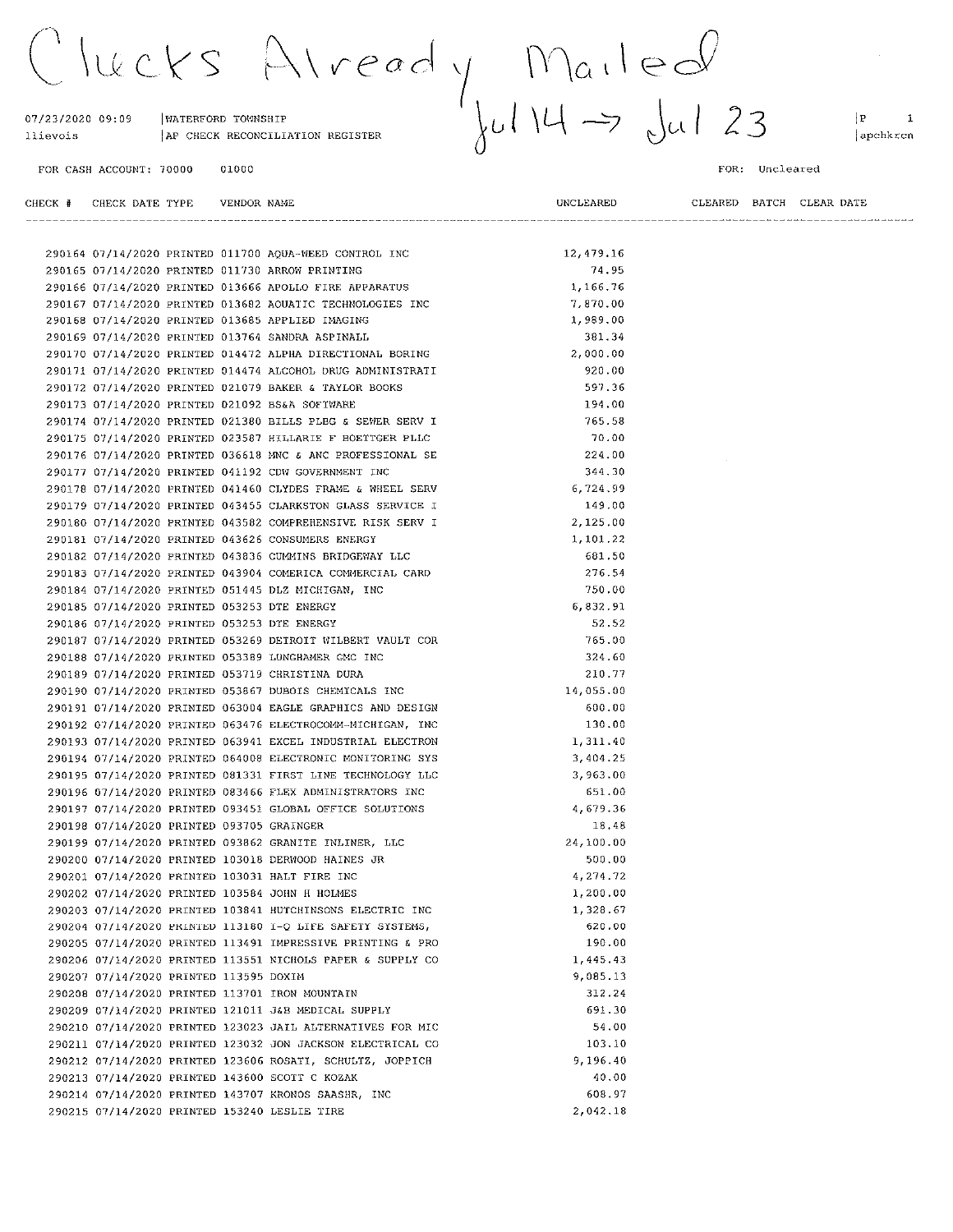07/23/2020 09:09 | WATERFORD TOWNSHIP AP CHECK RECONCILIATION REGISTER llievois

 $\mathcal{A}^{\mathcal{A}}$ 

FOR: Uncleared

| CHECK # CHECK DATE TYPE    VENDOR NAME    |  |                                                            | UNCLEARED  |  | CLEARED BATCH CLEAR DATE |
|-------------------------------------------|--|------------------------------------------------------------|------------|--|--------------------------|
|                                           |  |                                                            |            |  |                          |
|                                           |  | 290216 07/14/2020 PRINTED 153367 LIBRARY NETWORK, THE      | 2, 217.74  |  |                          |
|                                           |  | 290217 07/14/2020 PRINTED 153566 LOWRY TIRE CO INC         | 77,43      |  |                          |
|                                           |  | 290218 07/14/2020 PRINTED 153592 LORYCO HOSE & FITTING SOL | 442.57     |  |                          |
|                                           |  | 290219 07/14/2020 PRINTED 163508 FERGUSON WATERWORKS #3386 | 968.96     |  |                          |
| 290220 07/14/2020 PRINTED 174620 MPARKS   |  |                                                            | 10,200.00  |  |                          |
|                                           |  | 290221 07/14/2020 PRINTED 174870 STATE OF MICHIGAN         | 18,736.50  |  |                          |
|                                           |  | 290222 07/14/2020 PRINTED 183090 NATIONAL RESTORATION, INC | 53,444.68  |  |                          |
|                                           |  | 290223 07/14/2020 PRINTED 183578 NORTH ELECTRIC SUPPLY CO  | 286.98     |  |                          |
|                                           |  | 290224 07/14/2020 PRINTED 183952 NYE UNIFORM COMPANY       | 718.91     |  |                          |
|                                           |  | 290225 07/14/2020 PRINTED 193014 OAKLAND MEDIATION CENTER  | 2,250.00   |  |                          |
|                                           |  | 290226 07/14/2020 PRINTED 193663 OPTO SOLUTIONS            | 1,533.34   |  |                          |
|                                           |  | 290227 07/14/2020 PRINTED 193882 OVERDRIVE, INC.           | 18.99      |  |                          |
|                                           |  | 290228 07/14/2020 PRINTED 204040 OAKLAND COUNTY TREASURER  | 1,140.00   |  |                          |
|                                           |  | 290229 07/14/2020 PRINTED 204040 OAKLAND COUNTY TREASURER  | 1,316.00   |  |                          |
|                                           |  | 290230 07/14/2020 PRINTED 204319 OAKLAND COUNTY SPORTSMEN' | 705.60     |  |                          |
|                                           |  | 290231 07/14/2020 PRINTED 204665 OAKLAND COUNTY TREASURER  | 813,958.63 |  |                          |
|                                           |  | 290232 07/14/2020 PRINTED 204860 ROAD COMMISSION FOR       | 3,731.39   |  |                          |
|                                           |  | 290233 07/14/2020 PRINTED 213723 PROGRESSIVE AE            | 2,625.00   |  |                          |
|                                           |  | 290234 07/14/2020 PRINTED 227589 JOAN DOWLING              | 150.00     |  |                          |
|                                           |  | 290235 07/14/2020 PRINTED 227590 JOYCE FULLER              | 150.00     |  |                          |
|                                           |  | 290236 07/14/2020 PRINTED 233839 QUALITY FIRST AID AND SAF | 479.38     |  |                          |
|                                           |  | 290237 07/14/2020 PRINTED 233852 QUALITY FIRE SERVICES     | 4,300.60   |  |                          |
|                                           |  | 290238 07/14/2020 PRINTED 241008 RKA PETROLEUM COMPANIES,  | 1,703.53   |  |                          |
|                                           |  | 290239 07/14/2020 PRINTED 251234 SECREST WARDLE LYNCH HAMP | 12,500.00  |  |                          |
|                                           |  | 290240 07/14/2020 PRINTED 251790 STATE WIRE & TERMINAL INC | 97.95      |  |                          |
|                                           |  | 290241 07/14/2020 PRINTED 253512 SMART START MICHIGAN      | 826.50     |  |                          |
|                                           |  |                                                            | 1,133.45   |  |                          |
|                                           |  | 290242 07/14/2020 PRINTED 254796 STONECO INC               | 450.00     |  |                          |
|                                           |  | 290243 07/14/2020 PRINTED 254816 RICHARD STRENGER          | 1,508.82   |  |                          |
| 290244 07/14/2020 PRINTED 254843 STAR EMS |  | 290245 07/14/2020 PRINTED 254869 STARDUST THEATRE RENTALS  | 612.00     |  |                          |
|                                           |  |                                                            | 806.00     |  |                          |
|                                           |  | 290246 07/14/2020 PRINTED 263582 THOMSON REUTERS-WEST      | 1,047.98   |  |                          |
| 290247 07/14/2020 PRINTED 263737 TRUGREEN |  |                                                            | 671.21     |  |                          |
|                                           |  | 290248 07/14/2020 PRINTED 271765 USA BLUEBOOK              | 902.14     |  |                          |
|                                           |  | 290249 07/14/2020 PRINTED 273533 UNIFIRST CORP             | 225.32     |  |                          |
|                                           |  | 290250 07/14/2020 PRINTED 283242 VERIZON WIRELESS          |            |  |                          |
|                                           |  | 290251 07/14/2020 PRINTED 283242 VERIZON WIRELESS          | 856.88     |  |                          |
|                                           |  | 290252 07/14/2020 PRINTED 283242 VERIZON WIRELESS          | 1,174.70   |  |                          |
|                                           |  | 290253 07/14/2020 PRINTED 283242 VERIZON WIRELESS          | 1,820.90   |  |                          |
|                                           |  | 290254 07/14/2020 PRINTED 283242 VERIZON WIRELESS          | 2,028.24   |  |                          |
|                                           |  | 290255 07/14/2020 PRINTED 291365 PRAXAIR DISTRIBUTION INC  | 34.40      |  |                          |
|                                           |  | 290256 07/14/2020 PRINTED 291365 PRAXAIR DISTRIBUTION INC  | 157.97     |  |                          |
|                                           |  | 290257 07/14/2020 PRINTED 291365 PRAXAIR DISTRIBUTION INC  | 226.79     |  |                          |
|                                           |  | 290258 07/14/2020 PRINTED 291365 PRAXAIR DISTRIBUTION INC  | 365.17     |  |                          |
|                                           |  | 290259 07/14/2020 PRINTED 304930 WATERFORD TOWNSHIP DPW    | 589.26     |  |                          |
|                                           |  | 290260 07/14/2020 PRINTED 500639 AMERICAN COLLISION EXPERT | 2,917.62   |  |                          |
|                                           |  | 290261 07/21/2020 PRINTED 011730 ARROW PRINTING            | 149.95     |  |                          |
| 290262 07/21/2020 PRINTED 011790 AT&T     |  |                                                            | 10,089.99  |  |                          |
|                                           |  | 290263 07/21/2020 PRINTED 013684 AQUATIC SERVICES INC      | 3,150.00   |  |                          |
| 290264 07/21/2020 PRINTED 013801 AT&T     |  |                                                            | 222.05     |  |                          |
| 290265 07/21/2020 PRINTED 014471 ALLDATA  |  |                                                            | 1,500.00   |  |                          |
|                                           |  | 290266 07/21/2020 PRINTED 021079 BAKER & TAYLOR BOOKS      | 310,38     |  |                          |
|                                           |  | 290267 07/21/2020 PRINTED 023068 K & Q LAW, PC             | 440.00     |  |                          |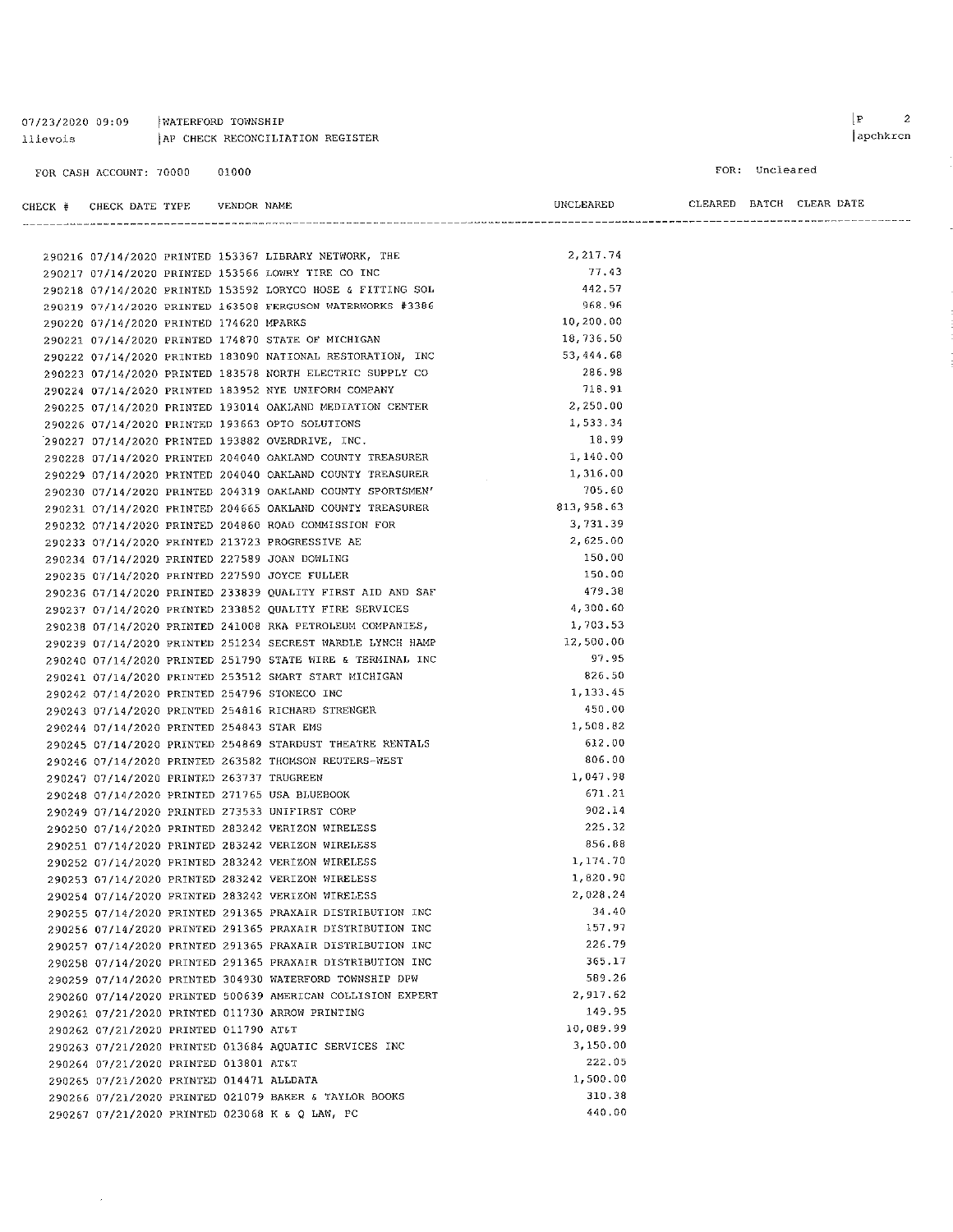| 07/23/2020 09:09        | WATERFORD TOWNSHIP               |
|-------------------------|----------------------------------|
| llievois                | AP CHECK RECONCILIATION REGISTER |
|                         |                                  |
| FOR CASH ACCOUNT: 70000 | 01000                            |

290268 07/21/2020 PRINTED 023272 MARCEL BENAVIDES

FOR: Uncleared

 $\bar{\mathcal{L}}$ 

UNCLEARED

300.00

CLEARED BATCH CLEAR DATE

|                                                    | 290269 07/21/2020 PRINTED 023488 BLUE CROSS BLUE SHIELD OF                                                             | 273, 197.77       |
|----------------------------------------------------|------------------------------------------------------------------------------------------------------------------------|-------------------|
|                                                    | 290270 07/21/2020 PRINTED 023711 BRILLIANCE PUBLISHING, IN                                                             | 41.98             |
|                                                    | 290271 07/21/2020 PRINTED 041192 CDW GOVERNMENT INC                                                                    | 259.60            |
|                                                    | 290272 07/21/2020 PRINTED 043134 CAMBRIDGE CONSULTING GROU                                                             | 632.00            |
| 290273 07/21/2020 PRINTED 043952 CYNERGY PRODUCTS  |                                                                                                                        | 15,780.05         |
| 290274 07/21/2020 PRINTED 051007 DTE ENERGY        |                                                                                                                        | 72,276.97         |
| 290275 07/21/2020 PRINTED 051038 DC DENTAL         |                                                                                                                        | 68.00             |
| 290276 07/21/2020 PRINTED 051445 DLZ MICHIGAN, INC |                                                                                                                        | 4,075.00          |
| 290277 07/21/2020 PRINTED 053215 DELTA DENTAL      |                                                                                                                        | 45, 173.04        |
|                                                    | 290278 07/21/2020 PRINTED 053224 DELL COMPTER CORP                                                                     | 2,726.44          |
| 290279 07/21/2020 PRINTED 053253 DTE ENERGY        |                                                                                                                        | 22, 365.41        |
|                                                    | 290280 07/21/2020 PRINTED 063488 EMERGENCY VEHICLES PLUS                                                               | 157,909.01        |
| 290281 07/21/2020 PRINTED 063546 ENABLE POINT INC  |                                                                                                                        | 572.00            |
|                                                    | 290282 07/21/2020 PRINTED 093025 GALE/CENGAGE LEARNING                                                                 | 798.49            |
| 290283 07/21/2020 PRINTED 093026 RICHARD GALAT     |                                                                                                                        | 1,245.00          |
|                                                    | 290284 07/21/2020 PRINTED 093451 GLOBAL OFFICE SOLUTIONS                                                               | 1,213.13          |
| 290285 07/21/2020 PRINTED 093705 GRAINGER          |                                                                                                                        | 136.20            |
|                                                    | 290286 07/21/2020 PRINTED 093823 GREEN MEADOWS LAWNSCAPE,                                                              | 32,688.40         |
|                                                    | 290287 07/21/2020 PRINTED 093840 LOOMIS FARGO & CO                                                                     | 703.57            |
|                                                    | 290288 07/21/2020 PRINTED 103018 DERWOOD HAINES JR                                                                     | 150.00            |
|                                                    | 290289 07/21/2020 PRINTED 103399 HILL'S PRINTING EQUIPMENT                                                             | 417.59            |
| 290290 07/21/2020 PRINTED 103584 JOHN H HOLMES     |                                                                                                                        | 150.00            |
|                                                    | 290291 07/21/2020 PRINTED 121567 JOHNNY III TRUCKING                                                                   | 1,940.83          |
| 290292 07/21/2020 PRINTED 123585 CHARESA JOHNSON   |                                                                                                                        | 300.00            |
|                                                    | 290293 07/21/2020 PRINTED 153367 LIBRARY NETWORK, THE                                                                  | 9,381.47          |
| 290294 07/21/2020 PRINTED 161024 O.C.C.M.T.A.      |                                                                                                                        | 50.00             |
|                                                    | 290295 07/21/2020 PRINTED 161570 MONTGOMERY & SONS INC                                                                 | 228.06            |
| 290296 07/21/2020 PRINTED 163476 MIDWEST TAPE      |                                                                                                                        | 2,096.36          |
| 290297 07/21/2020 PRINTED 163489 DAVE MILLER LLC   |                                                                                                                        | 365.00            |
| 290298 07/21/2020 PRINTED 183289 NETWORKFLEET INC  |                                                                                                                        | 1,149.49          |
| 290299 07/21/2020 PRINTED 193456 DOUGLAS K OLIVER  |                                                                                                                        | 125.00            |
| 290300 07/21/2020 PRINTED 193663 OPTO SOLUTIONS    |                                                                                                                        | 10.06             |
| 290301 07/21/2020 PRINTED 204150 OCAAO             |                                                                                                                        | 50.00<br>1,197.00 |
|                                                    | 290302 07/21/2020 PRINTED 213211 PERCEPTIVE CONTROLS INC<br>290303 07/21/2020 PRINTED 213401 PITNEY BOWES GLOBAL FINAN | 953.55            |
|                                                    |                                                                                                                        | 300.00            |
| 290304 07/21/2020 PRINTED 213454 NANCY PLASTERER   |                                                                                                                        | 7,913.72          |
|                                                    | 290305 07/21/2020 PRINTED 241008 RKA PETROLEUM COMPANIES,<br>290306 07/21/2020 PRINTED 243206 RECORDED BOOKS LLC       | 245.19            |
|                                                    | 290307 07/21/2020 PRINTED 253512 SMART START MICHIGAN                                                                  | 1,465.00          |
|                                                    | 290308 07/21/2020 PRINTED 253568 SOLTIS PLASTICS CORP                                                                  | 84.78             |
|                                                    | 290309 07/21/2020 PRINTED 254774 SZOTT CHRYSLER JEEP                                                                   | 1,960.50          |
|                                                    | 290310 07/21/2020 PRINTED 254851 STANDARD INSURANCE COMPAN                                                             | 6,611.39          |
|                                                    | 290311 07/21/2020 PRINTED 254862 LAW OFFICE OF STEPHEN STE                                                             | 745.29            |
|                                                    | 290312 07/21/2020 PRINTED 263582 THOMSON REUTERS-WEST                                                                  | 427.81            |
|                                                    | 290313 07/21/2020 PRINTED 263786 TRUSTMARK HEALTH BENEFITS                                                             | 92.45             |
|                                                    | 290314 07/21/2020 PRINTED 271016 US BANK EQUIPMENT FINANCE                                                             | 97.66             |
|                                                    | 290315 07/21/2020 PRINTED 271016 US BANK EQUIPMENT FINANCE                                                             | 153.16            |
|                                                    | 290316 07/21/2020 PRINTED 271762 U.S. POSTMASTER (POSTAGE-                                                             | 5,000.00          |
| 290317 07/21/2020 PRINTED 273763 US BANK           |                                                                                                                        | 300.00            |
|                                                    | 290318 07/21/2020 PRINTED 293272 WESTERN OAKLAND TRANSPORT                                                             | 27,607.00         |
| 290319 07/21/2020 PRINTED 293355 WILBUR WHITE JR   |                                                                                                                        | 127.52            |
|                                                    |                                                                                                                        |                   |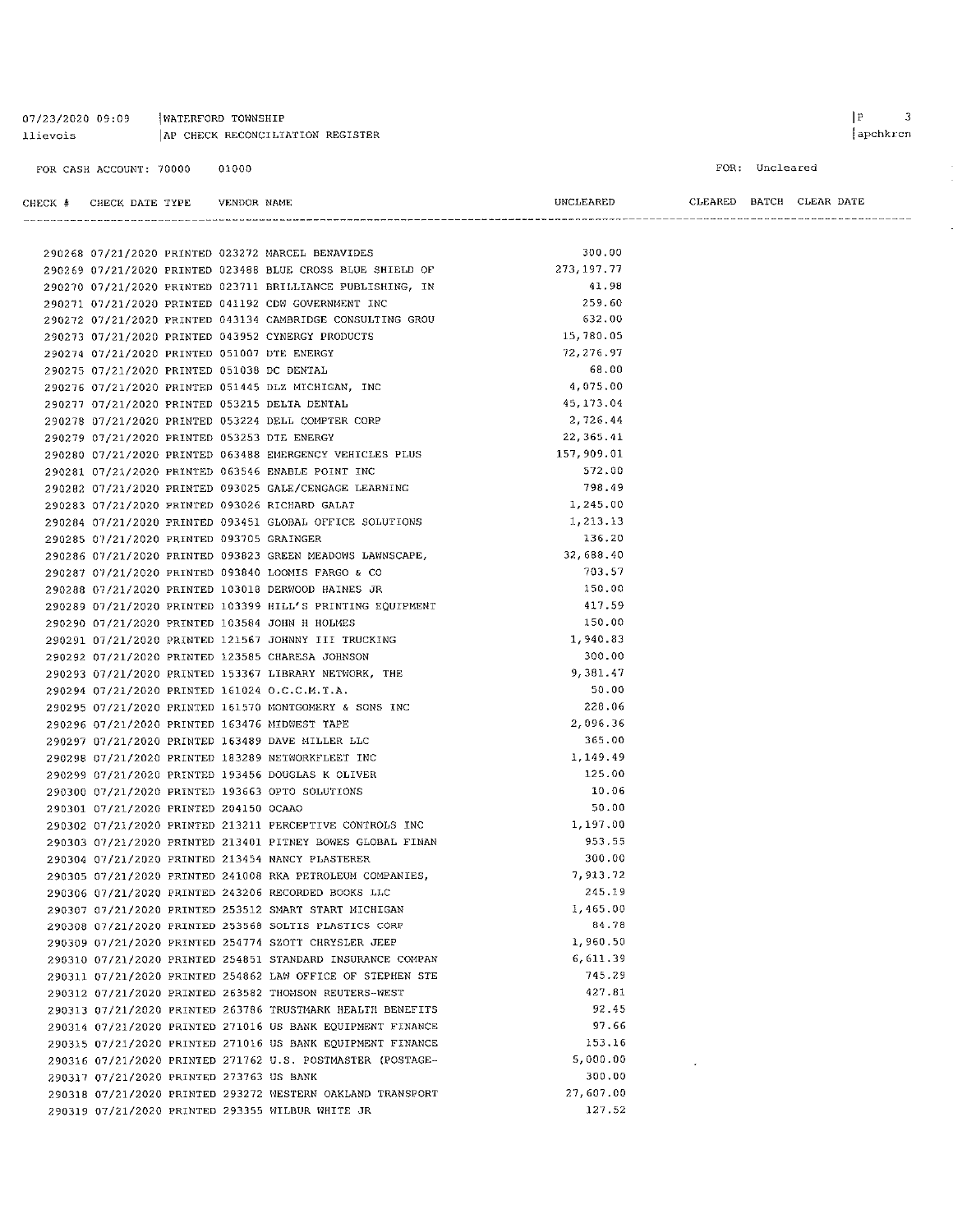| P<br>07/23/2020 09:09<br>WATERFORD TOWNSHIP |                                                            |                    |              |                   |            |  |
|---------------------------------------------|------------------------------------------------------------|--------------------|--------------|-------------------|------------|--|
| llievois                                    | AP CHECK RECONCILIATION REGISTER                           |                    |              |                   | apchkrcn   |  |
|                                             |                                                            |                    |              |                   |            |  |
| FOR CASH ACCOUNT: 70000                     | 01000                                                      |                    |              | Uncleared<br>FOR: |            |  |
|                                             |                                                            |                    |              |                   |            |  |
| CHECK DATE TYPE<br>CHECK #                  | VENDOR NAME                                                |                    | UNCLEARED    | BATCH<br>CLEARED  | CLEAR DATE |  |
|                                             |                                                            |                    |              |                   |            |  |
|                                             |                                                            |                    |              |                   |            |  |
|                                             | 290320 07/21/2020 PRINTED 293357 WHITAKER BROTHERS BUSINES |                    | 1,198.00     |                   |            |  |
|                                             | 290321 07/21/2020 PRINTED 304930 WATERFORD TOWNSHIP DPW    |                    | 415.65       |                   |            |  |
|                                             |                                                            |                    |              |                   |            |  |
|                                             | 158 CHECKS                                                 | CASH ACCOUNT TOTAL | 1,807,118.62 | .00.              |            |  |
|                                             |                                                            |                    |              |                   |            |  |

 $\label{eq:2.1} \mathcal{L}(\mathcal{L}^{\text{max}}_{\mathcal{L}}(\mathcal{L}^{\text{max}}_{\mathcal{L}}(\mathcal{L}^{\text{max}}_{\mathcal{L}}(\mathcal{L}^{\text{max}}_{\mathcal{L}^{\text{max}}_{\mathcal{L}}(\mathcal{L}^{\text{max}}_{\mathcal{L}^{\text{max}}_{\mathcal{L}^{\text{max}}_{\mathcal{L}^{\text{max}}_{\mathcal{L}^{\text{max}}_{\mathcal{L}^{\text{max}}_{\mathcal{L}^{\text{max}}_{\mathcal{L}^{\text{max}}_{\mathcal{L}^{\text{max}}$ 

 $\mathcal{O}(\mathcal{O}_\mathcal{O})$  . The set of  $\mathcal{O}_\mathcal{O}(\mathcal{O}_\mathcal{O})$ 

 $\mathbb{R}$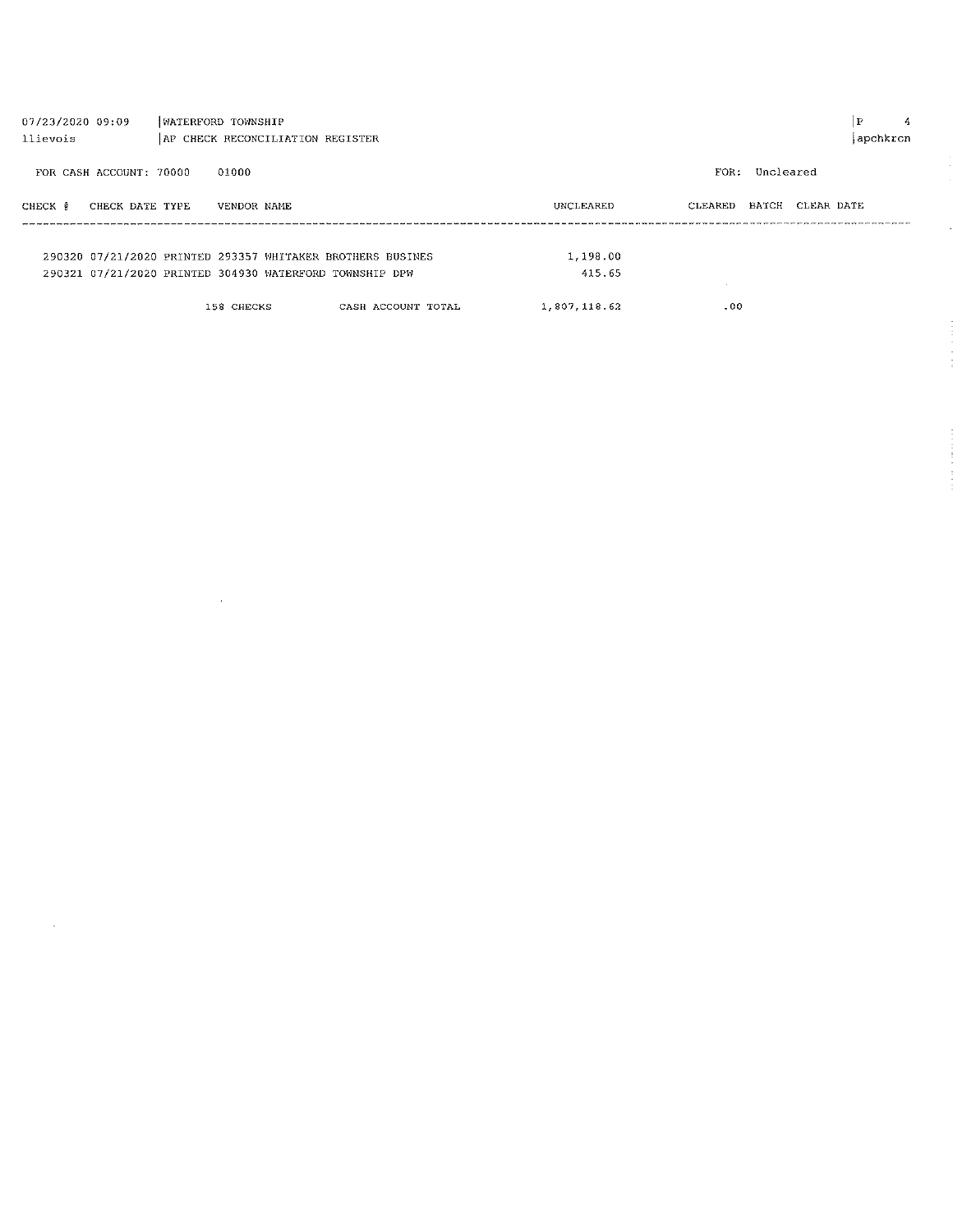$x|$  read  $y$  Mailed<br> $y$  Mailed<br> $y$  Jul 23 lucks

07/23/2020 09:09 WATERFORD TOWNSHIP AP CHECK RECONCILIATION REGISTER llievois

290213 07/14/2020 PRINTED 143600 SCOTT C KOZAK

290215 07/14/2020 PRINTED 153240 LESLIE TIRE

290214 07/14/2020 PRINTED 143707 KRONOS SAASHR, INC

01000

290164 07/14/2020 PRINTED 011700 AQUA-WEED CONTROL INC

UNCLEARED

12,479.16

40.00 608.97

2,042.18

 $|P|$  $\overline{\mathbf{1}}$ apchkrcn

FOR CASH ACCOUNT: 70000

#### FOR: Uncleared

|  |                                           |  | 290165 07/14/2020 PRINTED 011730 ARROW PRINTING            | 74.95     |
|--|-------------------------------------------|--|------------------------------------------------------------|-----------|
|  |                                           |  |                                                            |           |
|  |                                           |  | 290166 07/14/2020 PRINTED 013666 APOLLO FIRE APPARATUS     | 1,166.76  |
|  |                                           |  | 290167 07/14/2020 PRINTED 013682 AQUATIC TECHNOLOGIES INC  | 7,870.00  |
|  |                                           |  | 290168 07/14/2020 PRINTED 013685 APPLIED IMAGING           | 1,989.00  |
|  |                                           |  | 290169 07/14/2020 PRINTED 013764 SANDRA ASPINALL           | 381.34    |
|  |                                           |  | 290170 07/14/2020 PRINTED 014472 ALPHA DIRECTIONAL BORING  | 2,000.00  |
|  |                                           |  | 290171 07/14/2020 PRINTED 014474 ALCOHOL DRUG ADMINISTRATI | 920.00    |
|  |                                           |  | 290172 07/14/2020 PRINTED 021079 BAKER & TAYLOR BOOKS      | 597.36    |
|  |                                           |  | 290173 07/14/2020 PRINTED 021092 BS&A SOFTWARE             | 194.00    |
|  |                                           |  | 290174 07/14/2020 PRINTED 021380 BILLS PLBG & SEWER SERV I | 765.58    |
|  |                                           |  | 290175 07/14/2020 PRINTED 023587 HILLARIE F BOETTGER PLLC  | 70.00     |
|  |                                           |  | 290176 07/14/2020 PRINTED 036618 MNC & ANC PROFESSIONAL SE | 224.00    |
|  |                                           |  | 290177 07/14/2020 PRINTED 041192 CDW GOVERNMENT INC        | 344.30    |
|  |                                           |  | 290178 07/14/2020 PRINTED 041460 CLYDES FRAME & WHEEL SERV | 6,724.99  |
|  |                                           |  | 290179 07/14/2020 PRINTED 043455 CLARKSTON GLASS SERVICE I | 149.00    |
|  |                                           |  | 290180 07/14/2020 PRINTED 043582 COMPREHENSIVE RISK SERV I | 2,125.00  |
|  |                                           |  | 290181 07/14/2020 PRINTED 043626 CONSUMERS ENERGY          | 1,101.22  |
|  |                                           |  | 290182 07/14/2020 PRINTED 043836 CUMMINS BRIDGEWAY LLC     | 681.50    |
|  |                                           |  | 290183 07/14/2020 PRINTED 043904 COMERICA COMMERCIAL CARD  | 276.54    |
|  |                                           |  | 290184 07/14/2020 PRINTED 051445 DLZ MICHIGAN, INC         | 750.00    |
|  |                                           |  | 290185 07/14/2020 PRINTED 053253 DTE ENERGY                | 6,832.91  |
|  |                                           |  | 290186 07/14/2020 PRINTED 053253 DTE ENERGY                | 52.52     |
|  |                                           |  | 290187 07/14/2020 PRINTED 053269 DETROIT WILBERT VAULT COR | 765.00    |
|  |                                           |  | 290188 07/14/2020 PRINTED 053389 LUNGHAMER GMC INC         | 324.60    |
|  |                                           |  | 290189 07/14/2020 PRINTED 053719 CHRISTINA DURA            | 210.77    |
|  |                                           |  |                                                            |           |
|  |                                           |  | 290190 07/14/2020 PRINTED 053867 DUBOIS CHEMICALS INC      | 14,055.00 |
|  |                                           |  | 290191 07/14/2020 PRINTED 063004 EAGLE GRAPHICS AND DESIGN | 600.00    |
|  |                                           |  | 290192 07/14/2020 PRINTED 063476 ELECTROCOMM-MICHIGAN, INC | 130.00    |
|  |                                           |  | 290193 07/14/2020 PRINTED 063941 EXCEL INDUSTRIAL ELECTRON | 1,311.40  |
|  |                                           |  | 290194 07/14/2020 PRINTED 064008 ELECTRONIC MONITORING SYS | 3,404.25  |
|  |                                           |  | 290195 07/14/2020 PRINTED 081331 FIRST LINE TECHNOLOGY LLC | 3,963.00  |
|  |                                           |  | 290196 07/14/2020 PRINTED 083466 FLEX ADMINISTRATORS INC   | 651.00    |
|  |                                           |  | 290197 07/14/2020 PRINTED 093451 GLOBAL OFFICE SOLUTIONS   | 4,679.36  |
|  | 290198 07/14/2020 PRINTED 093705 GRAINGER |  |                                                            | 18.48     |
|  |                                           |  | 290199 07/14/2020 PRINTED 093862 GRANITE INLINER, LLC      | 24,100.00 |
|  |                                           |  | 290200 07/14/2020 PRINTED 103018 DERWOOD HAINES JR         | 500.00    |
|  |                                           |  | 290201 07/14/2020 PRINTED 103031 HALT FIRE INC             | 4,274.72  |
|  |                                           |  | 290202 07/14/2020 PRINTED 103584 JOHN H HOLMES             | 1,200.00  |
|  |                                           |  | 290203 07/14/2020 PRINTED 103841 HUTCHINSONS ELECTRIC INC  | 1,328.67  |
|  |                                           |  | 290204 07/14/2020 PRINTED 113180 I-Q LIFE SAFETY SYSTEMS,  | 620.00    |
|  |                                           |  | 290205 07/14/2020 PRINTED 113491 IMPRESSIVE PRINTING & PRO | 190.00    |
|  |                                           |  | 290206 07/14/2020 PRINTED 113551 NICHOLS PAPER & SUPPLY CO | 1,445.43  |
|  | 290207 07/14/2020 PRINTED 113595 DOXIM    |  |                                                            | 9,085.13  |
|  |                                           |  | 290208 07/14/2020 PRINTED 113701 IRON MOUNTAIN             | 312.24    |
|  |                                           |  | 290209 07/14/2020 PRINTED 121011 J&B MEDICAL SUPPLY        | 691.30    |
|  |                                           |  | 290210 07/14/2020 PRINTED 123023 JAIL ALTERNATIVES FOR MIC | 54.00     |
|  |                                           |  | 290211 07/14/2020 PRINTED 123032 JON JACKSON ELECTRICAL CO | 103.10    |
|  |                                           |  | 290212 07/14/2020 PRINTED 123606 ROSATI, SCHULTZ, JOPPICH  | 9,196.40  |
|  |                                           |  |                                                            |           |

CLEARED BATCH CLEAR DATE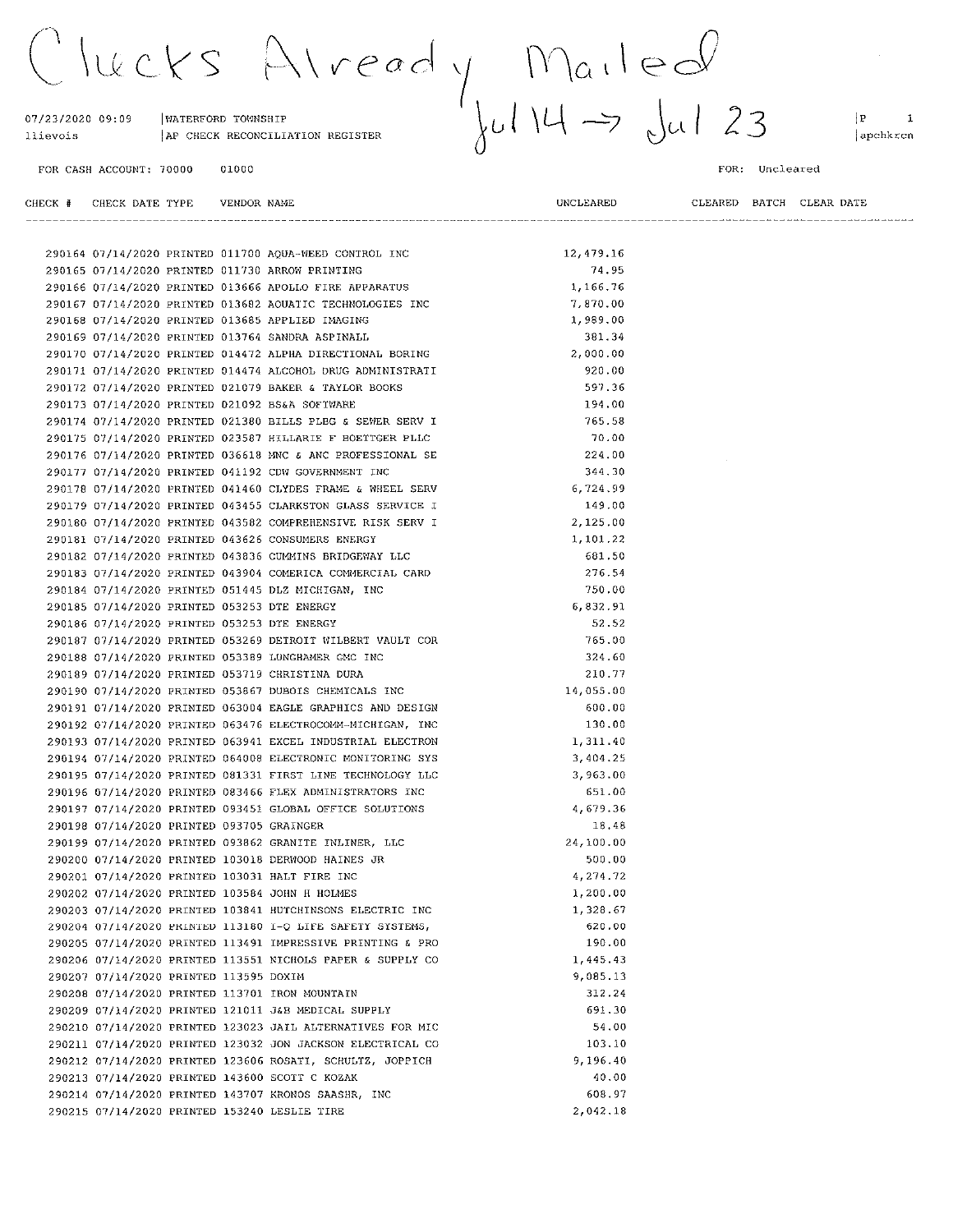07/23/2020 09:09 | WATERFORD TOWNSHIP AP CHECK RECONCILIATION REGISTER llievois

 $\mathcal{A}^{\mathcal{A}}$ 

FOR: Uncleared

| CHECK # CHECK DATE TYPE    VENDOR NAME    |  |                                                            | UNCLEARED  |  | CLEARED BATCH CLEAR DATE |
|-------------------------------------------|--|------------------------------------------------------------|------------|--|--------------------------|
|                                           |  |                                                            |            |  |                          |
|                                           |  | 290216 07/14/2020 PRINTED 153367 LIBRARY NETWORK, THE      | 2, 217.74  |  |                          |
|                                           |  | 290217 07/14/2020 PRINTED 153566 LOWRY TIRE CO INC         | 77,43      |  |                          |
|                                           |  | 290218 07/14/2020 PRINTED 153592 LORYCO HOSE & FITTING SOL | 442.57     |  |                          |
|                                           |  | 290219 07/14/2020 PRINTED 163508 FERGUSON WATERWORKS #3386 | 968.96     |  |                          |
| 290220 07/14/2020 PRINTED 174620 MPARKS   |  |                                                            | 10,200.00  |  |                          |
|                                           |  | 290221 07/14/2020 PRINTED 174870 STATE OF MICHIGAN         | 18,736.50  |  |                          |
|                                           |  | 290222 07/14/2020 PRINTED 183090 NATIONAL RESTORATION, INC | 53,444.68  |  |                          |
|                                           |  | 290223 07/14/2020 PRINTED 183578 NORTH ELECTRIC SUPPLY CO  | 286.98     |  |                          |
|                                           |  | 290224 07/14/2020 PRINTED 183952 NYE UNIFORM COMPANY       | 718.91     |  |                          |
|                                           |  | 290225 07/14/2020 PRINTED 193014 OAKLAND MEDIATION CENTER  | 2,250.00   |  |                          |
|                                           |  | 290226 07/14/2020 PRINTED 193663 OPTO SOLUTIONS            | 1,533.34   |  |                          |
|                                           |  | 290227 07/14/2020 PRINTED 193882 OVERDRIVE, INC.           | 18.99      |  |                          |
|                                           |  | 290228 07/14/2020 PRINTED 204040 OAKLAND COUNTY TREASURER  | 1,140.00   |  |                          |
|                                           |  | 290229 07/14/2020 PRINTED 204040 OAKLAND COUNTY TREASURER  | 1,316.00   |  |                          |
|                                           |  | 290230 07/14/2020 PRINTED 204319 OAKLAND COUNTY SPORTSMEN' | 705.60     |  |                          |
|                                           |  | 290231 07/14/2020 PRINTED 204665 OAKLAND COUNTY TREASURER  | 813,958.63 |  |                          |
|                                           |  | 290232 07/14/2020 PRINTED 204860 ROAD COMMISSION FOR       | 3,731.39   |  |                          |
|                                           |  | 290233 07/14/2020 PRINTED 213723 PROGRESSIVE AE            | 2,625.00   |  |                          |
|                                           |  | 290234 07/14/2020 PRINTED 227589 JOAN DOWLING              | 150.00     |  |                          |
|                                           |  | 290235 07/14/2020 PRINTED 227590 JOYCE FULLER              | 150.00     |  |                          |
|                                           |  | 290236 07/14/2020 PRINTED 233839 QUALITY FIRST AID AND SAF | 479.38     |  |                          |
|                                           |  | 290237 07/14/2020 PRINTED 233852 QUALITY FIRE SERVICES     | 4,300.60   |  |                          |
|                                           |  | 290238 07/14/2020 PRINTED 241008 RKA PETROLEUM COMPANIES,  | 1,703.53   |  |                          |
|                                           |  | 290239 07/14/2020 PRINTED 251234 SECREST WARDLE LYNCH HAMP | 12,500.00  |  |                          |
|                                           |  | 290240 07/14/2020 PRINTED 251790 STATE WIRE & TERMINAL INC | 97.95      |  |                          |
|                                           |  | 290241 07/14/2020 PRINTED 253512 SMART START MICHIGAN      | 826.50     |  |                          |
|                                           |  |                                                            | 1,133.45   |  |                          |
|                                           |  | 290242 07/14/2020 PRINTED 254796 STONECO INC               | 450.00     |  |                          |
|                                           |  | 290243 07/14/2020 PRINTED 254816 RICHARD STRENGER          | 1,508.82   |  |                          |
| 290244 07/14/2020 PRINTED 254843 STAR EMS |  | 290245 07/14/2020 PRINTED 254869 STARDUST THEATRE RENTALS  | 612.00     |  |                          |
|                                           |  |                                                            | 806.00     |  |                          |
|                                           |  | 290246 07/14/2020 PRINTED 263582 THOMSON REUTERS-WEST      | 1,047.98   |  |                          |
| 290247 07/14/2020 PRINTED 263737 TRUGREEN |  |                                                            | 671.21     |  |                          |
|                                           |  | 290248 07/14/2020 PRINTED 271765 USA BLUEBOOK              | 902.14     |  |                          |
|                                           |  | 290249 07/14/2020 PRINTED 273533 UNIFIRST CORP             | 225.32     |  |                          |
|                                           |  | 290250 07/14/2020 PRINTED 283242 VERIZON WIRELESS          |            |  |                          |
|                                           |  | 290251 07/14/2020 PRINTED 283242 VERIZON WIRELESS          | 856.88     |  |                          |
|                                           |  | 290252 07/14/2020 PRINTED 283242 VERIZON WIRELESS          | 1,174.70   |  |                          |
|                                           |  | 290253 07/14/2020 PRINTED 283242 VERIZON WIRELESS          | 1,820.90   |  |                          |
|                                           |  | 290254 07/14/2020 PRINTED 283242 VERIZON WIRELESS          | 2,028.24   |  |                          |
|                                           |  | 290255 07/14/2020 PRINTED 291365 PRAXAIR DISTRIBUTION INC  | 34.40      |  |                          |
|                                           |  | 290256 07/14/2020 PRINTED 291365 PRAXAIR DISTRIBUTION INC  | 157.97     |  |                          |
|                                           |  | 290257 07/14/2020 PRINTED 291365 PRAXAIR DISTRIBUTION INC  | 226.79     |  |                          |
|                                           |  | 290258 07/14/2020 PRINTED 291365 PRAXAIR DISTRIBUTION INC  | 365.17     |  |                          |
|                                           |  | 290259 07/14/2020 PRINTED 304930 WATERFORD TOWNSHIP DPW    | 589.26     |  |                          |
|                                           |  | 290260 07/14/2020 PRINTED 500639 AMERICAN COLLISION EXPERT | 2,917.62   |  |                          |
|                                           |  | 290261 07/21/2020 PRINTED 011730 ARROW PRINTING            | 149.95     |  |                          |
| 290262 07/21/2020 PRINTED 011790 AT&T     |  |                                                            | 10,089.99  |  |                          |
|                                           |  | 290263 07/21/2020 PRINTED 013684 AQUATIC SERVICES INC      | 3,150.00   |  |                          |
| 290264 07/21/2020 PRINTED 013801 AT&T     |  |                                                            | 222.05     |  |                          |
| 290265 07/21/2020 PRINTED 014471 ALLDATA  |  |                                                            | 1,500.00   |  |                          |
|                                           |  | 290266 07/21/2020 PRINTED 021079 BAKER & TAYLOR BOOKS      | 310,38     |  |                          |
|                                           |  | 290267 07/21/2020 PRINTED 023068 K & Q LAW, PC             | 440.00     |  |                          |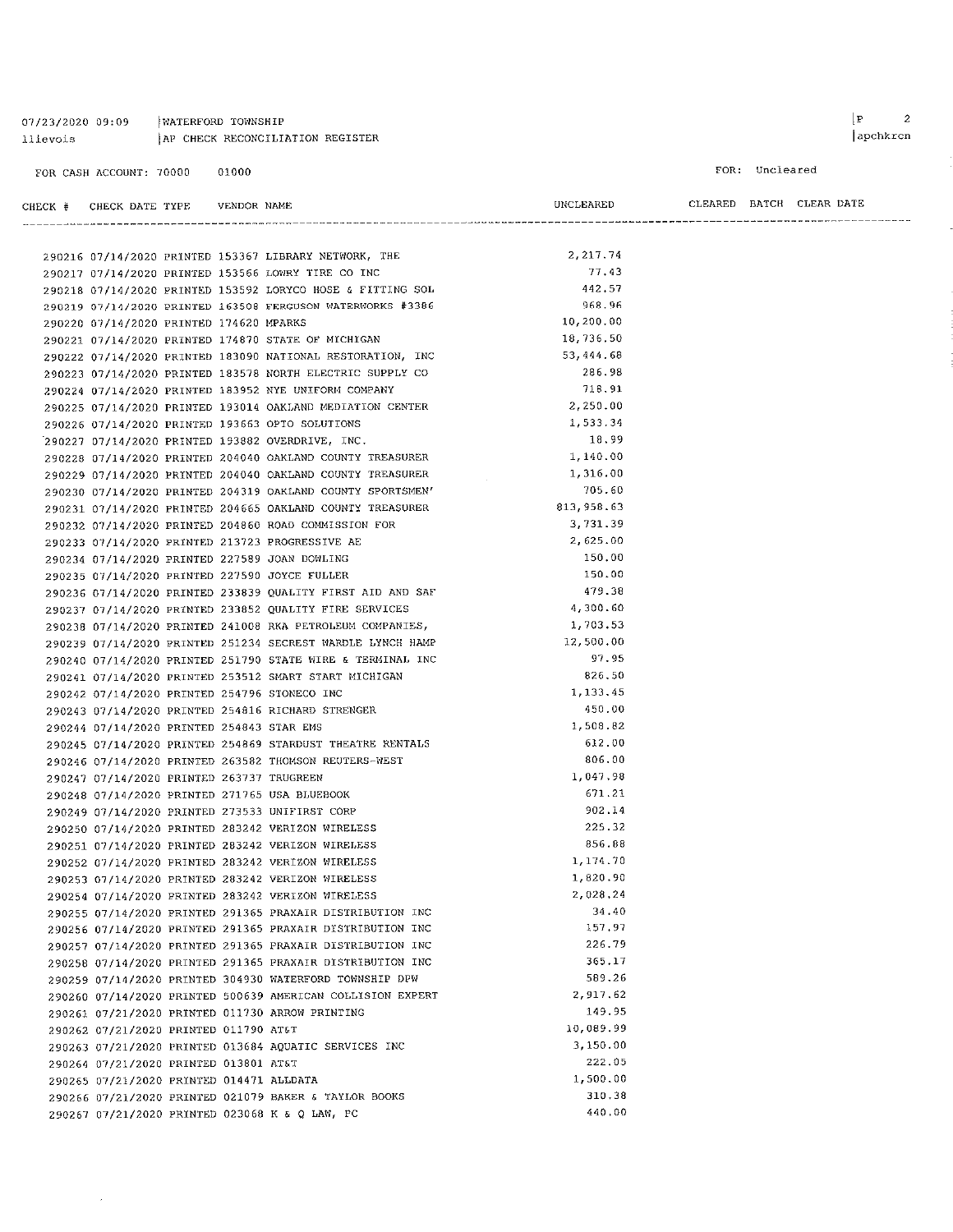| 07/23/2020 09:09        | WATERFORD TOWNSHIP               |
|-------------------------|----------------------------------|
| llievois                | AP CHECK RECONCILIATION REGISTER |
|                         |                                  |
| FOR CASH ACCOUNT: 70000 | 01000                            |

290268 07/21/2020 PRINTED 023272 MARCEL BENAVIDES

FOR: Uncleared

 $\bar{\mathcal{L}}$ 

UNCLEARED

300.00

CLEARED BATCH CLEAR DATE

|                                                    | 290269 07/21/2020 PRINTED 023488 BLUE CROSS BLUE SHIELD OF | 273, 197.77 |
|----------------------------------------------------|------------------------------------------------------------|-------------|
|                                                    | 290270 07/21/2020 PRINTED 023711 BRILLIANCE PUBLISHING, IN | 41.98       |
|                                                    | 290271 07/21/2020 PRINTED 041192 CDW GOVERNMENT INC        | 259.60      |
|                                                    | 290272 07/21/2020 PRINTED 043134 CAMBRIDGE CONSULTING GROU | 632.00      |
| 290273 07/21/2020 PRINTED 043952 CYNERGY PRODUCTS  |                                                            | 15,780.05   |
| 290274 07/21/2020 PRINTED 051007 DTE ENERGY        |                                                            | 72,276.97   |
| 290275 07/21/2020 PRINTED 051038 DC DENTAL         |                                                            | 68.00       |
| 290276 07/21/2020 PRINTED 051445 DLZ MICHIGAN, INC |                                                            | 4,075.00    |
| 290277 07/21/2020 PRINTED 053215 DELTA DENTAL      |                                                            | 45, 173.04  |
| 290278 07/21/2020 PRINTED 053224 DELL COMPTER CORP |                                                            | 2,726.44    |
| 290279 07/21/2020 PRINTED 053253 DTE ENERGY        |                                                            | 22, 365.41  |
|                                                    | 290280 07/21/2020 PRINTED 063488 EMERGENCY VEHICLES PLUS   | 157,909.01  |
| 290281 07/21/2020 PRINTED 063546 ENABLE POINT INC  |                                                            | 572.00      |
|                                                    | 290282 07/21/2020 PRINTED 093025 GALE/CENGAGE LEARNING     | 798.49      |
| 290283 07/21/2020 PRINTED 093026 RICHARD GALAT     |                                                            | 1,245.00    |
|                                                    | 290284 07/21/2020 PRINTED 093451 GLOBAL OFFICE SOLUTIONS   | 1,213.13    |
| 290285 07/21/2020 PRINTED 093705 GRAINGER          |                                                            | 136.20      |
|                                                    | 290286 07/21/2020 PRINTED 093823 GREEN MEADOWS LAWNSCAPE,  | 32,688.40   |
| 290287 07/21/2020 PRINTED 093840 LOOMIS FARGO & CO |                                                            | 703.57      |
| 290288 07/21/2020 PRINTED 103018 DERWOOD HAINES JR |                                                            | 150.00      |
|                                                    | 290289 07/21/2020 PRINTED 103399 HILL'S PRINTING EQUIPMENT | 417.59      |
| 290290 07/21/2020 PRINTED 103584 JOHN H HOLMES     |                                                            | 150.00      |
|                                                    | 290291 07/21/2020 PRINTED 121567 JOHNNY III TRUCKING       | 1,940.83    |
| 290292 07/21/2020 PRINTED 123585 CHARESA JOHNSON   |                                                            | 300.00      |
|                                                    | 290293 07/21/2020 PRINTED 153367 LIBRARY NETWORK, THE      | 9,381.47    |
| 290294 07/21/2020 PRINTED 161024 O.C.C.M.T.A.      |                                                            | 50.00       |
|                                                    | 290295 07/21/2020 PRINTED 161570 MONTGOMERY & SONS INC     | 228.06      |
| 290296 07/21/2020 PRINTED 163476 MIDWEST TAPE      |                                                            | 2,096.36    |
| 290297 07/21/2020 PRINTED 163489 DAVE MILLER LLC   |                                                            | 365.00      |
| 290298 07/21/2020 PRINTED 183289 NETWORKFLEET INC  |                                                            | 1,149.49    |
| 290299 07/21/2020 PRINTED 193456 DOUGLAS K OLIVER  |                                                            | 125.00      |
| 290300 07/21/2020 PRINTED 193663 OPTO SOLUTIONS    |                                                            | 10.06       |
| 290301 07/21/2020 PRINTED 204150 OCAAO             |                                                            | 50.00       |
|                                                    | 290302 07/21/2020 PRINTED 213211 PERCEPTIVE CONTROLS INC   | 1,197.00    |
|                                                    | 290303 07/21/2020 PRINTED 213401 PITNEY BOWES GLOBAL FINAN | 953.55      |
| 290304 07/21/2020 PRINTED 213454 NANCY PLASTERER   |                                                            | 300.00      |
|                                                    | 290305 07/21/2020 PRINTED 241008 RKA PETROLEUM COMPANIES,  | 7,913.72    |
|                                                    | 290306 07/21/2020 PRINTED 243206 RECORDED BOOKS LLC        | 245.19      |
|                                                    | 290307 07/21/2020 PRINTED 253512 SMART START MICHIGAN      | 1,465.00    |
|                                                    | 290308 07/21/2020 PRINTED 253568 SOLTIS PLASTICS CORP      | 84.78       |
|                                                    | 290309 07/21/2020 PRINTED 254774 SZOTT CHRYSLER JEEP       | 1,960.50    |
|                                                    | 290310 07/21/2020 PRINTED 254851 STANDARD INSURANCE COMPAN | 6,611.39    |
|                                                    | 290311 07/21/2020 PRINTED 254862 LAW OFFICE OF STEPHEN STE | 745.29      |
|                                                    | 290312 07/21/2020 PRINTED 263582 THOMSON REUTERS-WEST      | 427.81      |
|                                                    | 290313 07/21/2020 PRINTED 263786 TRUSTMARK HEALTH BENEFITS | 92.45       |
|                                                    | 290314 07/21/2020 PRINTED 271016 US BANK EQUIPMENT FINANCE | 97.66       |
|                                                    | 290315 07/21/2020 PRINTED 271016 US BANK EQUIPMENT FINANCE | 153.16      |
|                                                    | 290316 07/21/2020 PRINTED 271762 U.S. POSTMASTER (POSTAGE- | 5,000.00    |
| 290317 07/21/2020 PRINTED 273763 US BANK           |                                                            | 300.00      |
|                                                    | 290318 07/21/2020 PRINTED 293272 WESTERN OAKLAND TRANSPORT | 27,607.00   |
| 290319 07/21/2020 PRINTED 293355 WILBUR WHITE JR   |                                                            | 127.52      |
|                                                    |                                                            |             |